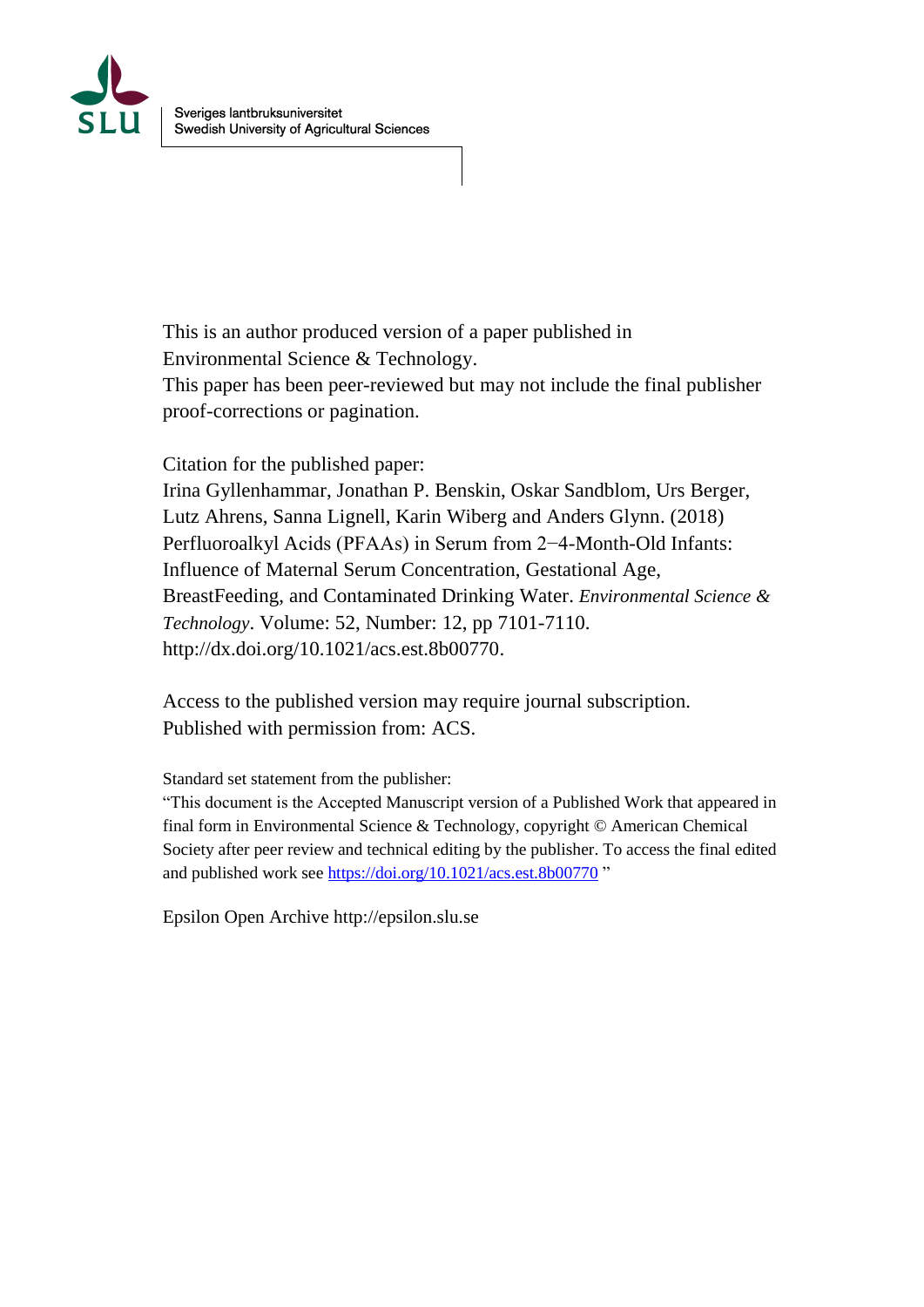# **Perfluoroalkyl acids (PFAAs) in serum from 2-4-month-old infants – influence of maternal serum concentrations, gestational age, breastfeeding and contaminated drinking water**

Irina Gyllenhammar,<sup>†</sup> Jonathan P. Benskin,<sup>‡</sup> Oskar Sandblom,<sup>‡</sup> Urs Berger,<sup>§</sup> Lutz Ahrens,<sup>#</sup> Sanna Lignell,† Karin Wiberg,# Anders Glynn¤†\*

†Department of Risk and Benefit Assessment, National Food Agency, P.O. Box 622, 751 26 Uppsala, Sweden

‡Department of Environmental Science and Analytical Chemistry (ACES), Stockholm

University, SE-106 91 Stockholm, Sweden

§Helmholtz Centre for Environmental Research – UFZ, Department Analytical Chemistry,

Permoserstr. 15, 04318 Leipzig, Germany

#Department of Aquatic Sciences and Assessment, Swedish University of Agricultural

Sciences, Box 7050, 750 07, Uppsala, Sweden

¤Department of Biomedical Sciences and Veterinary Public Health, Swedish University of

Agricultural Sciences, Box 7050, 750 07, Uppsala, Sweden

## **\*Corresponding author:**

#### Anders Glynn

Department of Biomedical Sciences and Veterinary Public Health, Swedish University of

Agricultural Sciences, Box 7050, 750 07, Uppsala, Sweden

Telephone: int + 46 18 672091

E-mail: [anders.glynn@slu.se](mailto:anders.glynn@slu.se)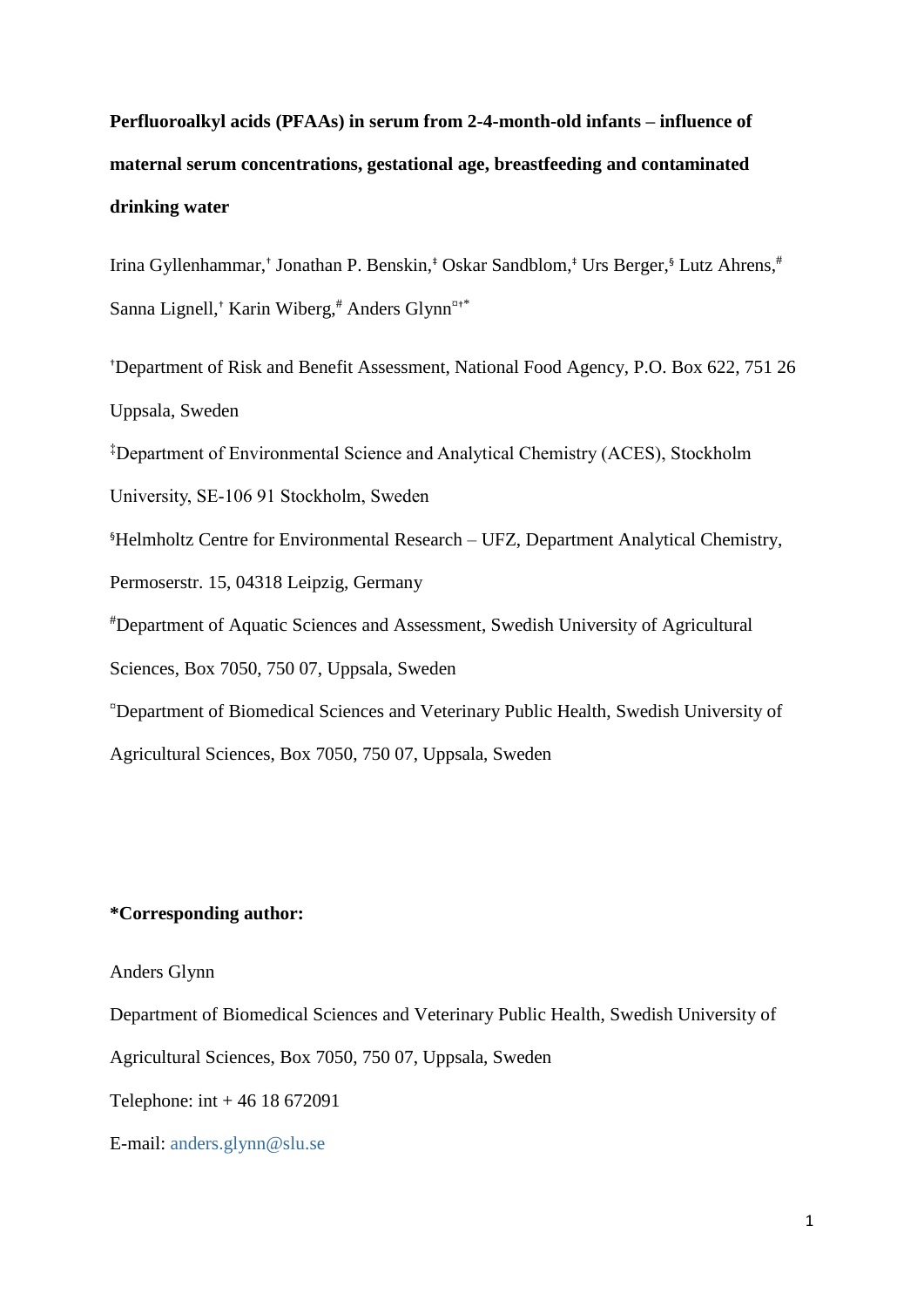# **Abstract**

Little is known about factors influencing infant perfluorinated alkyl acid (PFAA) concentrations. Associations between serum PFAA concentrations in 2-4-month-old infants (*n*=101) and determinants were investigated by multiple linear regression and General Linear Model (GLM) analysis. In exclusively breastfed infants, maternal serum PFAA concentrations 3 weeks after delivery explained 13% (perfluoroundecanoic acid, PFUnDA) to 73% (perfluorohexane sulfonate, PFHxS) of infant PFAA concentration variation. Median infant/maternal ratios decreased with increasing PFAA carbon chain length from 2.8 for perfluoroheptanoic acid (PFHpA) and perfluorooctanoic acid (PFOA) to 0.53 for PFUnDA, and from 1.2 to 0.69 for PFHxS and perfluorooctane sulfonate (PFOS). Infant PFOA, perfluorononanoic acid (PFNA) and PFOS increased 0.7-1.2% per day of gestational age. Bottle-fed infants had 2 times lower mean concentrations of PFAAs, and a higher mean percentage of branched (%br) PFOS isomers, than exclusively breastfed infants. PFOA, PFNA and PFHxS increased 8-11% per week of exclusive breastfeeding. Infants living in an area receiving PFAA-contaminated drinking water had 3-fold higher mean perfluorobutane sulfonate (PFBS) and PFHxS concentrations, and higher mean %br PFHxS. Pre- and postnatal PFAA exposure significantly contribute to infant PFAA serum concentrations, depending on PFAA carbon-chain length. Moderately PFBS- and PFHxS-contaminated drinking water is an important indirect exposure source.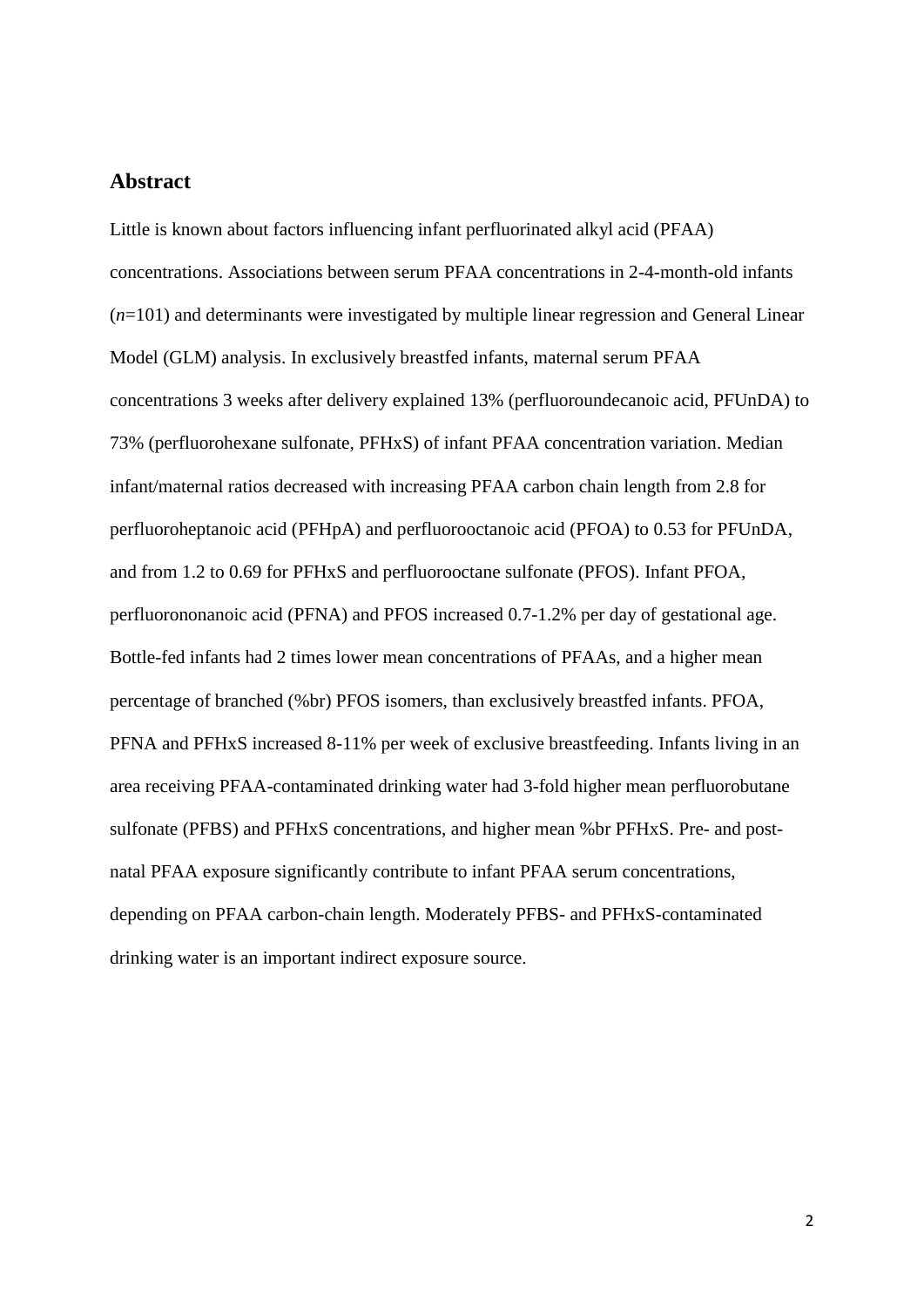# **TOC Graphic**

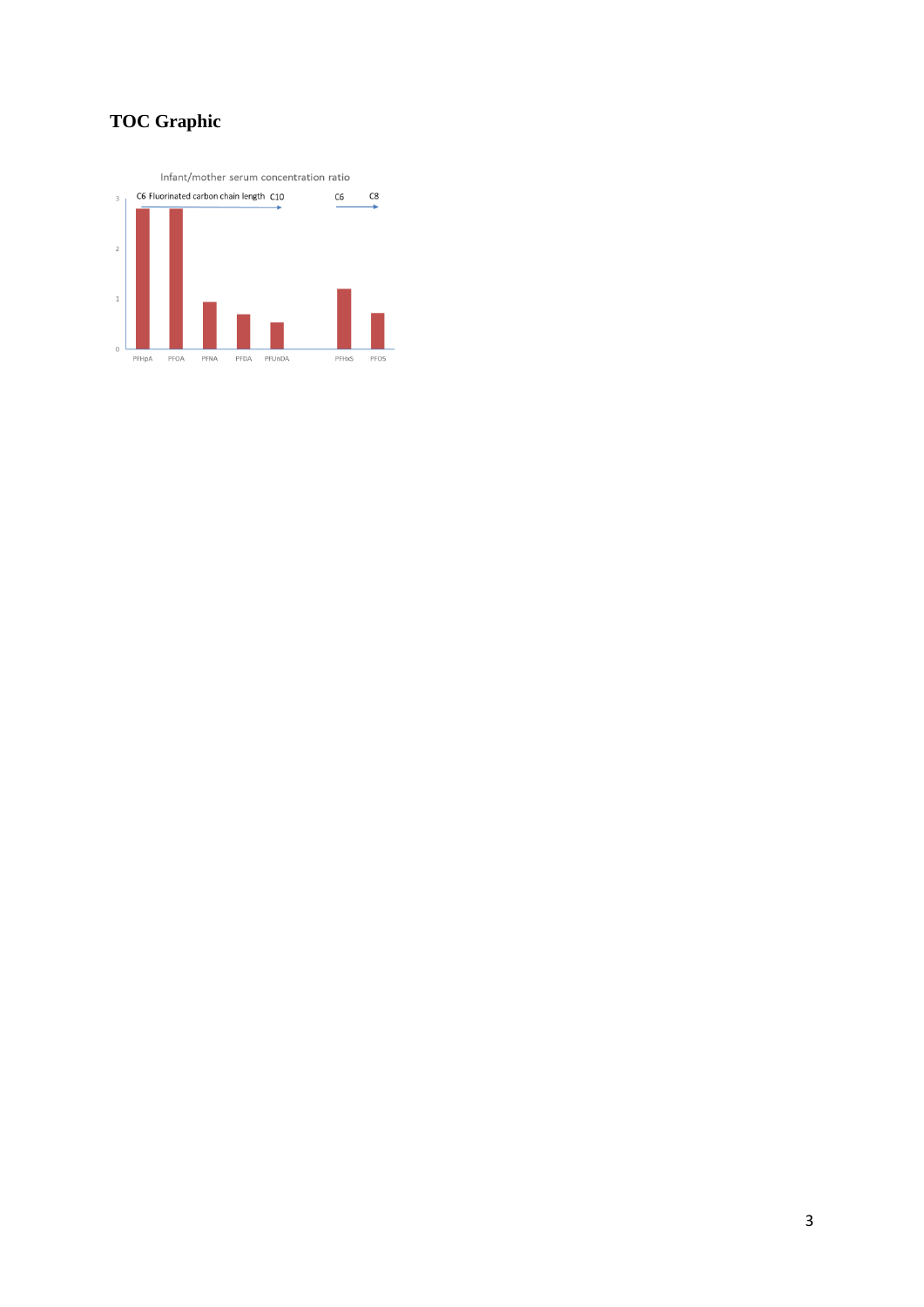# **Introduction**

Per- and polyfluoroalkyl substances (PFASs) are synthetic fluorinated substances used in numerous commercial applications and occurring ubiquitously in humans and the environment. Sources of human exposure include food, drinking water, dust, air and the use of PFAS-containing consumer products.<sup>1-4</sup> Among the ~3000 known PFASs,<sup>5</sup> perfluoroalkyl acids (PFAAs) are of greatest concern due to their persistence and chain length-dependent bioaccumulation potential. <sup>6</sup> PFAAs may be formed from degradation of other PFASs (commonly referred to as PFAA precursors). 7,8

PFAAs could cross the placenta and are excreted in mother's milk.<sup>9-11</sup> Modeling of infant exposure to some PFAAs suggests that *in utero* exposure and breastfeeding are important determinants of blood concentrations. 12,13 Food, drinking water, dust and air contribute to exposure when the child gets older. $4,14-17$  High early life exposure to some PFAAs is related to lower birth weight and immune toxicity, <sup>18-20</sup> and knowledge of determinants of PFAS concentrations in infant blood is urgently needed for identification of infant exposure sources. Moreover, as pointed out by Loccisano et al.<sup>12</sup> more data on PFAA concentrations in infants is crucial for development/refinement of infant physiologicallybased pharmacokinetic (PBPK) models, which are important for risk assessment. To our knowledge only one study has reported PFAA concentrations in infants (6 months old),<sup>21</sup> showing higher median concentrations of perfluorohexane sulfonate (PFHxS), perfluorooctane sulfonate (PFOS), perfluorooctanoic acid (PFOA) and perfluorononanoic acid (PFNA) in infant serum than in cord serum from the same study participants. The increase was most likely due to exposure during breastfeeding.<sup>21</sup>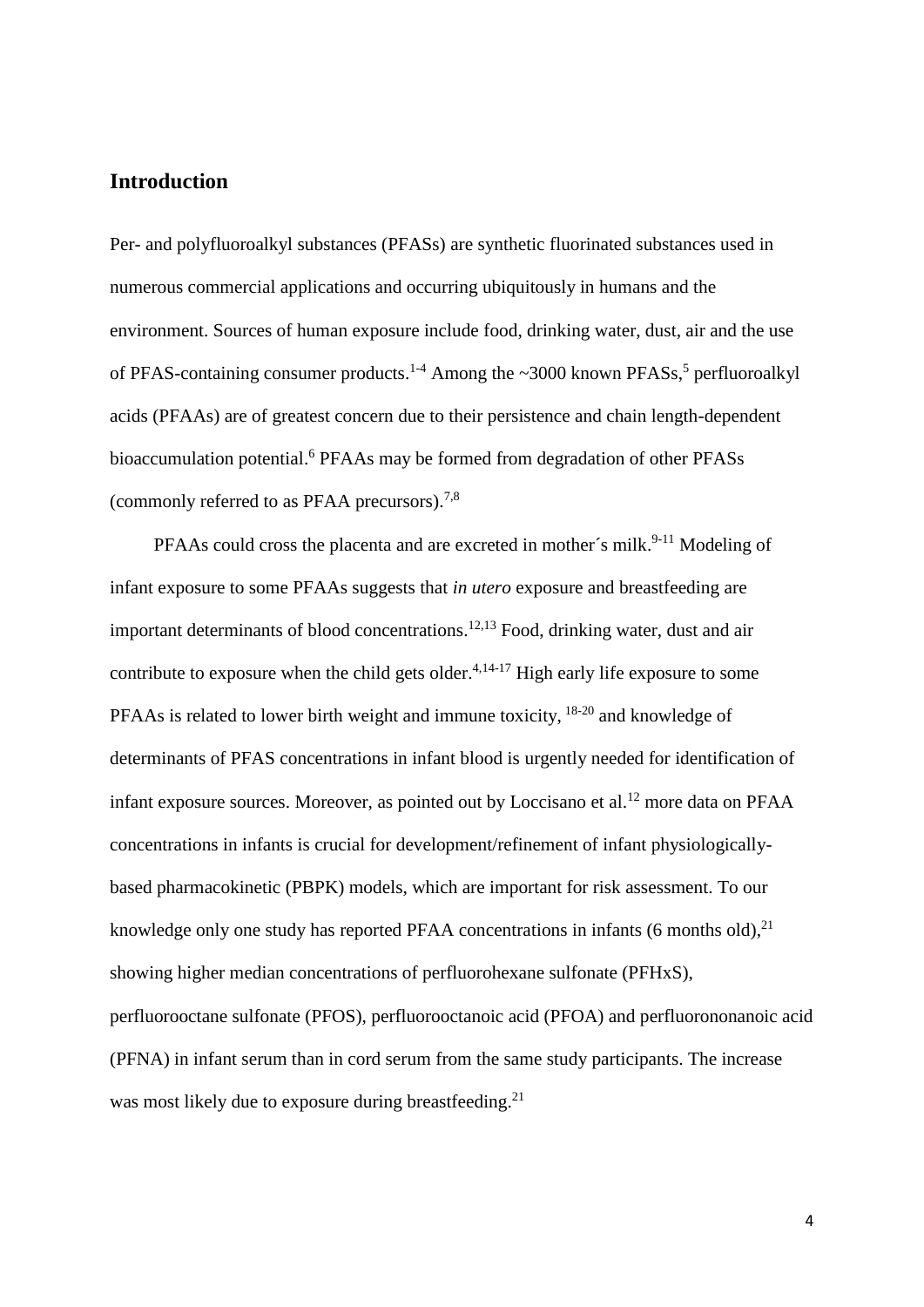The aim of the present study was to investigate maternal to infant transfer of PFHxS (linear and branched isomers), PFOS (linear and branched isomers), perfluoroheptanoic acid (PFHpA), PFOA, PFNA, perfluorodecanoic acid (PFDA), and perfluoroundecanoic acid (PFUnDA), as well as influence of potential determining factors of infant serum concentrations, such as maternal PFAA concentrations close to delivery, duration of *in utero* exposure (days of gestational age at delivery), duration of breastfeeding, infant weight gain, and maternal exposure to PFAA-contaminated drinking water.

#### **Methods**

#### **Study Population**

The study is based on samples and data collected within the POPUP cohort (Persistent Organic Pollutants in Uppsala Primiparas), an on-going investigation of POPs in first-time mothers and their children that started in 1996.<sup>22</sup> The present study is based on recruitment of mother/child pairs 1996-1999. From early fall 1996 to May 1999, 395 randomly selected primipara women in late pregnancy were asked to participate in the study.<sup>23</sup> The Swedish speaking women had been recruited in early pregnancy as controls in a case-control study of caffeine as a risk factor for miscarriage.<sup>24</sup> In total 325 women (82%) agreed to participate in the POPUP study.

The participating women were asked if a maternal blood sample could be taken 3 weeks after delivery and an infant sample about 3 months after delivery. The mothers were Swedishborn and had singleton births with no birth defects. Almost all women had a full-term pregnancy (37–42 weeks), except in a few cases with the shortest gestational age being 35 weeks and the longest 43 weeks. Women in the POPUP cohort are homogenous regarding ethnic background. In 2006, only about 4% of the Swedish population had one or two foreign-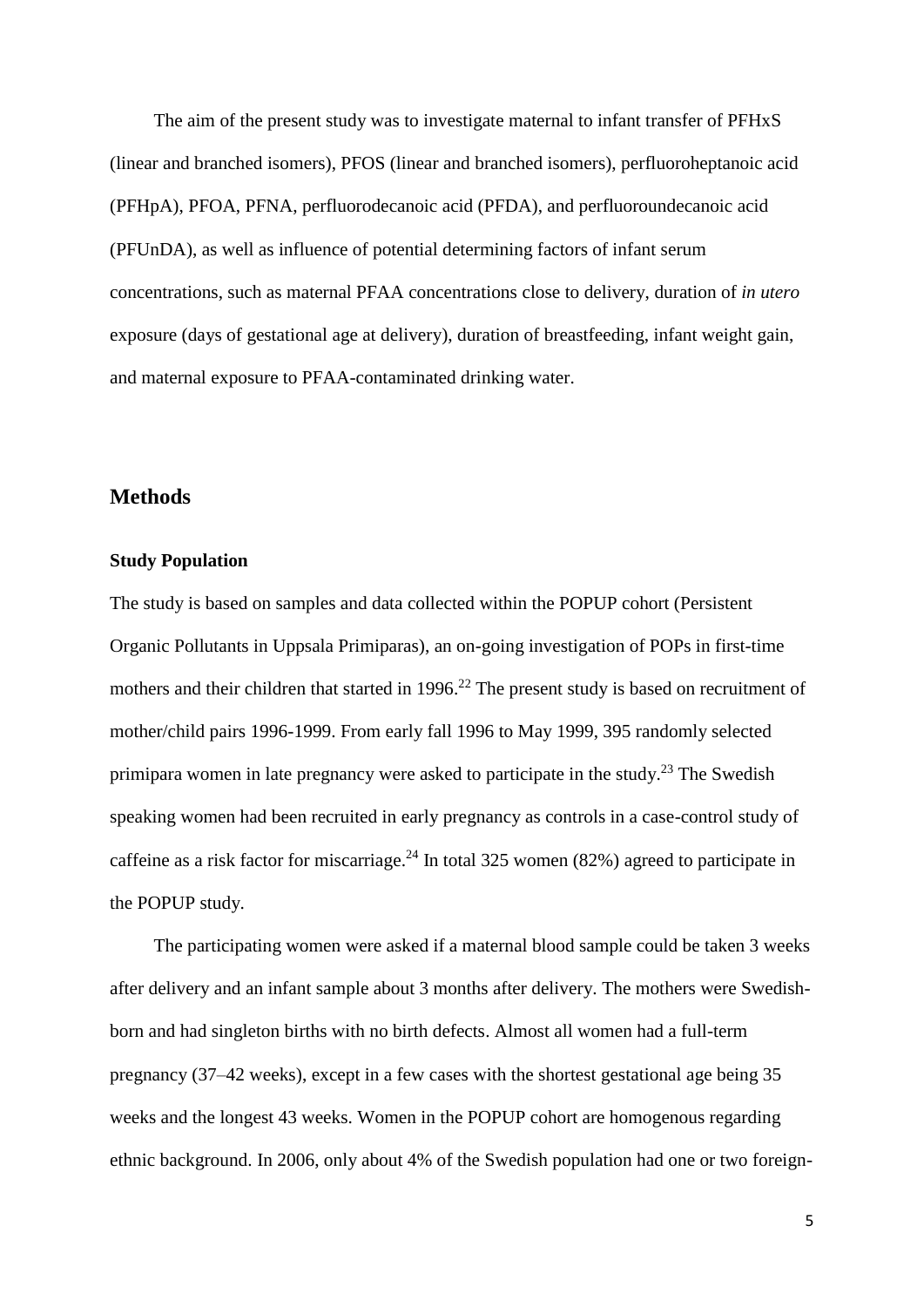born parents.<sup>25</sup> Maternal sampling 3 weeks after delivery was accepted by 211 participants. Infant sampling was accepted by 138 participants. Due to limited blood volumes 101 maternal and 107 infant samples were available for PFAA analyses (Table 1). In total 101 matched mother/infant samples were available. Informed consent was obtained from all participating women. The study was approved by the Ethics Committee of the Medical Faculty at Uppsala University (2004:M-177).

#### **Interviews, Questionnaires and Blood sampling**

In-person interviews, using a structured questionnaire, were conducted at 6-12 and 32-34 completed gestational weeks.<sup>24</sup> Height of the women was measured and women were weighed on both interview occasions. Data on maternal characteristics included age, pre-pregnancy body mass index (BMI), years of education, place of residence, and smoking habits. At the infant sampling, the mothers answered a self-administered questionnaire including questions about delivery, and personal characteristics not covered by the interviews, such as data on breast-feeding. Vacutainer® or Vacuette® serum tubes were used for blood sampling, and after separation serum was stored at -20°C until analysis.

#### **Chemical Analyses**

The target analytes included  $C_4$ ,  $C_6$  and  $C_8$  perfluoroalkane sulfonic acids (PFSAs; PFBS, PFHxS, PFOS) and  $C_6$ - $C_{15}$  perfluoroalkyl carboxylic acids (PFCAs; PFHxA, PFHpA, PFOA, PFNA, PFDA, PFUnDA, PFDoDA, PFTrDA, PFTeDA, PFPeDA; for details see Supporting Information, Table A1). The serum samples were analyzed as described previously.<sup>26</sup> In short, serum (0.1 g for infants and 0.5 g for adults) was spiked with internal standards (Supporting Information, Table A2) and extracted with acetonitrile (Honeywell CHROMASOLV™, ≥99.95% purity) in an ultrasonic bath. The concentrated extract underwent dispersive clean-up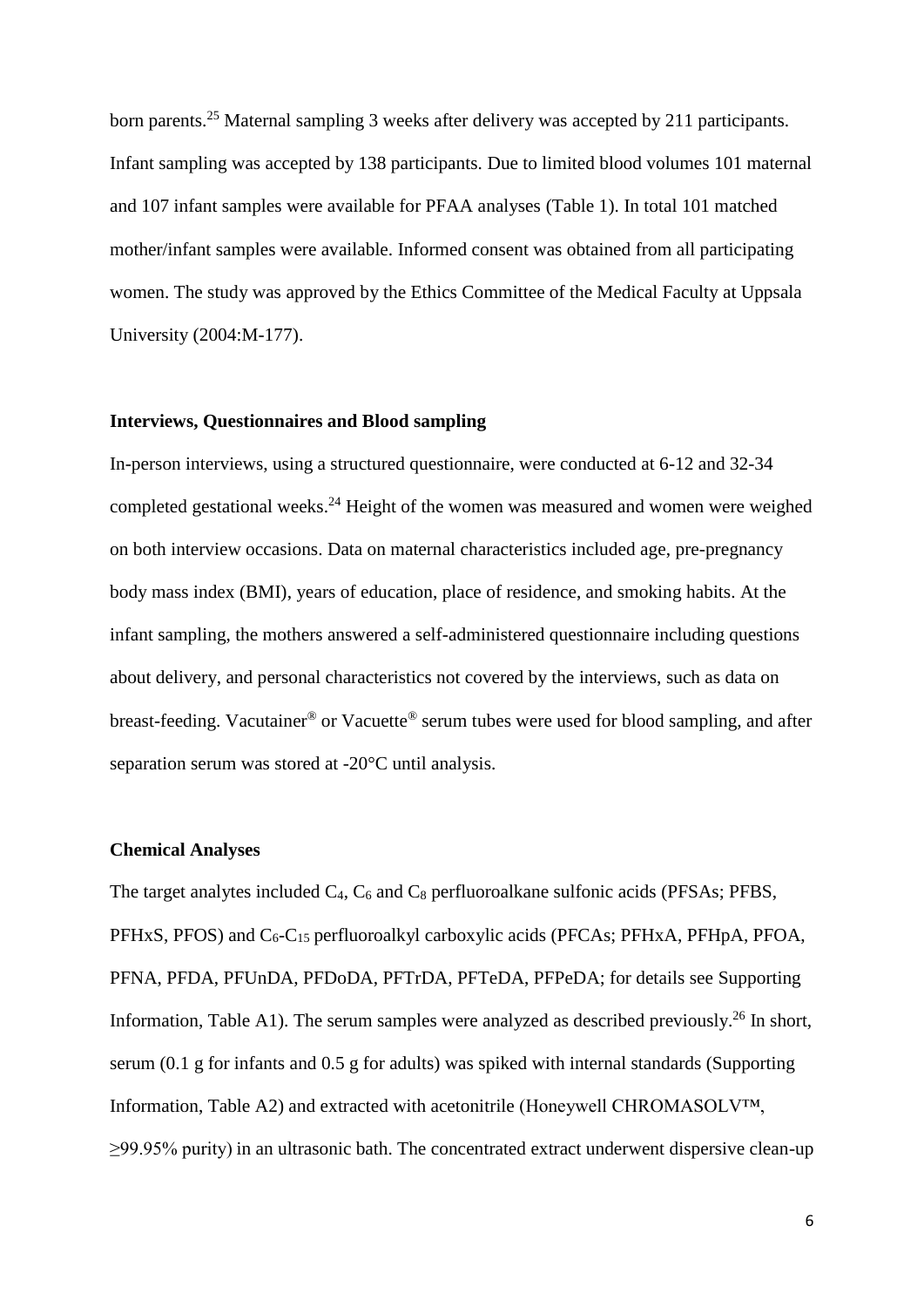with graphitized carbon (Supelclean™ ENVI-Carb™, Sigma-Aldrich). Aqueous ammonium acetate (2mM; EMSURE®, Sigma-Aldrich) and volumetric standards  $(^{13}C_8$ -PFOS and  $^{13}C_8$ -PFOA; both from Wellington Labs) were added before instrumental analysis on an Acquity ultra performance liquid chromatography system (UPLC) coupled to a Xevo TQ-S tandem mass spectrometer (both Waters Corp., Milford, MA, U.S.) operated in negative electrospray ionization, multiple reaction monitoring mode. The mobile phase consisted of water and acetonitrile (ACN; both containing 2mM ammonium acetate), with the relative proportions varied under gradient conditions. ACN-based mobile phases such as that used here are highly effective at removing bile acid interferences which may affect PFOS and PFHxS analysis.27-29 Further, instrumental parameters are provided in Supporting Information (Table A2). Quantification was performed by isotope dilution using a 5-point external calibration curve (linear, 1/x weighting), which was run before and after samples. For most targets, analogous isotopically labelled internal standards were available. For PFBS, PFTrDA, PFTeDA, and PFPeDA, a structurally similar internal standard was used (Supporting Information, Table A2). For PFHxS and PFOS, the linear isomer and the sum of all branched isomers (as one signal) were quantified separately using a linear isomer calibration curve. For PFOS, concentrations obtained from the *m/z* 499/80 and 499/99 ions were averaged, which provides a reasonable estimate of the weight % branched (%br) content in the absence of isomerspecific quantification.<sup>30</sup> PFHxS was also monitored using  $m/z$  399/80 and 399/99 ions; however, since the branched isomer peak in the latter transition was often below method detection limits (MDLs), concentrations were only reported from the *m/z* 399/80 transition.

Both a procedural blank (0.1 or 0.5 mL Milli-Q water) and QC sample (pooled human serum analyzed repeatedly in-house) were included with every batch of samples (see Supporting Information, Table A3, for QC performance metrics). In addition, concentrations determined in *n* = 3 replicates of NIST SRM 1957 were compared to reference values to

7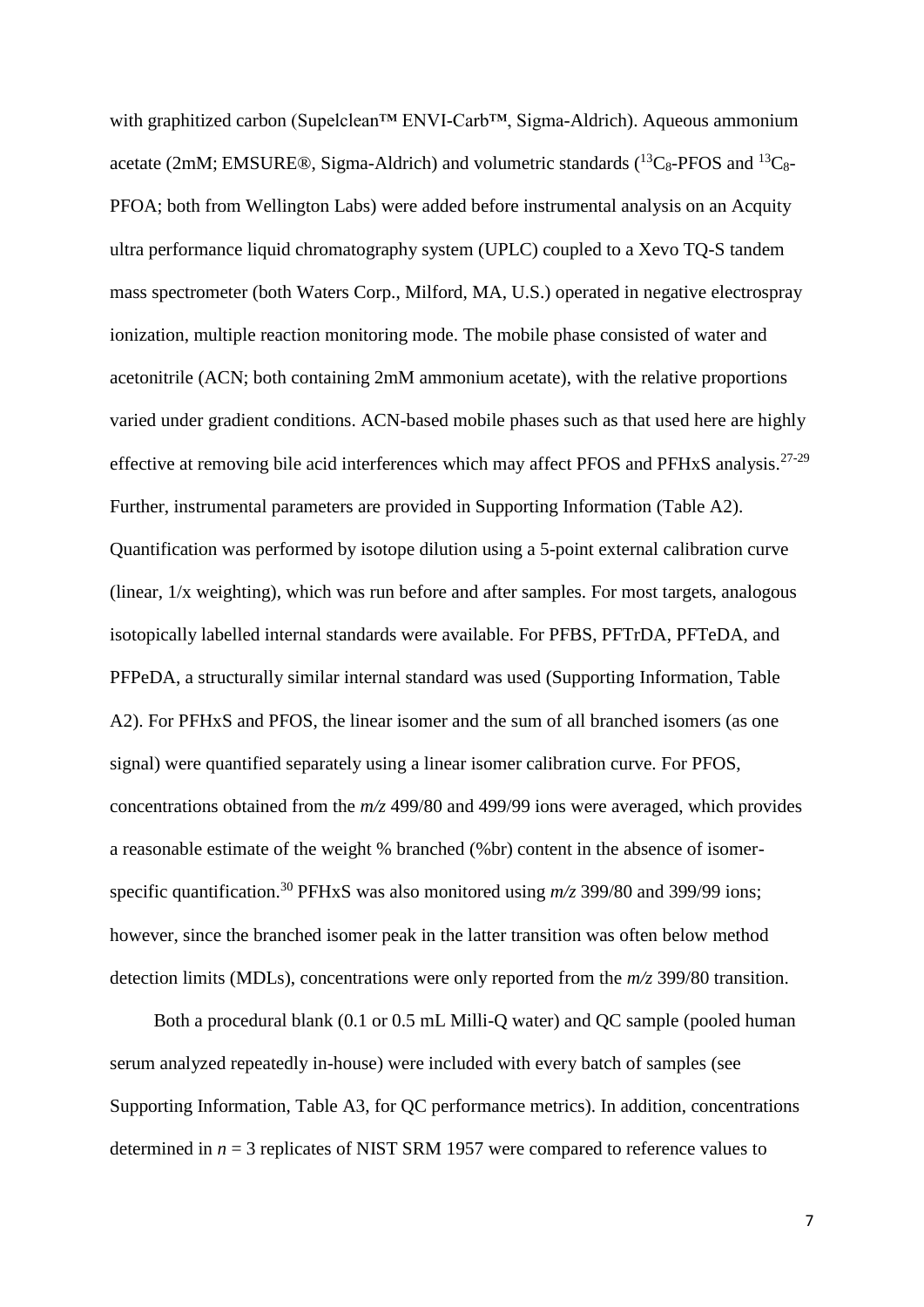assess the accuracy of the method (results provided in Supporting Information Tables A4 and A5). Measured concentrations in SRM 1957 were consistent with reference values for all targets, while coefficients of variation (CVs) in in-house reference serum ranged from 12 - 36% (median 19%; *n* = 20; Table A3). For targets observable in method blanks, the MDL was based on the mean blank  $+3\times$  the standard deviation of the blanks. For those targets with no observable blank contamination, detection limits were based on the concentration producing a signal-to-noise ratio of 3 in sample chromatograms. Analyses of PFAAs in infants and their mothers were accomplished within three different analytical batches in 2013, 2014, and 2016. Batch-specific MDLs are provided in Table A6 of the Supporting Information. Further method validation parameters are provided in Glynn et al. 2012.<sup>26</sup>

#### **Statistical Analyses**

MINITAB 15® Statistical Software for Windows was used for all statistical analyses. When PFAA concentrations were below the method detection limit (MDL), MDL/ $\sqrt{2}$  was taken as an estimated value in the statistical analyses. The PFAA concentrations in maternal serum were measured in different analytical batches and for PFHpA and PFBS the MDL differed between the batches (Supporting Information Table A6). In the statistical analysis including maternal PFAA data, all PFHpA and PFBS data below MDL in the batch with the highest MDL was omitted (batch 3, *n*=17). The proportions of branched and linear isomers for PFHxS and PFOS were expressed as a percentage of the total concentration. Correlations between infant and mother serum PFAA concentrations were investigated using the Pearson´s correlation test, and only pairs with data >MDL for both the mother and the infant were included in the analyses.

For PFAAs with over 75% of infant data >MDL multiple linear regressions were used to analyze if infant serum concentrations are influenced by maternal PFAA concentrations 3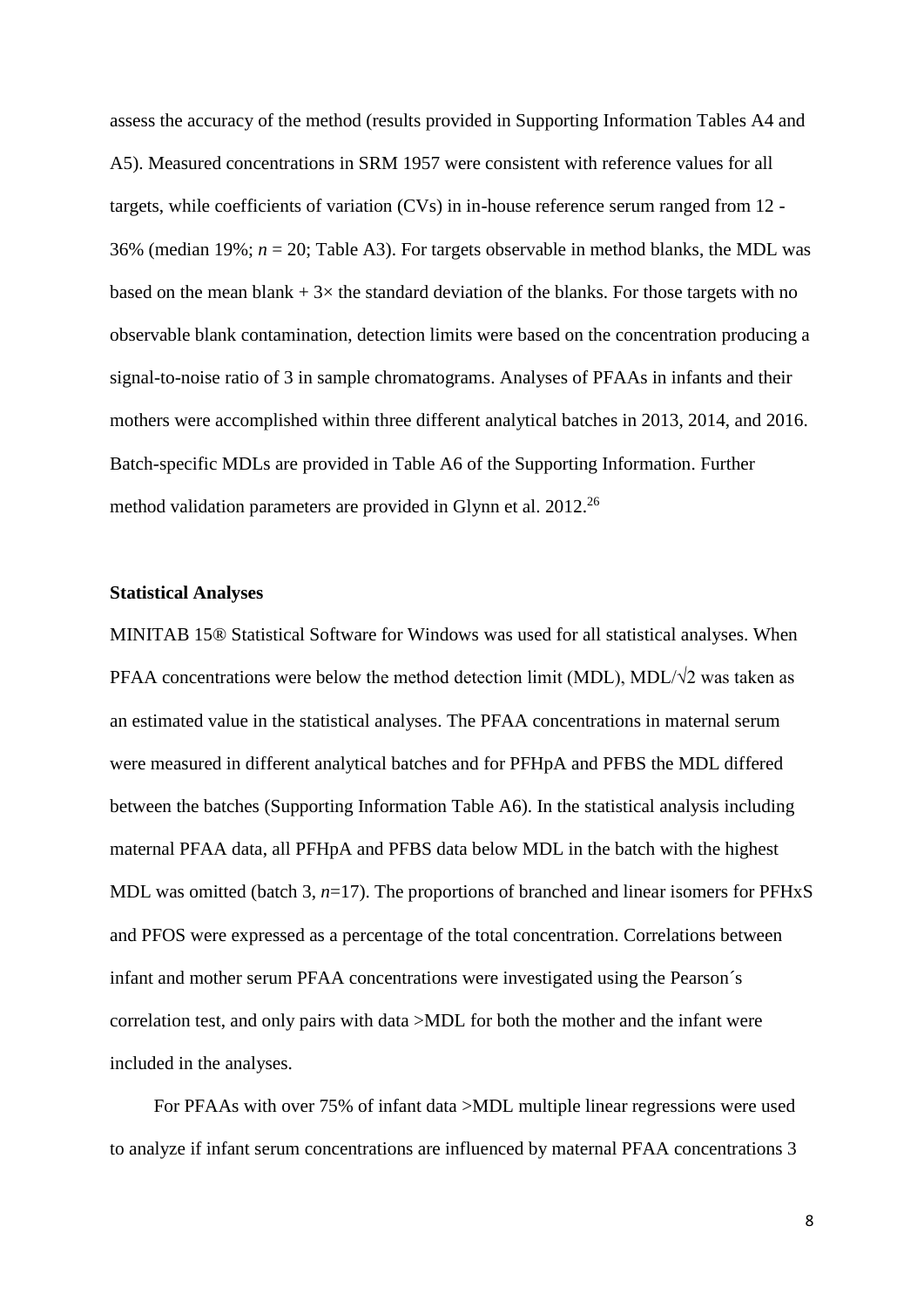weeks after delivery (ng  $g^{-1}$ ), gestational age at delivery (days), infant weight gain (% of birth weight) and duration of breastfeeding (weeks) (Table 1). The inclusion of the potential determinants were based on the assumption that they may influence fetal/infant exposure (maternal PFAA concentrations, gestational age, duration of breastfeeding) or infant PFAA distribution volume (infant weight gain). In univariate analyses infant PFAA concentrations did not differ between sexes (Mann-Whitney U test, p>0.05), and infant sex was not included as a covariate in the regression models. In this analysis, only data from infants that were exclusively breastfed during the whole study period from birth to infant blood sampling were included. Stepwise regression analysis was used to estimate how much of the variation in PFAA concentrations that could be explained by the variation of each individual determinant (partial coefficient of determination,  $R^2$ ). Criteria for determinant inclusion in the regression model was  $\alpha$ <0.15, but in the analyses determinants with  $\alpha$ ≥0.15 were forced to be included in order to assure that the same model was used in all analyses. Partial  $R<sup>2</sup>$  for each significant determinant ( $p \le 0.05$ ) was calculated by subtraction of the  $R^2$  of the model not including the determinant in question from the  $R^2$  of the model including the determinant in question.

In separate general linear model (GLM) analyses, using all participating mother/infant pairs, the influence of breastfeeding on infant PFAA concentration was investigated. Maternal PFAA concentration was used as a covariate in the GLM model, and infants were divided into a group that were exclusively bottle-fed from birth to sampling, a group with mixed breast- /bottle-feeding, and infants that were exclusively breastfed.

As only three of the formula-fed infants were living in a city district that received contaminated drinking water, it was not possible to statistically analyze the influence of direct drinking water exposure from formula feeding. Instead, the influence of maternal drinking water PFAA exposure on infant PFAA concentrations was investigated by grouping participants according to home address in city districts receiving drinking water with different

9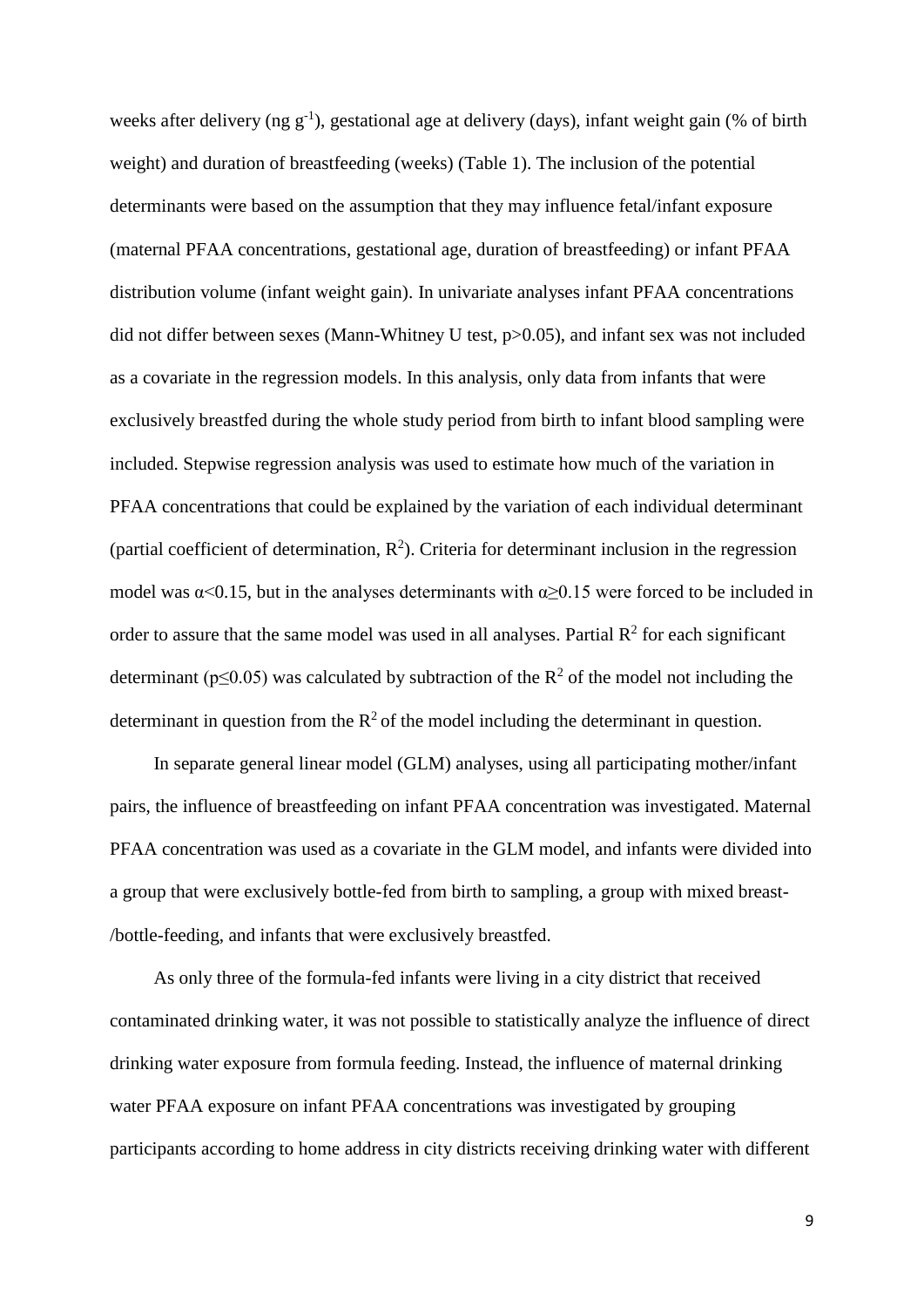contributions from PFAA-contaminated production well water. Uppsala County and the City of Uppsala can be divided into different drinking water districts depending on proportion of contaminated drinking water distributed to the districts.<sup>31</sup> There were two districts that did not receive any water from the contaminated wells from 1996 to 1999, comprised of i) areas outside the City of Uppsala and ii) District 1 within the city. District 2 in the City of Uppsala received drinking water containing <10% water from contaminated wells, District 3 received 10-90% contaminated water, and District 4 received >90% water from contaminated wells. 31 GLM analysis was used to calculate adjusted means of PFAA concentrations for the different city districts, with "days of gestational age", "infant weight gain after birth" and "duration of breastfeeding" included as covariates in the GLM model. Maternal PFAA concentration was not included as covariate since this would result in over-adjustment of the association between infant city district and infant PFAA concentrations. Maternal PFAA concentrations are on the casual pathway between city district and infant PFAA. Exclusively bottle-fed infants were not included in the analyses (N=5).

Logarithmically-transformed infant PFAA concentrations were used in the regression and GLM analyses, since the distribution of data closely followed a log-normal distribution. Observations with standardized residuals  $\geq$ 3 were excluded from regression and GLM analysis due to their large influence on the results. The statistical significance level was set to p≤0.05.

### **Results and Discussion**

#### **Serum Concentrations in Infants and Their Mothers**

PFOS showed the highest median concentration followed by PFOA, PFHxS, PFNA, PFDA and PFUnDA in both infants and mothers (Table 2). Concentrations of short-chain PFBS, PFHxA and PFHpA were in many cases <MDL. Among the long-chain PFCAs (>7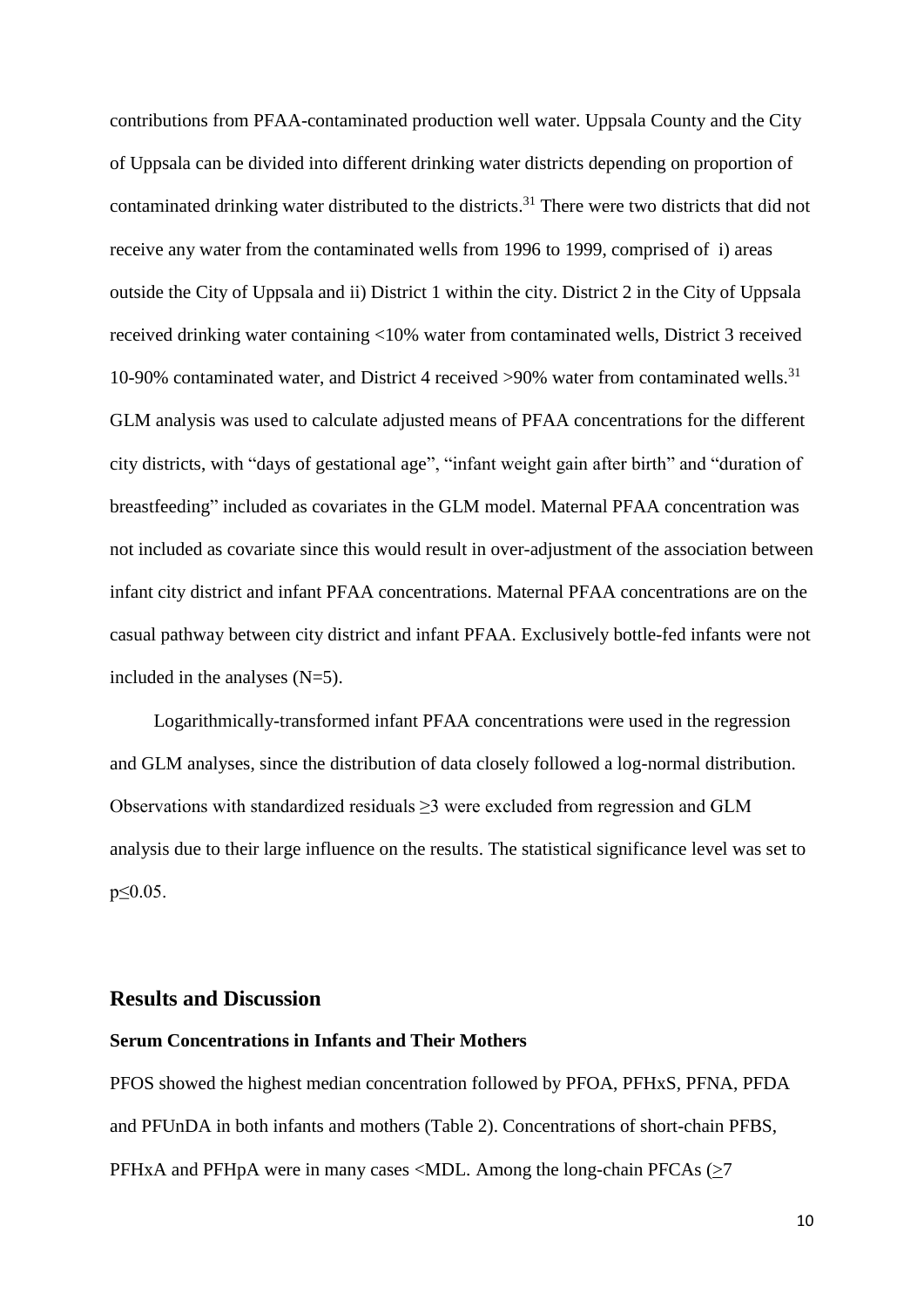fluorinated carbon atoms) median concentrations decreased with increasing chain length in both infants and mothers, with >50% of concentrations below MDL for PFDoDA, PFTrDA, PFTeDA and PFPeDA (Table 2). The observed concentrations differ from those reported for 6-month-old infants from Germany,<sup>21</sup> the only previously published infant study we could find in the literature. Different sampling periods (present study:1996-99, German study:2007- 2009) and ages of the infants (present study:2-4 months, German study: 6 months) are most likely important determinants of the observed differences.

To our knowledge, no other study has reported isomer-specific data on PFHxS and PFOS for infants. We found similar %br PFOS and PFHxS in mothers and infants (Table 2), suggesting that infant isomer patterns to a large extent are dependent on maternal patterns. In Canadian mothers, median %br PFOS (36%) was similar to that of Swedish mothers, although Canadian mothers were sampled almost 10 years after the Swedish mothers.<sup>32</sup> In maternal serum from China, sampled 2015-2016, branched PFHxS accounted for 14% (median) of the total PFHxS and branched PFOS  $17\%$  of total PFOS.<sup>33</sup> A comparison of maternal %br PFHxS and PFOS between studies is hampered by differences in how branched content was determined in each study (e.g. isomer-specific versus sum branched isomer quantification using linear and/or individual branched isomer standards). Nevertheless, differences due to ongoing maternal exposure to for instance PFHxS and PFOS precursors in China are likely since perfluorooctane sulfonyl fluoride-based chemistry is still used in China. 33

Maternal serum/plasma concentrations of PFHxS, PFOS, PFOA, PFNA, PFDA, and PFUnDA during pregnancy and a few weeks after delivery both reflect placental and mother´s milk PFAA transfer, as shown by strong correlations between PFAA concentrations in maternal and cord blood, and between concentrations in maternal blood and mother´s milk.9,10,26,34,35 We found positive correlations between maternal and infant PFAA

11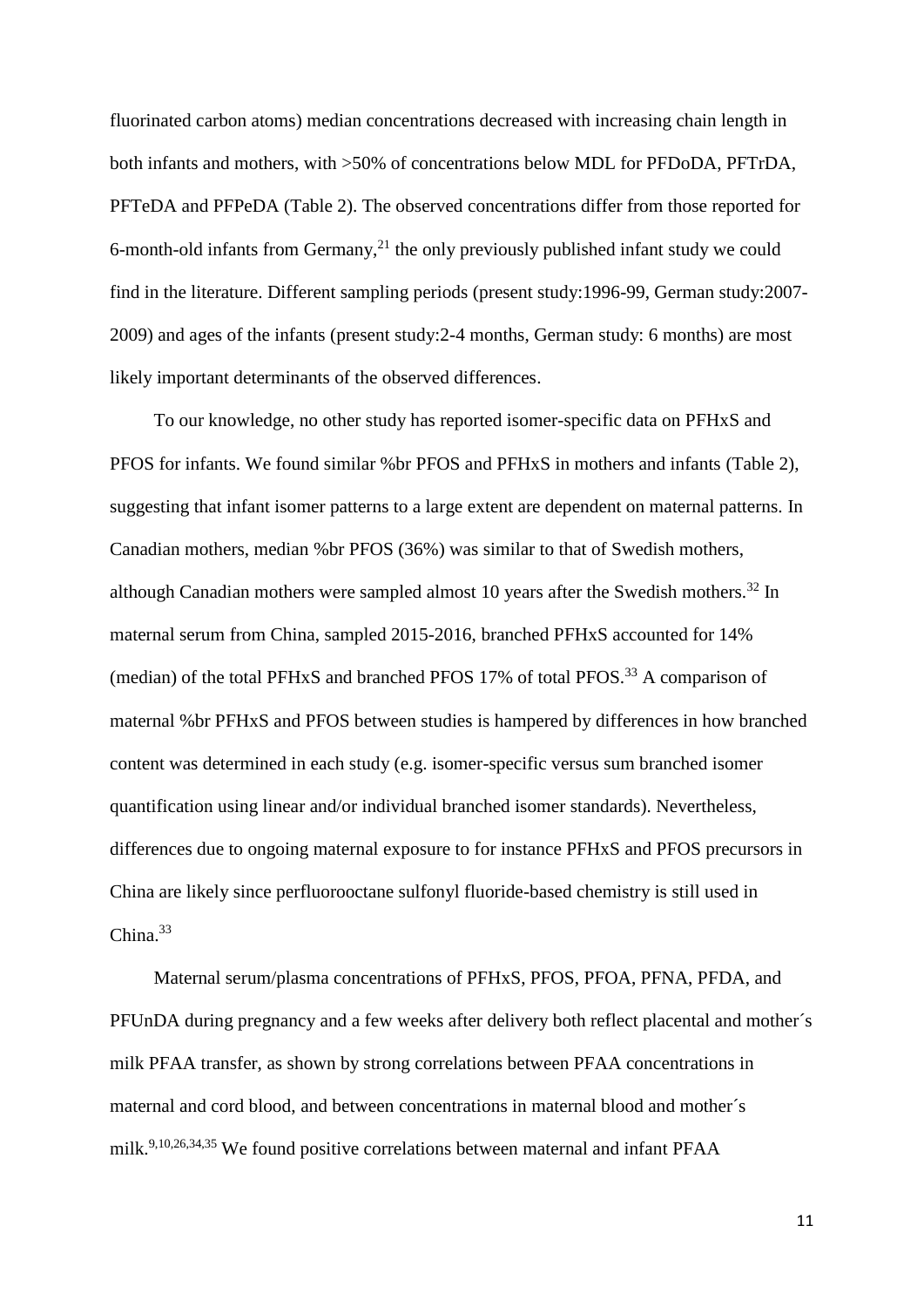concentrations, with weakening strength as chain length increased of both long-chain PFCAs and PFSAs (Table 3). This suggests that factors other than maternal concentrations become more important as determinants for infant PFAA concentrations as perfluoroalkyl chain length increases.

This is further supported by the decreased strength of association between maternal and infant concentrations with increased PFAA carbon chain length among exclusively breastfed infants, as determined in multiple log-linear regression analyses (Table 4). Variation in maternal PFOA concentrations explained 53% of the infant concentration variation, whereas only 13% of the variation in infant PFUnDA was explained by maternal variation. For PFHxS, 73% of the infant variation was explained by maternal variation, and the corresponding figure for PFOS was 36%. The short-chain PFHpA deviated from this pattern of chain-length dependency, showing a weaker infant/mother correlation than PFOA did (Table 3) and a weaker strength of association (Table 4). For PFAA homologues with less strong infant/mother correlations and associations, contribution of infant exposure sources not studied by us may be important, including ingestion of dust, suction on materials containing PFASs, inhalation of fine particles/air, and skin exposure through use of personal care products. <sup>4</sup> To what degree these different exposure pathways contribute to total infant exposure has not been fully characterized, but the contribution of each component most probably varies with infant age. 4

Our results suggest that PFAA transfer efficiency from mother to infant decreases with increasing perfluoroalkyl chain length, as indicated by the infant/maternal serum concentration ratios (Table 3). On average, PFHpA and PFOA showed higher concentrations in infants than in mothers, PFHxS concentrations were similar, and concentrations for PFNA, PFOS, PFDA and PFUnDA were lower in infants. This is in agreement with the previously observed chain length-dependent decrease in transfer efficiency over the placenta and from

12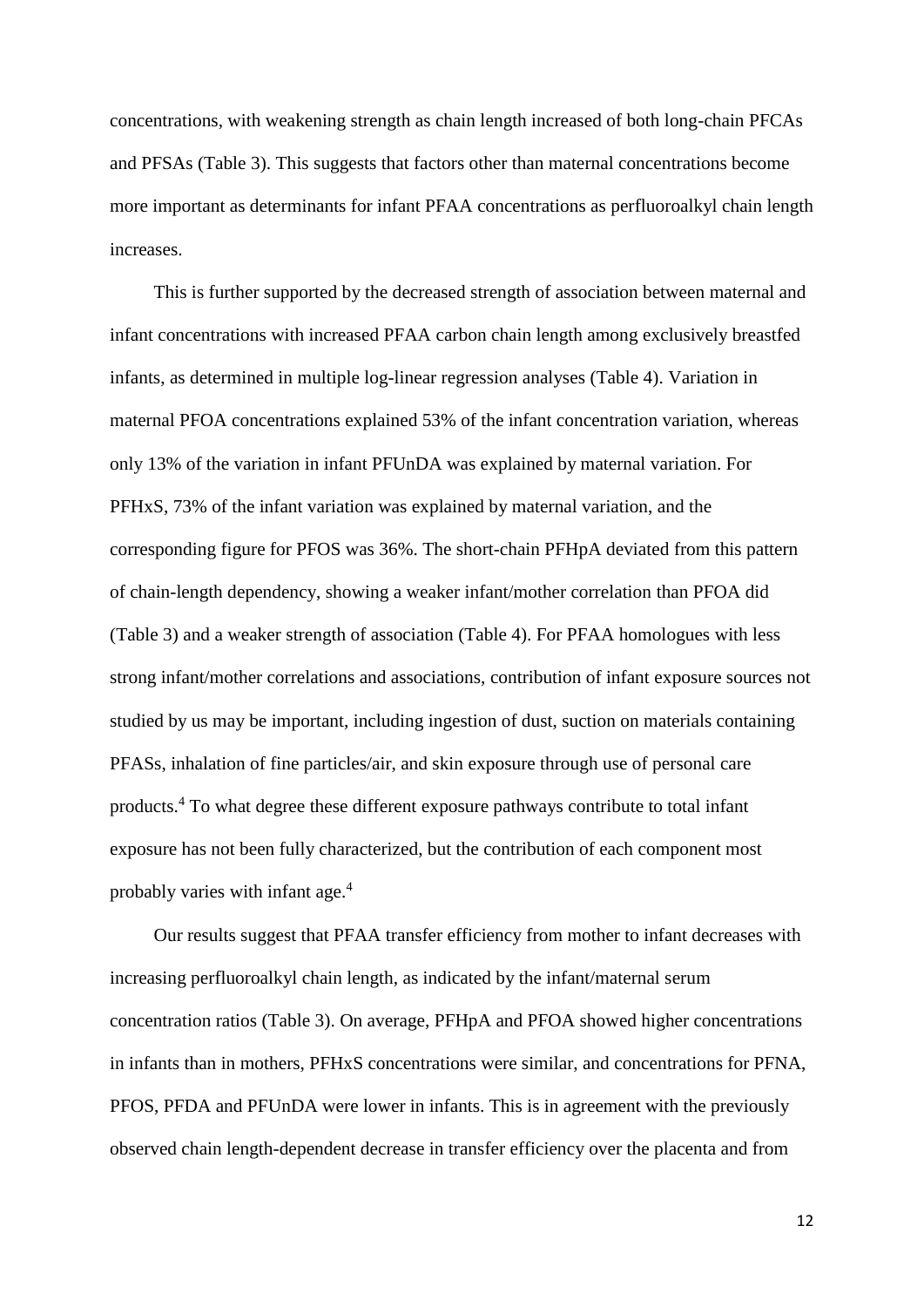maternal blood to mother's milk.<sup>9,32,36,37</sup> It has been proposed that decreases in PFAA placental transfer with increased chain length may be due to decreases in water solubility and increases in PFAA affinity to serum albumin. $4,37$  It has also been hypothesized that there are chain length differences in active PFAA transport in the placenta,<sup>4,11</sup> although this hypothesis has to our knowledge not been tested. Similarly, it is not known to what degree mammary gland active PFAA transport is involved in the carbon chain-dependency of PFAA transfer to mother´s milk.

In contrast to Fromme et al.<sup>21</sup>, our study does not include matched cord blood data. We have previously published cord whole blood data for PFOS, PFOA and PFNA in the Uppsala study 1996-99.<sup>26</sup> Assuming a distribution factor of 2 between serum and whole blood, average cord serum concentrations were 2-3 times lower than those in maternal serum sampled in late pregnancy,<sup>26</sup> which is in accordance with data from Fromme et al.<sup>21</sup> A comparison of published cord/maternal serum or plasma PFAA ratios with the infant/maternal serum PFAA ratios among Uppsala infants (Table 3) and German infants (plasma) show that the infant/maternal ratios generally are higher than the cord/maternal rations.<sup>21,32,36</sup> This strongly suggests that breastfeeding gives a significant contribution to the PFAA exposure of the infants.

The similar median ratios of infant/maternal linear and branched PFHxS, as well as of PFOS isomers (Table 3), show that linear and branched isomers were retained in the infants to a similar degree as in their mothers. A few studies have reported less efficient placental transfer of linear PFOS (relative to branched), but found no isomer specific differences in transfer via mother's milk.<sup>10,32,35</sup> To our knowledge, only one study has reported placental transfer efficiencies of PFHxS isomers showing, contrary to PFOS, a more efficient transfer of the linear isomer than of the branched isomers.<sup>33</sup> Our results suggest that the more efficient trans-placental transfer of branched PFOS, and less efficient transfer of branched PFHxS, are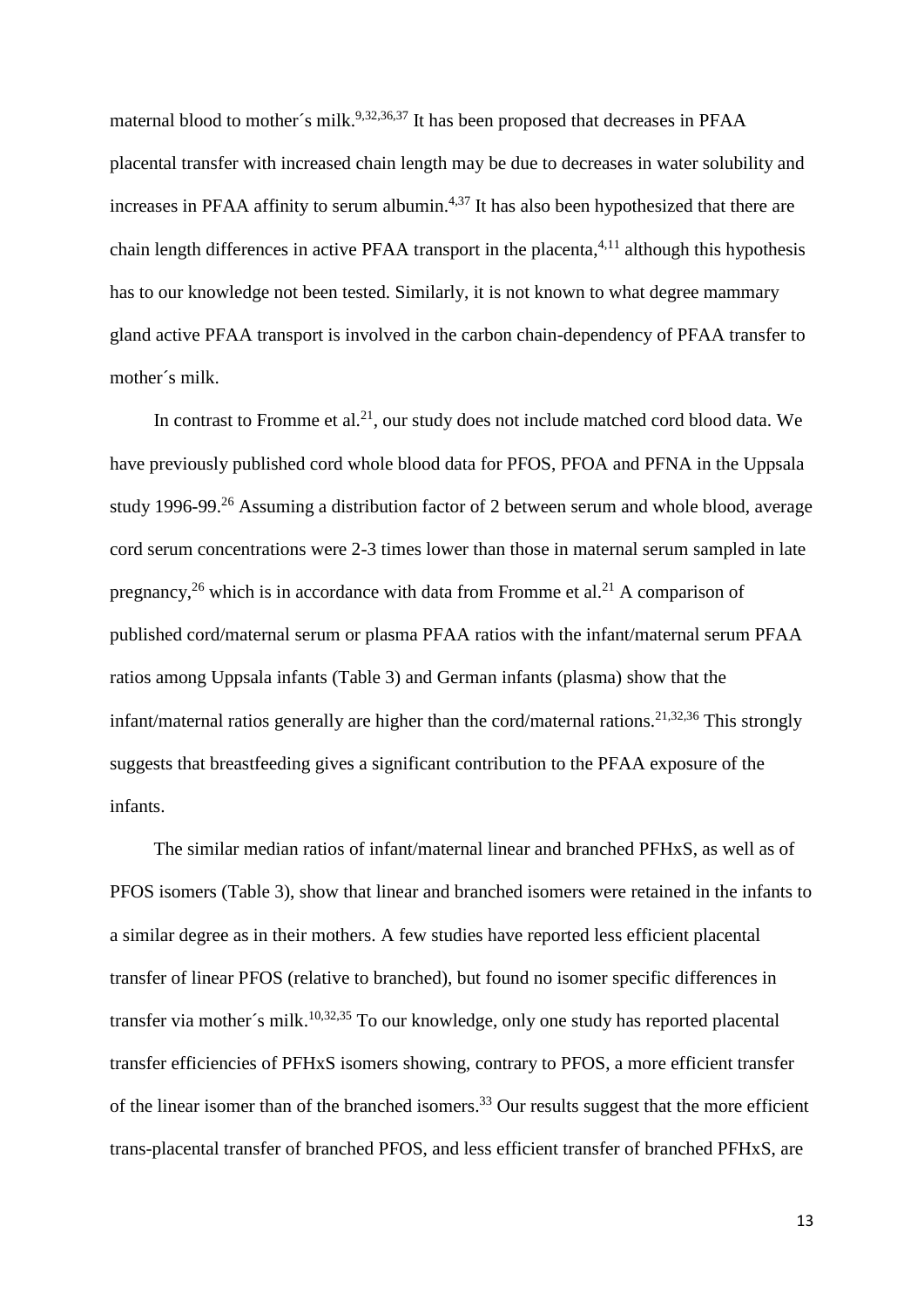"compensated for" after birth, presumably from mother´s milk, resulting in similar %br isomers in mothers and infants.

#### **Impact of Duration of Breastfeeding, Gestational Age and Infant Weight Gain**

Concentrations of PFOA, PFNA, PFDA, PFUnDA, PFHxS and PFOS were lower in exclusively bottle-fed infants than in exclusively breastfed infants, strongly suggesting that mother´s milk is an important source of infant exposure to all these PFAAs (Fig. 1). The results are however uncertain since we only had 5 exclusively bottle-fed infants, but the importance of breastfeeding as an exposure source of all these PFAAs is supported by our findings of lower serum PFAA concentrations also among mixed breast-/bottle-fed infants (Fig. 1). The lower PFAA concentrations in bottle-fed infants are most probably a net result of infant excretion and growth dilution of PFAAs accumulated *in utero*, and much lower PFAA exposures from infant formula than from mother's milk.<sup>38,39</sup> No exclusively bottle-fed infants were living in a district receiving contaminated drinking water, so it was not possible to determine the contribution of this potential exposure route.

The higher %br PFOS in the few exclusively bottle-fed infants than in exclusively breastfed infants (Fig. 1) is most probably a result of the higher placental transfer of branched PFOS isomers than of the linear isomer, and a "mother´s milk compensation" with the linear isomer among exclusively breastfed infants.<sup>10,32,35</sup> Branched PFOS isomers are preferentially excreted in urine in adults compared with the linear isomer,  $40,41$  but excretion of different PFOS isomers in infants apparently was too slow to cause preferential retention of the linear isomer in bottle-fed infants. The reported lower trans-placental transfer efficiency of branched PFHxS isomers than of the linear isomer<sup>33</sup> did not result in lower % br PFHxS concentration in the exclusively bottle-fed infants (Fig. 1). Assuming that the excretion of PFHxS was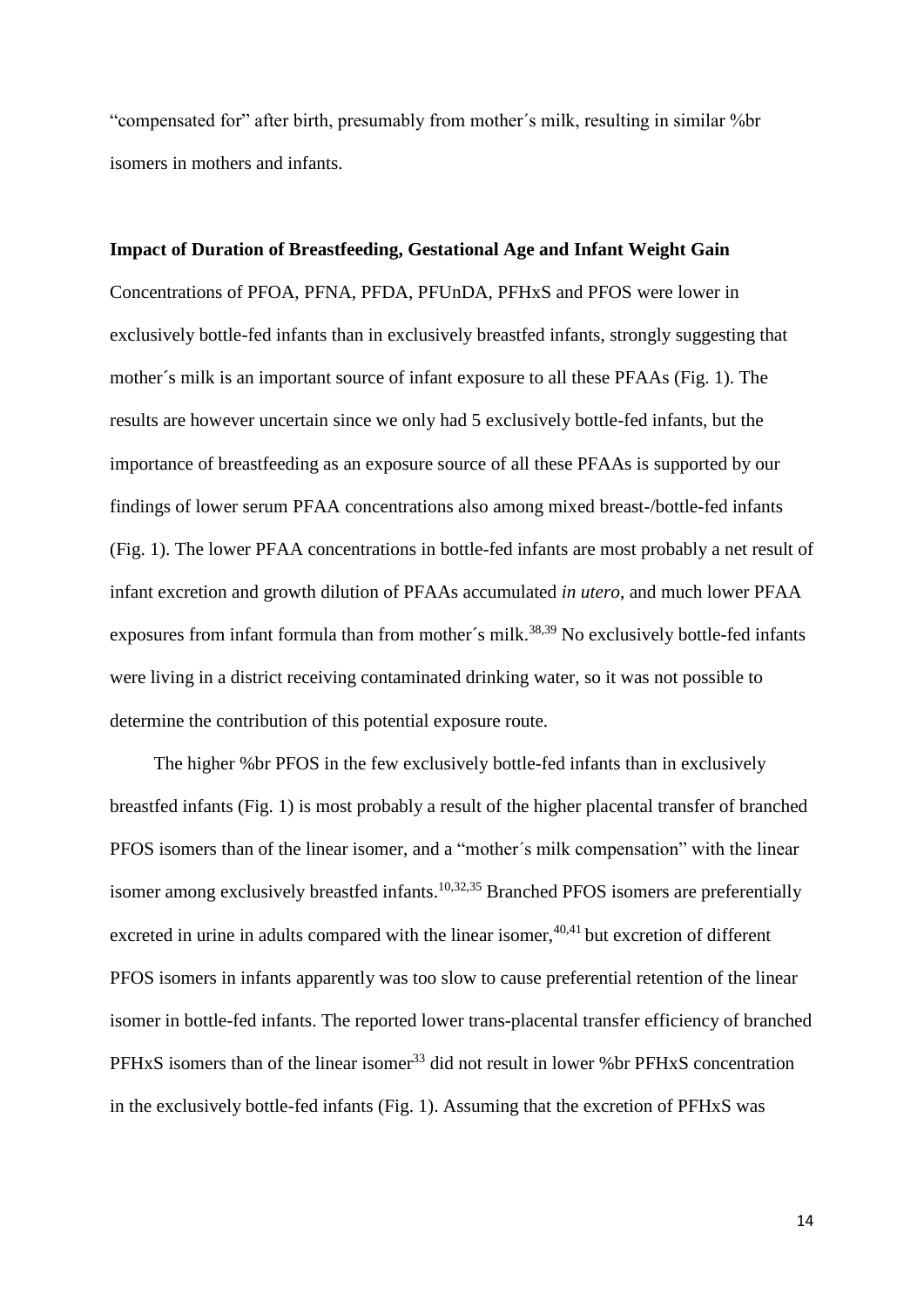negligible during infancy, the results suggests that the transfer of branched PFHxS isomers to mother´s milk is not higher than transfer of the linear isomer.

In the multiple regression analyses of PFAA concentrations in exclusively breastfed infants, duration of breastfeeding explained <10% of the variation in infant PFAA concentrations, with estimated increases in serum concentrations of  $\leq 10\%$  per week of breastfeeding as the infant age at sampling increased from 11 to 18 weeks (Table 4). Associations with breastfeeding were statistically significant for PFOA, PFNA and PFHxS. The low variation in duration of breastfeeding (7 weeks) among the exclusively breastfed infants may have contributed to the relatively weak associations. Only exclusively breastfed infants were included in the analyses, and duration of breastfeeding was therefore the same as infant age. Physiological changes during infancy may influence associations between PFAAs and breastfeeding duration, including for instance possible age-dependent differences in efficiency of infant intestinal PFAA absorption and excretion, as well as in body PFAA distribution.

In our study, PFOA concentrations increased on average 8% per week of exclusive breastfeeding, corresponding to about 30% per month. The increase for PFNA was estimated to on average 45% per month and for PFHxS 40% per month. Similar results were observed for 1.5-year-old children from the Faroe Islands, with PFOA increasing 30% per month of exclusive breastfeeding and PFNA 20% per month.<sup>42</sup> Among 3-4 year-old children from Norway and USA, every month of breastfeeding was associated with a 3-6% increase in PFHxS, PFOS and PFOA in child serum.<sup>16,17</sup> The lower contribution of breastfeeding in the older children is most probably an effect of excretion of maternally transferred PFAA and contribution of non-maternal sources of PFAA exposure during childhood.

Our results suggests that duration of *in utero* exposure influences infant concentrations of PFOA, PFNA and PFOS up to 2-4 months after delivery, since days of gestational age in

15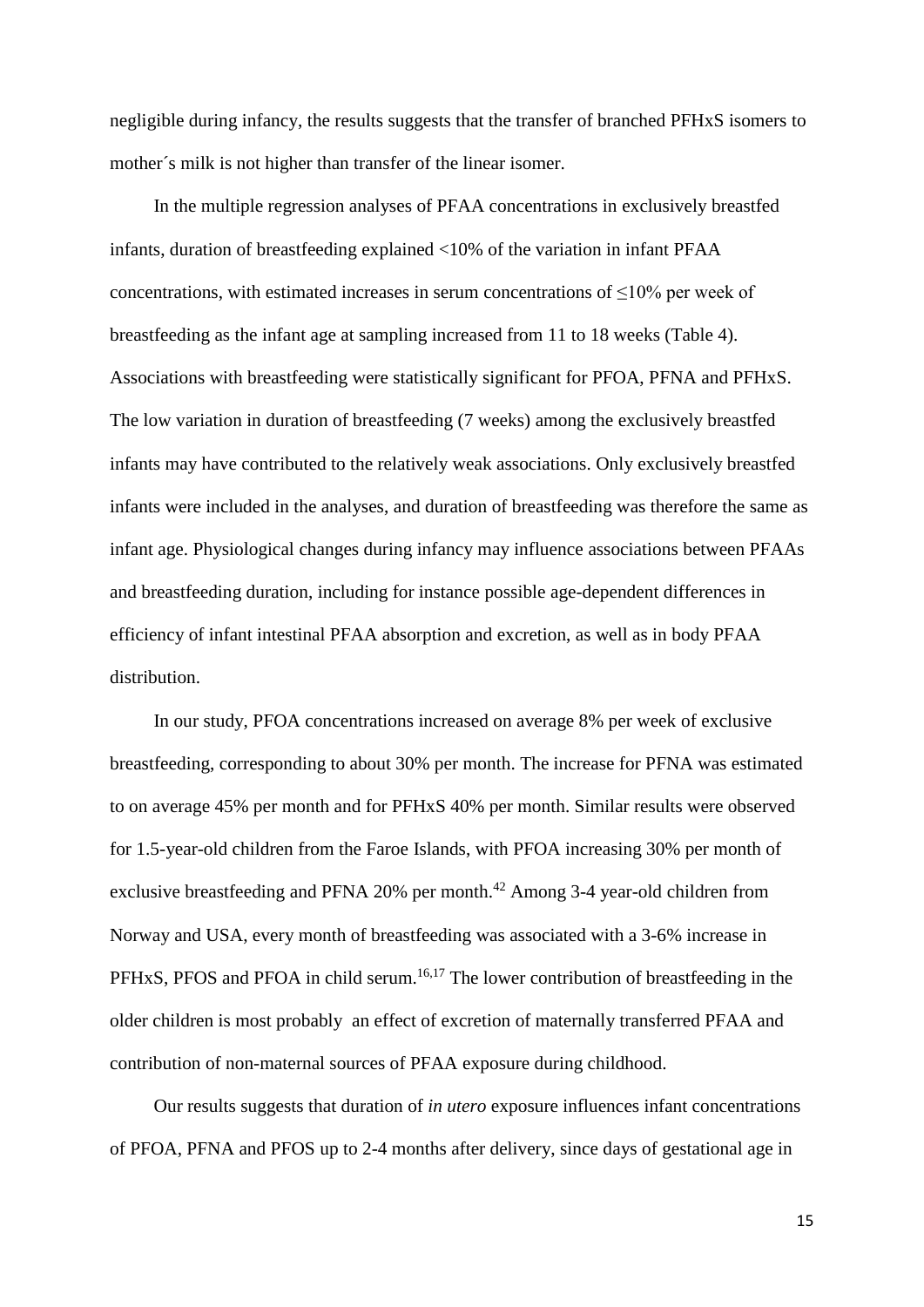general was positively associated with infant PFAA concentrations (Table 4). However, the associations were fairly weak, explaining only 2-10% of the variation in infant concentrations of PFOA, PFNA and PFOS. An earlier study found strong positive correlations between fetal age and fraction of maternal PFAAs present in fetal tissue.<sup>43</sup> Residual confounding of the gestational age-PFAA associations cannot be excluded. For instance a study from Canada reported that increases in maternal gestational weight gain (GWG), which increases with gestational age, were associated with elevated cord blood PFOS and PFOA concentrations<sup>44</sup> Inclusion of maternal weight gain as a covariate in the regression models did however not change the associations between gestational age and PFOA, PFNA and PFOS serum concentrations in exclusively nursed infants (Supporting Information, Table A8). Birth weight, which is associated with gestational age, may be another potential confounder through influence on distribution volume of infant PFAAs. For PFNA and PFOS inclusion of birth weight as a covariate did not influence the associations with gestational age, but for PFOA the association became weaker (Supporting Information, Table A8).

Branched PFOS isomers increased on average with 1% per day of gestational age, whereas the linear isomer increased 0.75% per day of gestational age (Table 4), supporting a higher placental transfer of branched as opposed to linear isomers.<sup>32,33</sup> No significant change in branched and linear PFHxS per day of gestational age was observed, further supporting the low influence of gestational age on serum PFHxS concentrations in infants at 2-4 months of age (Table 4).

It may be hypothesized that infant weight gain affects PFAA concentrations due to growth dilution of PFAA accumulated pre- and post-natally. However, the inverse association was only significant ( $p=0.03$ ) for PFHpA (Table 4), explaining about 10% of variation in infant concentrations (Table 4). Infant PFHpA concentrations decreased on average about 1% with each percentage of weight gain during the study period (Table 4). The infant weight gain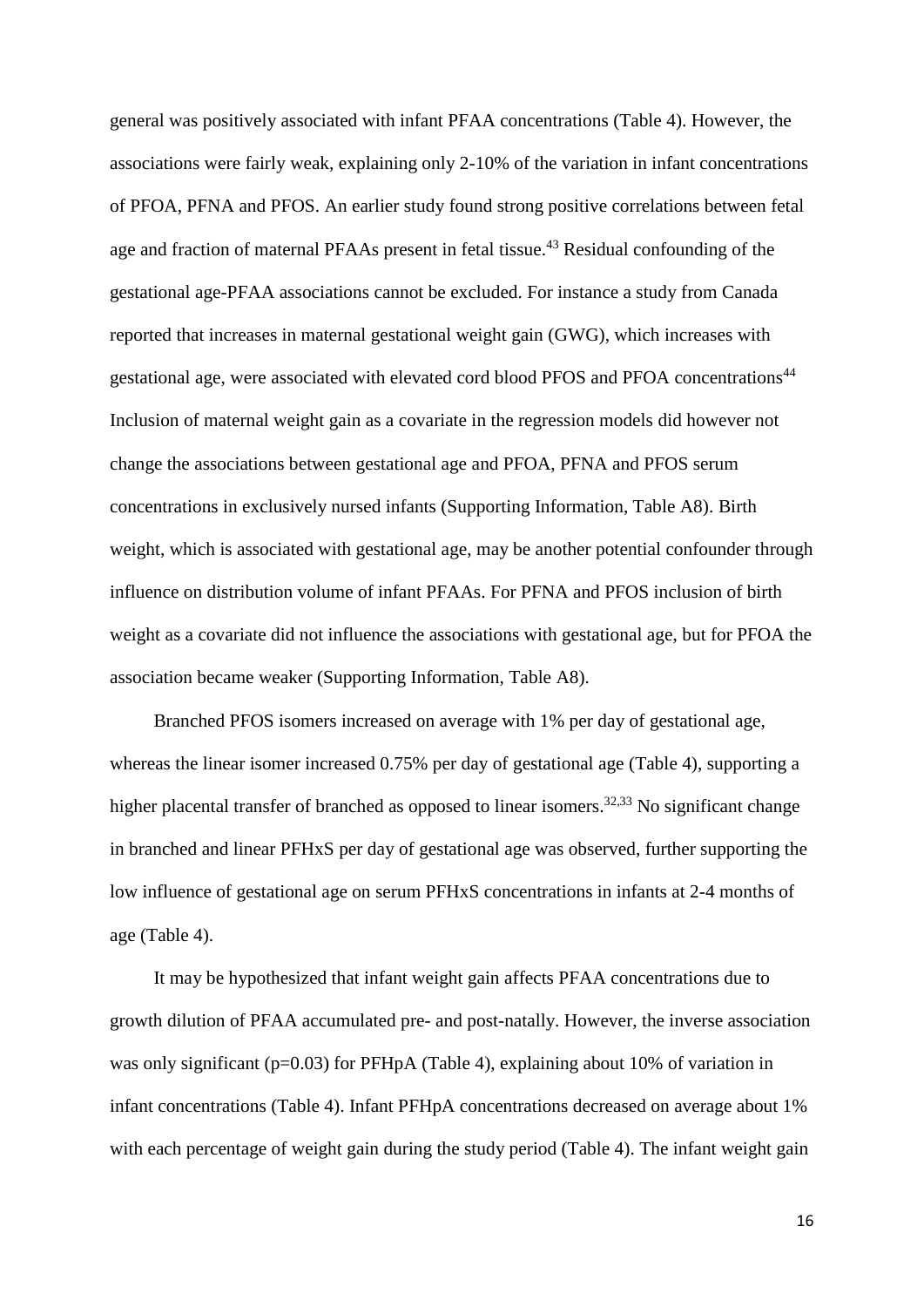effect on concentrations of other PFAAs than PFHpA was not large enough to be detected in the multiple regression analyses.

#### **Impact of Contaminated Drinking Water**.

In 2012, a PFAA contamination was discovered in Uppsala drinking water, with distribution of contaminated drinking water to some city districts dating back to at least 1996-1999. <sup>31</sup> The affected production wells were quickly taken out of production after the discovery of the contamination. In 2012-2014, the median PFHxS concentration was 80 ng  $L^{-1}$  in contaminated drinking water production wells, followed by PFOS  $(50 \text{ ng } L^{-1})$ , and PFBS and PFHxA (both 10 ng L<sup>-1</sup>). Our results suggest that maternal ingestion of the moderately PFHxS- and PFBScontaminated drinking water strongly influence serum concentrations of the two PFAAs in infants (Fig 2). The adjusted mean infant serum concentrations of PFBS and PFHxS were about 3-fold higher among infants living in District 4, receiving >90% PFAA-contaminated drinking water between 1996 and 1999, than among infants living in the districts not receiving contaminated water (Fig. 2).

Similarly as among Uppsala mothers, $31$  no influence of contaminated drinking water on infant PFOS concentrations was observed (Supporting Information, Table A7), although PFOS concentrations in the contaminated drinking water were only slightly lower than those of PFHxS and much higher than PFBS concentrations. Taken together the results suggest that, in contrast to PFBS and PFHxS, maternal PFOS exposure sources other than drinking water were more important indirect determinants of infant PFAA concentrations.

%br PFHxS was significantly higher in infants living in Uppsala districts receiving 10- 90% and >90% contaminated water than in infants living in the district receiving uncontaminated water (Fig. 2). We have previously proposed that increased %br PFHxS in adult serum, compared to background in a population, may be an indicator for drinking water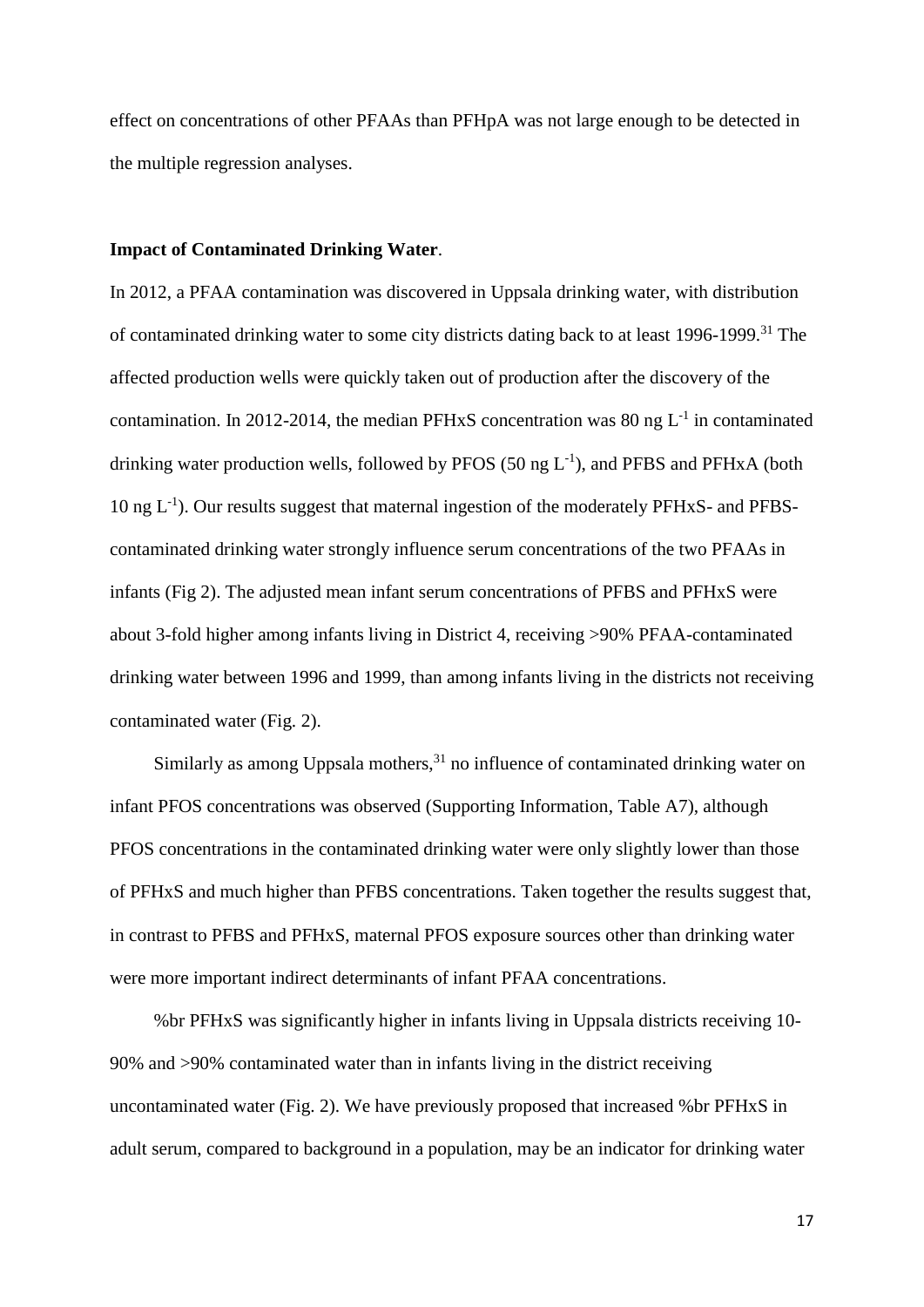exposure to PFHxS originating from fire-fighting foams.<sup>31</sup> Our infant results suggest that enrichment of branched PFHxS persists also in infants of mothers exposed to drinking water PFHxS.

#### **Strengths and Limitations**

Our study includes data on PFBS, PFHxA, PFHpA, PFUnDA, PFDoDA, PFTrDA, PFTeDA and PFPeDA which were lacking in Fromme et al.  $(2011).^{21}$  For many of these PFAA, however, concentrations were generally below LOQ, making it impossible to analyze associations with potential determinants. We have data on branched and linear isomers of PFHxS and PFOS in infants, thus enabling a first look at possible isomer-specific differences in mother/infant dynamics of PFHxS and PFOS. We only had PFAA concentration data from 5 infants that were exclusively bottle-fed, making the comparisons with PFAA concentrations in exclusively breastfed infants uncertain. However, with supporting data from partially bottle-fed infants we can nevertheless conclude that breast-feeding is a significant source of infant exposure to PFHxS, PFOS, PFOA, PFNA, PFDA and PFUnDA. Moreover our study includes data on several potential determinants not studied before, such as gestational age (duration of *in utero* exposure), infant body weight gain (growth dilution), and home address in drinking water districts with differences in drinking water PFAA contamination (indirect drinking water exposure). A weakness is that we did not have data on PFAA concentrations in drinking water ingested by the mothers and maternal drinking water consumption, which would have improved the analyses of contribution of maternal PFAA drinking water exposure to infant serum PFAA concentrations.

The Swedish infants were only sampled once after birth and more extensive serial sampling of neonates and infants will give better information about factors influencing serum/plasma PFAA concentrations during early childhood. As shown by the decrease in

18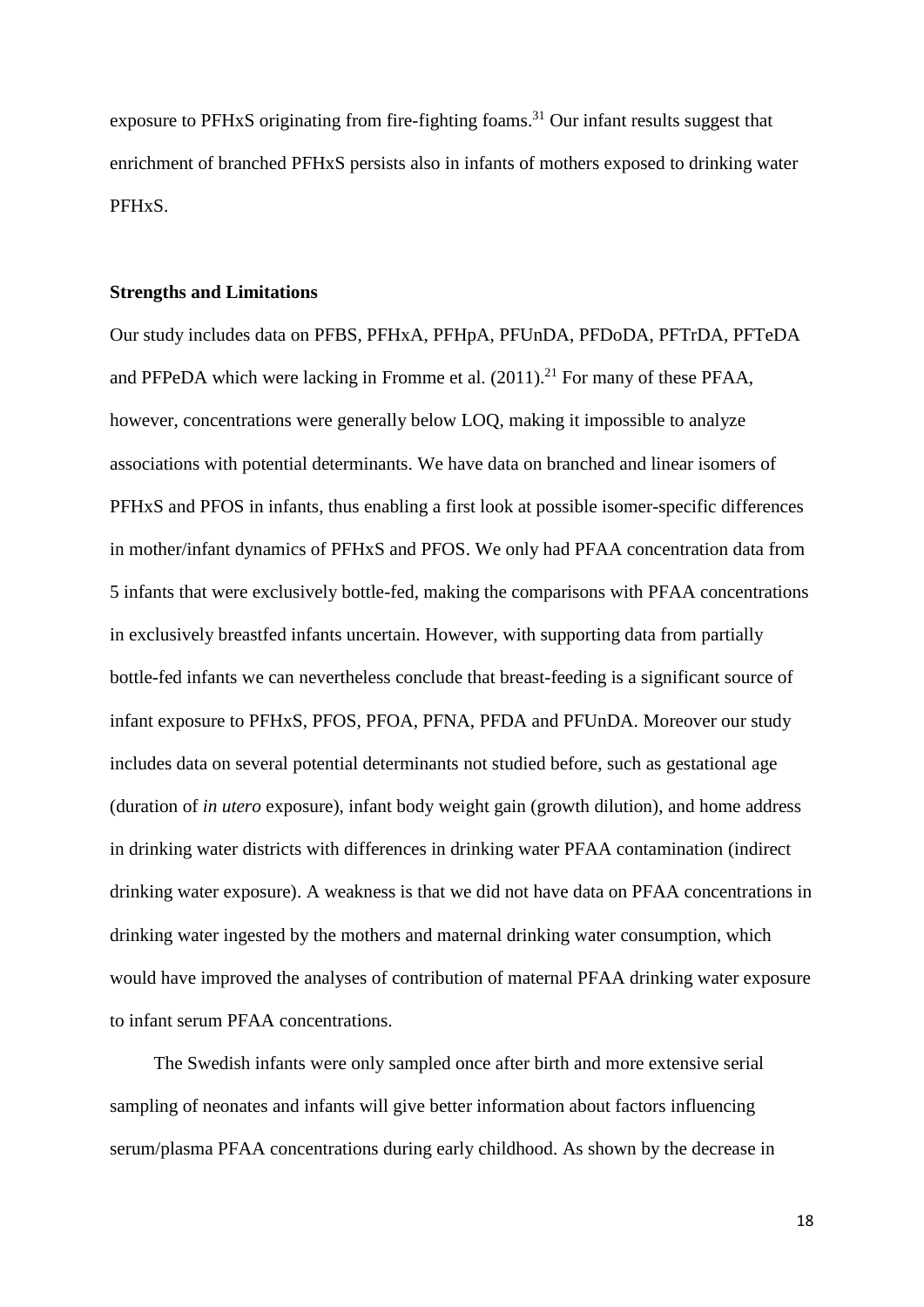strength of determination with increasing PFAA chain length, there are unknown determinants, not studied by us, that have an important influence on infant PFAA concentration.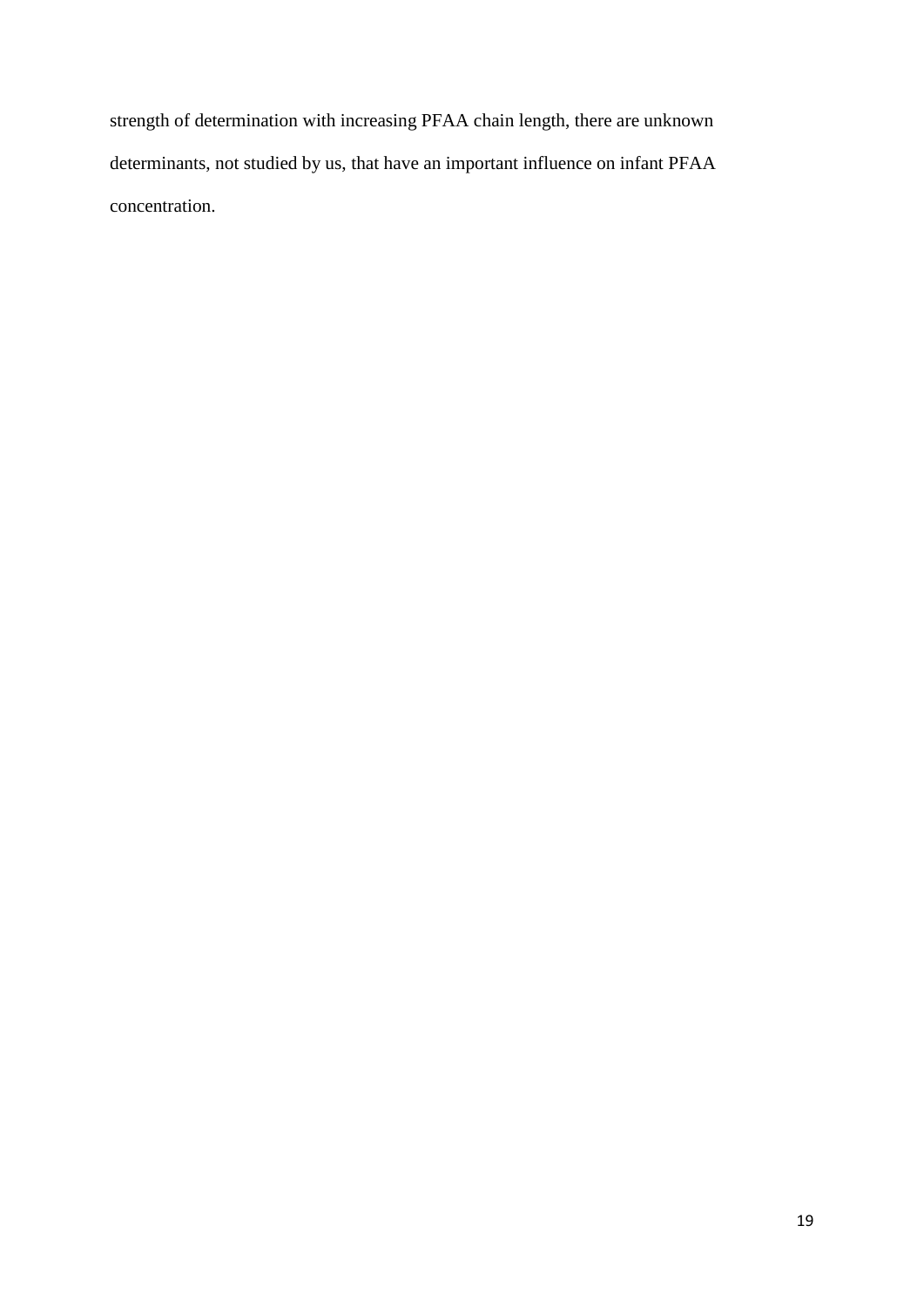# **Figures**



Figure 1. Concentrations (ng g<sup>-1</sup> serum) of selected PFAAs in serum from 2-4-month-old infants sampled 1996-1999 with different degrees of breastfeeding during the study period. 'Bottle-fed' (N=5) represents infants which were not breastfed at all prior to sampling. 'Bottle-/breastfed' (N=11) corresponds to infants that were exclusively breastfed followed by partial/exclusive bottle-feeding before sampling. 'Breastfed' (N=83) represents infants exclusively breastfed from birth until sampling. PFAA concentrations <MDL were replaced with MDL/√2. Concentrations are shown as adjusted mean and SE determined by general linear model (GLM) analysis. In the GLM analyses the covariate "maternal PFAA serum concentration" was included. Asterisk (\*) represents a significant difference (p<0.05) relative to infants with exclusive bottle-feeding determined in multiple regression analysis.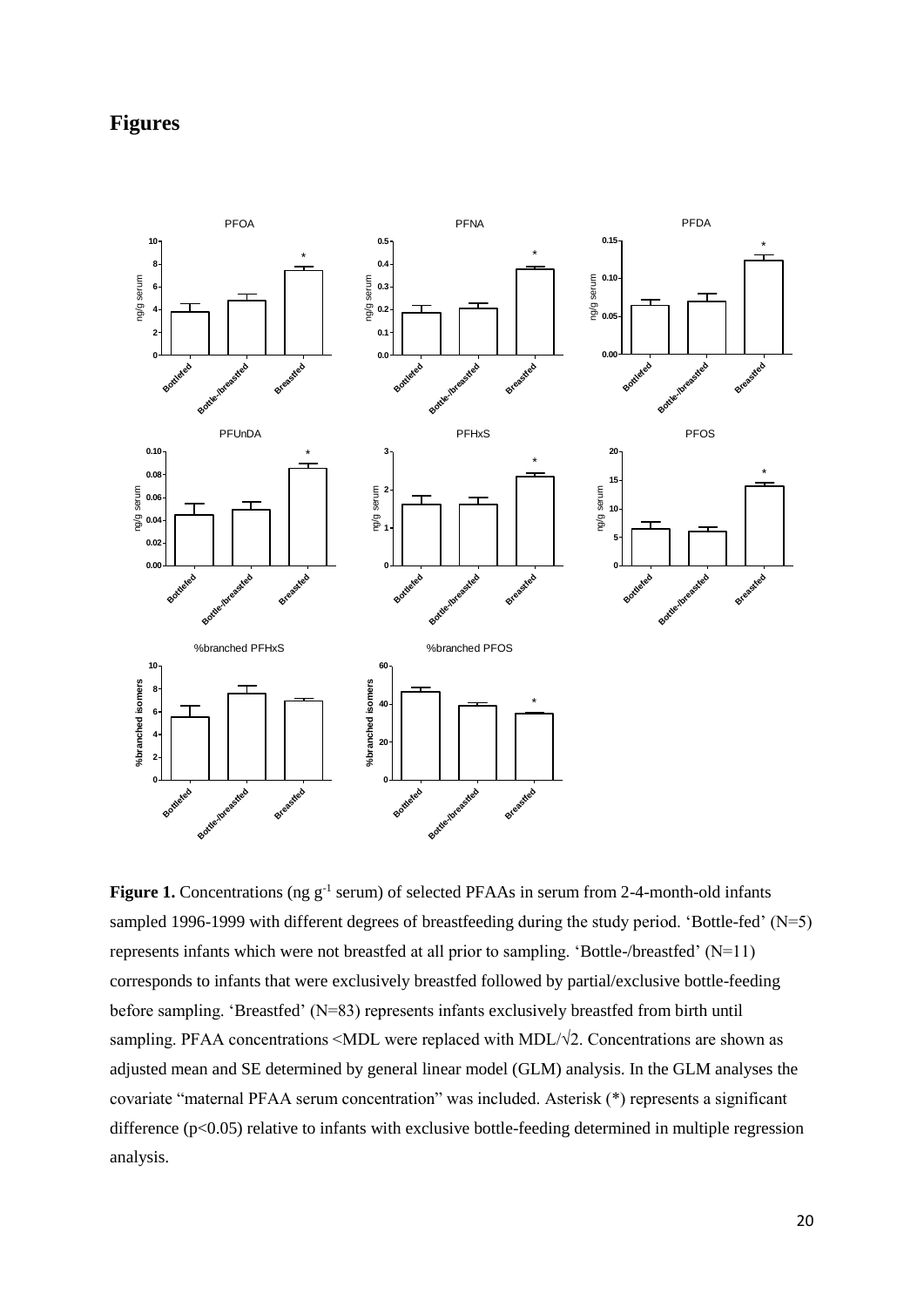

**Figure 2.** Concentrations (ng  $g^{-1}$  serum) of PFBS (N=88) and PFHxS (N=91), as well as %branched PFHxS (N=91) in serum from breastfed 2-4-month-old infants sampled 1996-1999, living in different drinking water districts in Uppsala County receiving different percentages of drinking water from PFAA-contaminated wells. The district "Outside Uppsala" did not receive contaminated water. PFBS concentrations  $\leq MDL$  were replaced with MDL/ $\sqrt{2}$ . Concentrations are shown as adjusted mean and SE determined by general linear model (GLM) analysis. In the GLM analyses the covariates "gestational age", "infant weight gain after birth" and "duration of breastfeeding" were included. \*Significantly different from district "Outside of Uppsala" in multiple linear regression analyses (p<0.05). PFBS: District "Outside Uppsala" N=30, 0% N=40, <10% N=2, 10-90% N=7, >90% N=9. PFHxS: District "Outside Uppsala" N=31, 0% N=41, <10% N=2, 10-90% N=7, >90% N=10.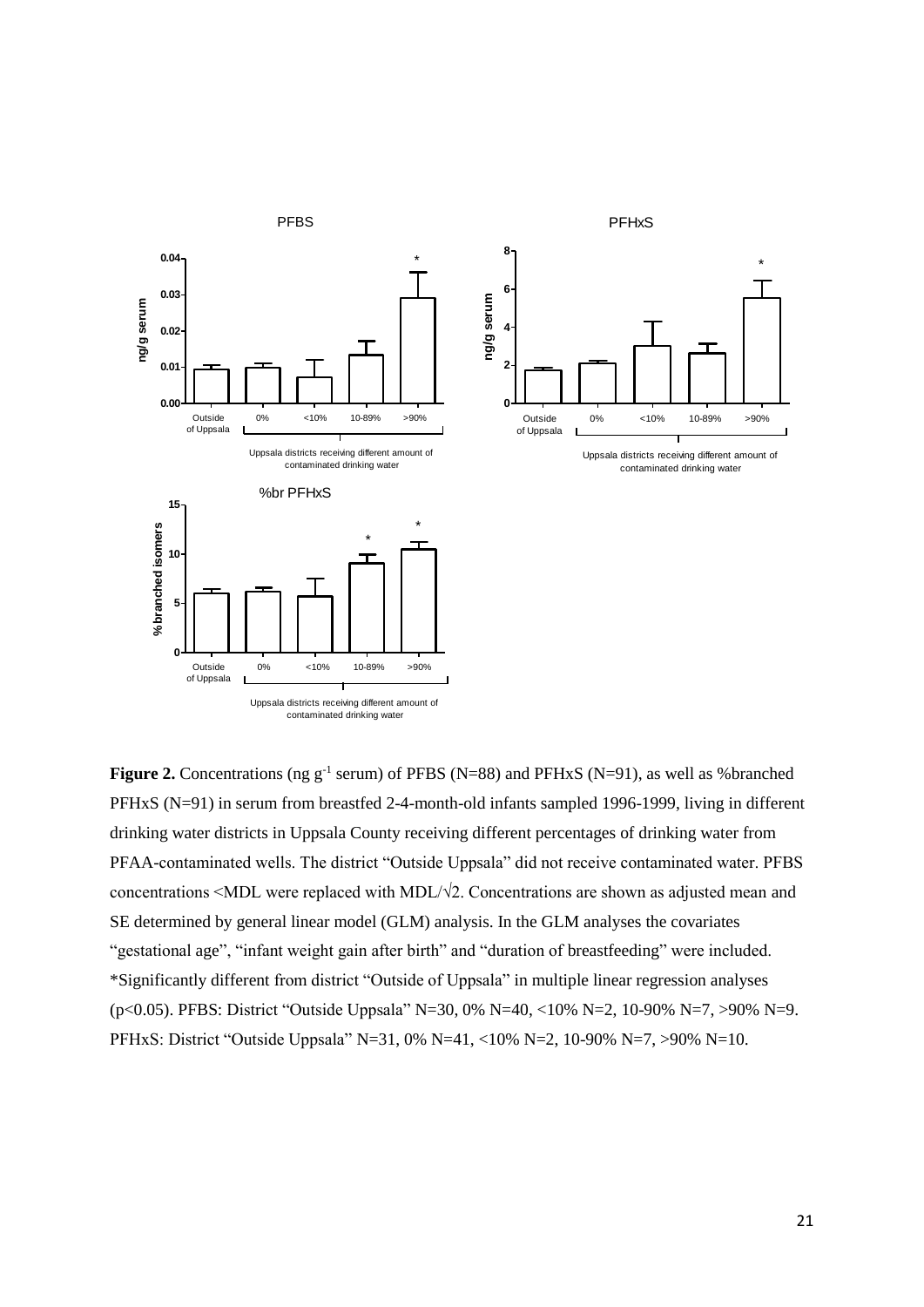| Characteristics                       | $n^a$          | Mean | Range       | $\%$ <sup>b</sup> |
|---------------------------------------|----------------|------|-------------|-------------------|
| Mothers                               |                |      |             |                   |
| Age (year)                            | 101            | 29   | $22 - 41$   |                   |
| Pre-pregnancy BMI <sup>c</sup>        | 101            | 24   | 18-36       |                   |
| Years of education                    | 98             |      |             | 100               |
| $\leq$ 4 years of high school         | 41             |      |             | 42                |
| 1-3 years of higher education         | 27             |      |             | 28                |
| >3 years of higher education          | 30             |      |             | 31                |
| Infants                               |                |      |             |                   |
| Age at sampling (weeks)               | 105            | 13   | 11-18       |                   |
| Gestational age (days)                | 100            | 280  | 250-300     |                   |
| Weight (kg)                           | 103            | 6.1  | $4.4 - 8.6$ |                   |
| Weight gain (% of birth weight)       | 103            | 75   | 30-150      |                   |
| Exclusive breastfeeding (weeks)       | 105            | 12   | $0 - 18$    |                   |
| Sampling year                         | 107            |      |             | 100               |
| 1996-1997                             | 48             |      |             | 44                |
| 1998-1999                             | 59             |      |             | 66                |
| Sex                                   | 107            |      |             | 100               |
| Girls                                 | 58             |      |             | 54                |
| <b>Boys</b>                           | 49             |      |             | 46                |
| PFAA drinking water districts         | 107            |      |             |                   |
| Outside of Uppsala city               | 38             |      |             | 36                |
| Uppsala 1, no PFAA contamination      | 47             |      |             | 44                |
| Uppsala $2, <10\%$ contaminated water | $\overline{2}$ |      |             | 2.0               |
| Uppsala 3, 10-89%                     | 9              |      |             | 8.0               |
| Uppsala $4, \geq 90\%$                | 11             |      |             | 10                |

# **Table 1. Characteristics of the mothers and infants investigated in the present study**

<sup>a</sup>Of the original 101 mothers 3 mothers had missing data for education. The different total N values for infants variables are also due to missing data. **Percent** of total N.  $C$ Body mass index (kg/m<sup>2</sup>).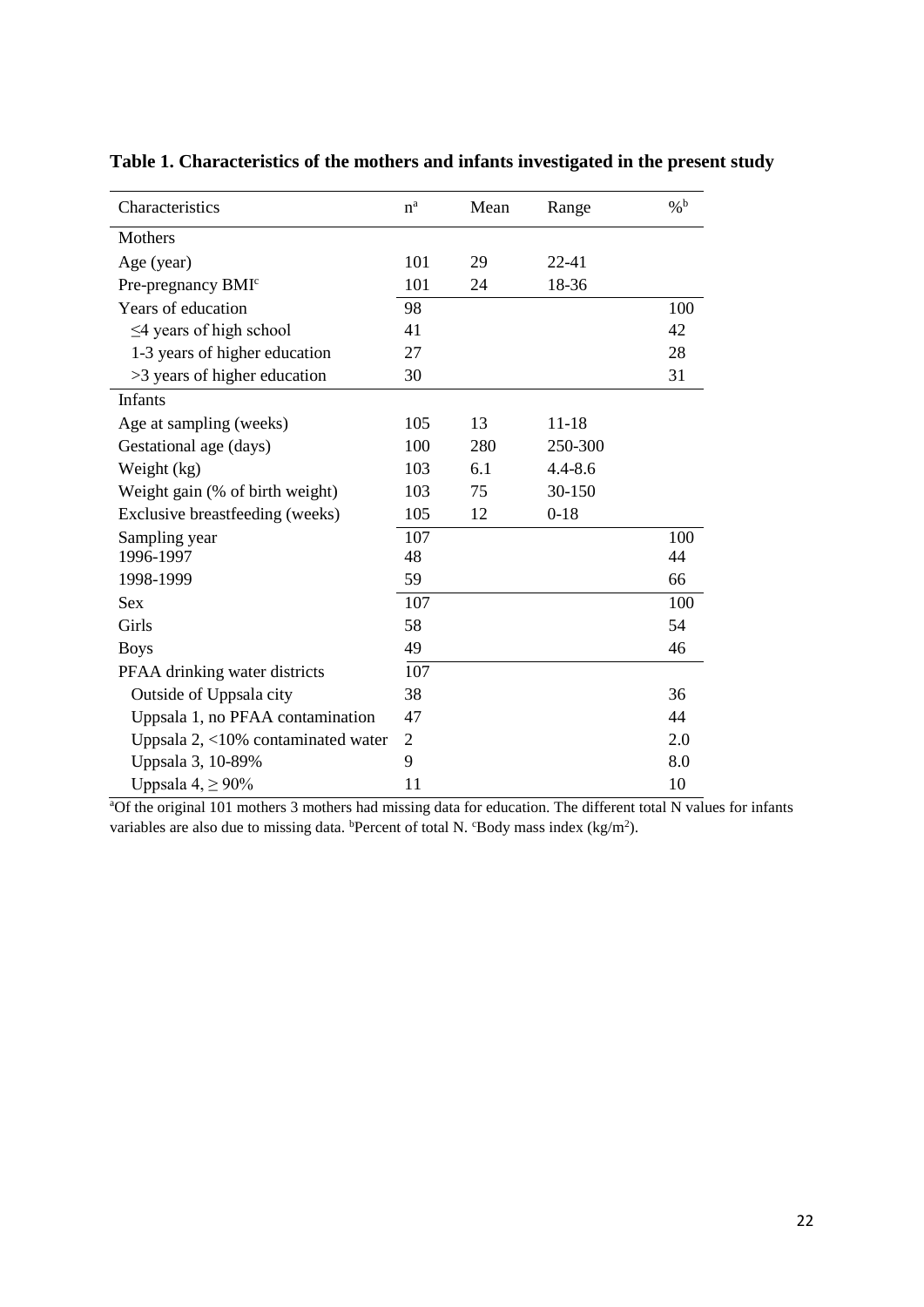|                       |                   |           | Infants |                 |                |                   |            | Mothers |                 |                 |
|-----------------------|-------------------|-----------|---------|-----------------|----------------|-------------------|------------|---------|-----------------|-----------------|
| $PFAA (ng g-1)$       | Mean <sup>a</sup> | <b>SD</b> | Median  | Range           | $DF^b$ (%)     | Mean <sup>a</sup> | ${\rm SD}$ | Median  | Range           | $DF^b$ (%)      |
| <b>PFHxA</b>          |                   |           | < 0.10  | $< 0.10 - 0.27$ | 37             |                   |            | < 0.08  | $< 0.08 - 0.11$ |                 |
| PFHpA                 | 0.23              | 0.22      | 0.19    | $< 0.10 - 2.1$  | 88             |                   |            | 0.055   | $< 0.04 - 0.40$ | 66 <sup>c</sup> |
| <b>PFOA</b>           | 7.7               | 3.7       | 7.2     | $1.3 - 20$      | 100            | 2.8               | 0.96       | 2.7     | $1.2 - 6.7$     | 100             |
| <b>PFNA</b>           | 0.38              | 0.21      | 0.34    | $0.10 - 1.5$    | 100            | 0.41              | 0.20       | 0.37    | $0.08 - 1.4$    | 100             |
| <b>PFDA</b>           | 0.12              | 0.07      | 0.11    | $< 0.07 - 0.47$ | 86             | 0.19              | 0.11       | 0.17    | $< 0.05 - 0.72$ | 94              |
| PFUnDA                | 0.09              | 0.05      | 0.08    | $< 0.05 - 0.23$ | 79             | 0.12              | 0.09       | 0.11    | $< 0.05 - 0.37$ | 64              |
| <b>PFDoDA</b>         |                   |           | < 0.05  | $< 0.05 - 0.06$ | 3              |                   |            | < 0.05  | $< 0.05 - 0.22$ | 13              |
| PFTrDA                |                   |           | < 0.05  | $< 0.05 - 0.15$ | 37             |                   |            | < 0.05  | $< 0.05 - 0.19$ | 11              |
| PFTeDA                |                   |           | < 0.05  | $< 0.05 - 0.13$ | 14             |                   |            | < 0.07  | $< 0.07 - 0.38$ | 4               |
| PFPeDA                |                   |           |         |                 | $\overline{0}$ |                   |            |         |                 | $\theta$        |
| <b>PFBS</b>           |                   |           | < 0.01  | $< 0.01 - 0.14$ | 30             |                   |            | < 0.01  | $< 0.01 - 0.15$ | 57 <sup>c</sup> |
| Linear PFHxS          | 2.6               | 2.2       | 1.9     | $0.41 - 19$     | 100            | 2.2               | 1.4        | 1.7     | $0.36 - 8.9$    | 100             |
| <b>Branched PFHxS</b> | 0.21              | 0.24      | 0.13    | $< 0.01 - 1.8$  | 99             | 0.14              | 0.13       | 0.10    | $< 0.01 - 0.76$ | 96              |
| %branched PFHxS       | 6.9               | 3.0       | 6.4     | $1.8 - 18$      |                | 5.7               | 2.9        | 5.3     | $0.41 - 14$     |                 |
| <b>Total PFHxS</b>    | 2.8               | 2.5       | 2.0     | $0.43 - 21$     | 100            | 2.3               | 1.5        | 1.8     | $0.37 - 9.5$    | 100             |
| <b>Linear PFOS</b>    | 8.6               | 4.0       | 8.4     | $1.3 - 26$      | 100            | 14                | 5.6        | 12      | 5.0-41          | 100             |
| <b>Branched PFOS</b>  | 5.0               | 2.9       | 4.4     | $0.87 - 21$     | 100            | 7.0               | 3.5        | 5.8     | $2.6 - 20$      | 100             |
| % branched PFOS       | 36                | 6.2       | 36      | 26-62           |                | 33                | 4.1        | 34      | 24-45           |                 |
| <b>Total PFOS</b>     | 14                | 6.7       | 13      | $2.2 - 44$      | 100            | 20                | 8.9        | 18      | $7.7 - 61$      | 100             |

**Table 2. PFAA serum concentrations in infants at 2-4 months of age and their mothers sampled 3 weeks after delivery**

<sup>a</sup>Concentration below MDL were set to MDL/√2 in calculations of mean and SD. Infants: N=107; Mothers: N=101. <sup>b</sup>Detection frequency. <sup>c</sup>N=84. MDL differed between the 3 analytical batches. Those with concentrations below MDL in the batch with the highest MDL deleted from the analyses.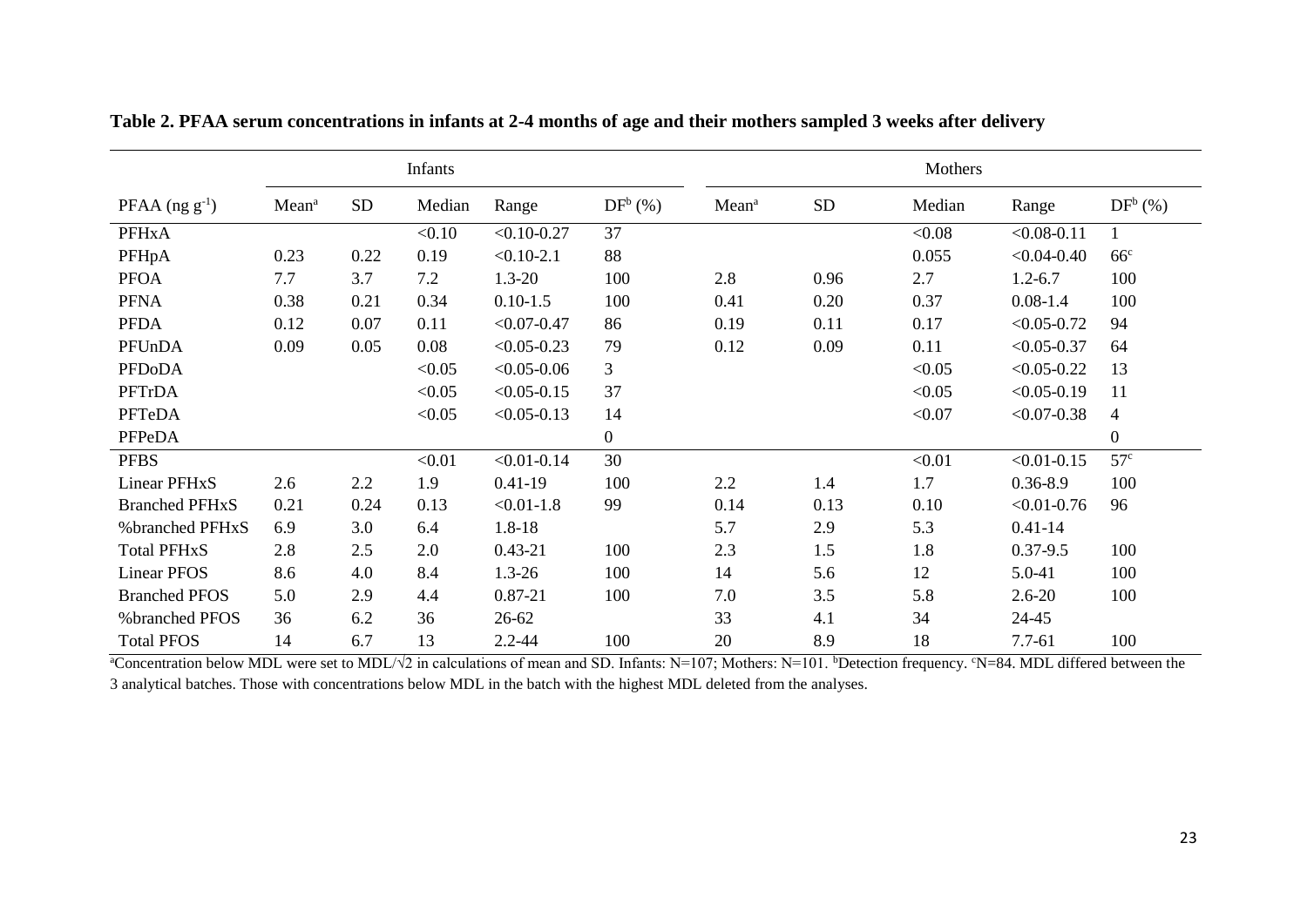| <b>PFAA</b>               | N   | No. of carbons in | Ratio IS:MS       |      | Spearman's correlation <sup>b</sup> |
|---------------------------|-----|-------------------|-------------------|------|-------------------------------------|
|                           |     | fluorinated chain | Median (range)    | r    | p                                   |
| <b>PFCAs</b>              |     |                   |                   |      |                                     |
| PFHpA                     | 51  | 6                 | $2.8(0.56-8.2)$   | 0.31 | 0.005                               |
| <b>PFOA</b>               | 101 | 7                 | $2.8(0.43-5.7)$   | 0.59 | < 0.001                             |
| <b>PFNA</b>               | 101 | 8                 | $0.94(0.28-6.4)$  | 0.42 | < 0.001                             |
| <b>PFDA</b>               | 54  | 9                 | $0.69(0.095-4.0)$ | 0.34 | 0.001                               |
| PFUnDA                    | 49  | 10                | $0.53(0.21-1.5)$  | 0.18 | 0.069                               |
| <b>PFSAs</b>              |     |                   |                   |      |                                     |
| Linear PFH <sub>x</sub> S | 101 | 6                 | $1.2(0.22-2.2)$   | 0.84 | < 0.001                             |
| <b>Branched PFHxS</b>     | 101 | 6                 | $1.3(0.22-17)$    | 0.80 | < 0.001                             |
| <b>Total PFHxS</b>        | 101 | 6                 | $1.2(0.22-2.3)$   | 0.85 | < 0.001                             |
| Linear PFOS               | 100 | 8                 | $0.66(0.095-1.4)$ | 0.37 | < 0.001                             |
| <b>Branched PFOS</b>      | 100 | 8                 | $0.72(0.19-1.7)$  | 0.46 | < 0.001                             |
| <b>Total PFOS</b>         | 100 | 8                 | $0.69(0.14-1.5)$  | 0.39 | < 0.001                             |

**Table 3. Relationship between PFAA concentrations in matched infant serum (IS) and maternal serum (MS)<sup>a</sup>**

<sup>a</sup>Only infant/mother pairs with concentrations ≥MDL included in the analyses. Infants sampled 2-4 months after delivery, mothers 3 weeks after delivery. <sup>b</sup>Correlation between infant and maternal PFAA concentrations.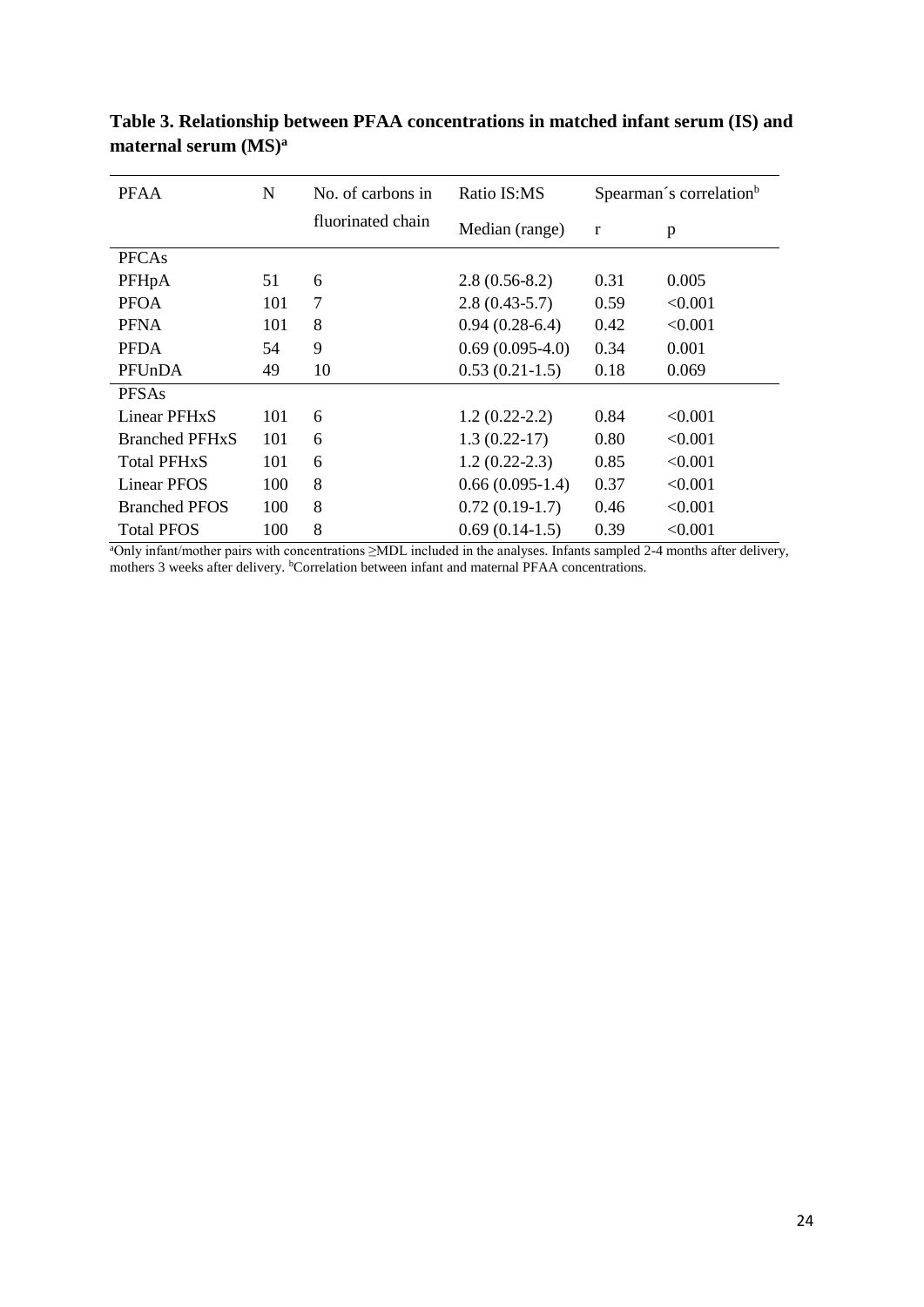**Table 4. Percent change in serum PFAA concentrations in exclusively breastfed infants per unit change of maternal PFAAs, gestational age, and infant weight gain<sup>a</sup>**

| <b>PFAA</b>             | No. of  | Maternal PFAA (ng $g^{-1}$ ) |                             | Gestational age (days) |                    | Breastfeeding (weeks) |                             |               | Weight gain (% of birth weight) |                     |
|-------------------------|---------|------------------------------|-----------------------------|------------------------|--------------------|-----------------------|-----------------------------|---------------|---------------------------------|---------------------|
|                         | carbons | ß                            | P (partial $\mathbb{R}^2$ ) | β                      | P (partial $R^2$ ) | ß                     | P (partial $\mathbb{R}^2$ ) | β             | P (partial $\mathbb{R}^2$ )     | Full $\mathbb{R}^2$ |
|                         |         | $(\%$ change)                |                             | (% change)             |                    | (% change)            |                             | (% change)    |                                 | %                   |
| PFHpA $(N=62)^b$        | 6       | 380 (123)                    | 0.003(4%)                   | 1.1(0.78)              | 0.178              | 7.5(7.5)              | 0.32                        | $-0.87(0.38)$ | 0.03(12%)                       | 27                  |
| $PFOA (N=70)$           | ┑       | 26(2.6)                      | $\langle 0.001 (53\%)$      | 0.67(0.29)             | 0.028(2%)          | 8.0(2.8)              | 0.006(6%)                   | 0.010(0.014)  | 0.92                            | 63                  |
| $PFNA$ (N=75)           | 8       | 150(20)                      | $\leq 0.001(33\%)$          | 1.2(0.42)              | $0.004(10\%)$      | 11(4.1)               | 0.007(6%)                   | 0.0070(0.18)  | 0.97                            | 48                  |
| PFDA $(N=75)$           | 9       | 200(40)                      | $\langle 0.001 (23\%)$      | 0.91(0.47)             | 0.058              | 8.3(4.5)              | 0.068                       | $-0.21(0.20)$ | 0.31                            | 33                  |
| PFUnDA $(N=75)$         | 10      | 220(66)                      | 0.001(13%)                  | 0.02(0.6)              | 0.980              | 5.6(5.9)              | 0.34                        | 0.21(0.27)    | 0.45                            | 14                  |
| Linear PFHxS $(N=75)$   | 6       | 35(2.4)                      | $\leq 0.001(72\%)$          | 0.45(0.41)             | 0.271              | 10(3.8)               | 0.01(2%)                    | $-0.09(0.18)$ | 0.63                            | 76                  |
| Branched PFHxS $(N=75)$ | -6      | 600(47)                      | < 0.001(67%)                | $-0.07(0.63)$          | 0.913              | 9.6(5.9)              | 0.11                        | 0.10(0.28)    | 0.71                            | 71                  |
| PFHxS $(N=75)$          | 6       | 32(2.2)                      | $\leq 0.001(73%)$           | 0.44(0.41)             | 0.294              | 10(3.9)               | 0.01(2%)                    | $-0.080(0.2)$ | 0.64                            | 76                  |
| Linear PFOS $(N=73)$    | 8       | 4.2(0.56)                    | $\leq 0.001(36\%)$          | 0.75(0.34)             | 0.031(3%)          | 2.9(3.1)              | 0.29                        | 0.25(0.15)    | 0.10                            | 50                  |
| Branched PFOS $(N=74)$  | 8       | 8.2(1.2)                     | $\leq 0.001(37\%)$          | 1.0(0.47)              | 0.036(4%)          | 2.9(4.4)              | 0.51                        | 0.29(0.21)    | 0.16                            | 45                  |
| PFOS $(N=73)$           | 8       | 2.9(0.38)                    | $\leq 0.001(36\%)$          | 0.84(0.36)             | 0.025(4%)          | 3.1(3.4)              | 0.36                        | 0.22(0.16)    | 0.19                            | 46                  |

<sup>a</sup>Adjusted mean (standard error). Mutually adjusted for each other in the multiple regression model. Outliers with standardized residual  $\geq$ 3 excluded in the regression analyses. Partial  $\mathbb{R}^2$  was estimated by stepwise regression analyses. <sup>b</sup>MDL differed between analytical batches. Mother/infant pairs with concentrations below MDL in the batch with the the highest MDL deleted from the analyses.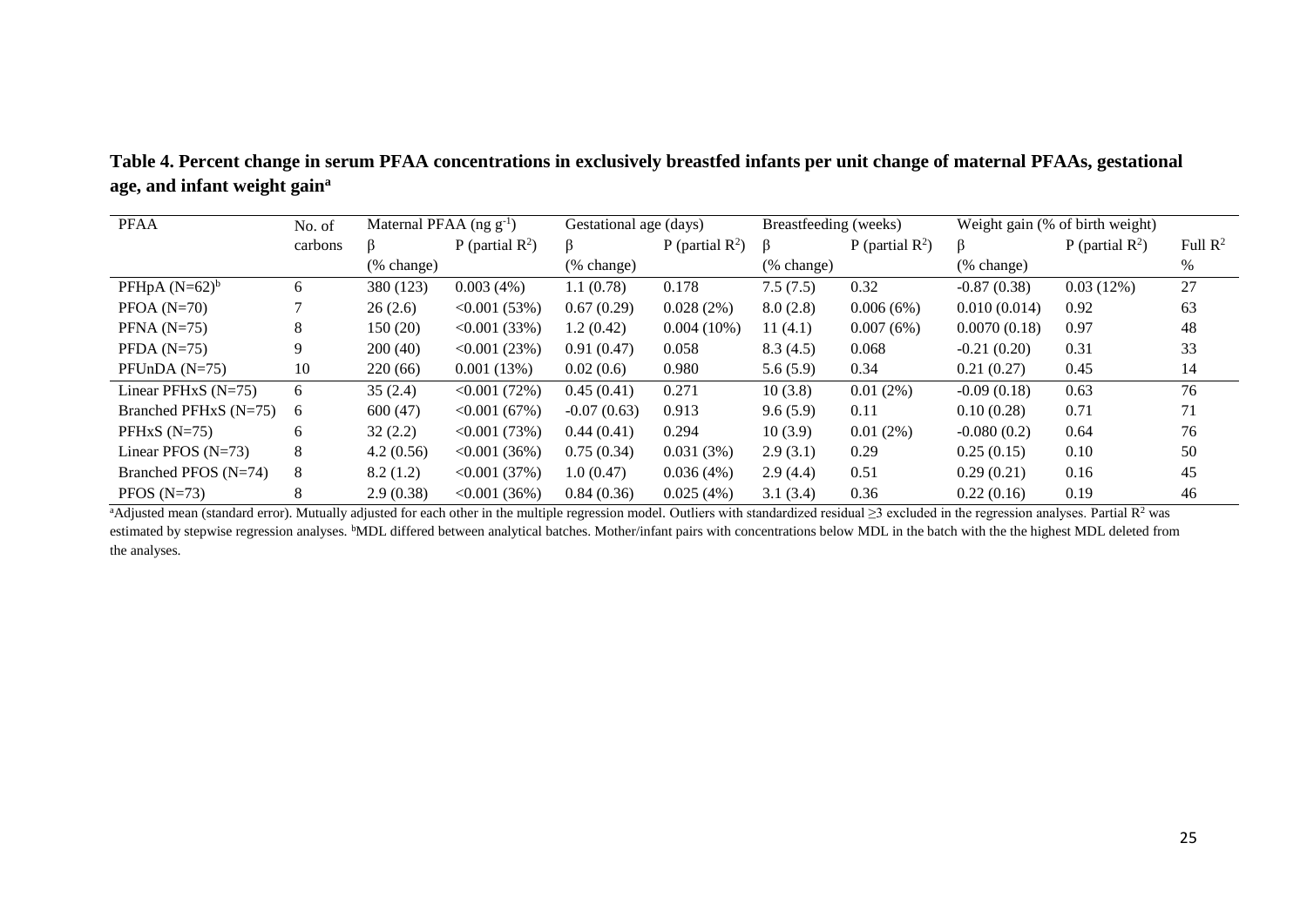# **Supporting Information**

PFAAs included in the study (Table A1). Target compounds and selected instrumental parameters for quantification of each compound by UPLC/ESI-MS/MS (Table A2). Summary of analysis of in-house reference material (pooled human serum) analyzed together with real samples to assess inter-batch precision (i.e. reproducibility) (Table A3). PFCA concentrations measured in 3 replicates of NIST SRM 1957 compared to reference values (Table A4). PFSA concentrations measured in 3 replicates of NIST SRM 1957 compared to reference values (Table A5). Method detection limits for PFASs analyzed in each of the three batches (Table A6). Concentrations of PFAAs in serum from 2-4-month-old children sampled 1996-1999, living in different drinking water districts in the Uppsala County (Table A7). The influence of maternal weight gain during pregnancy and birth weight on percent change in serum PFAA concentrations per unit change of gestational age in exclusively breastfed infants (Table A8). References.

# **Acknowledgements**

Financial support was given to Sanna Lignell by the Swedish Environmental Protection Agency (contract no 2215-15-001) and to Karin Wiberg from the Swedish Research Council Formas (SafeDrink: contract no 222-2012-2124). Participating mothers and children are thanked for their dedication to the study. Ingalill Gadhasson and Ellen Edgren are acknowledged for excellent laboratory support. We are also very grateful to midwife Marianne Leimar responsible for recruitment and blood sampling of mothers and infants.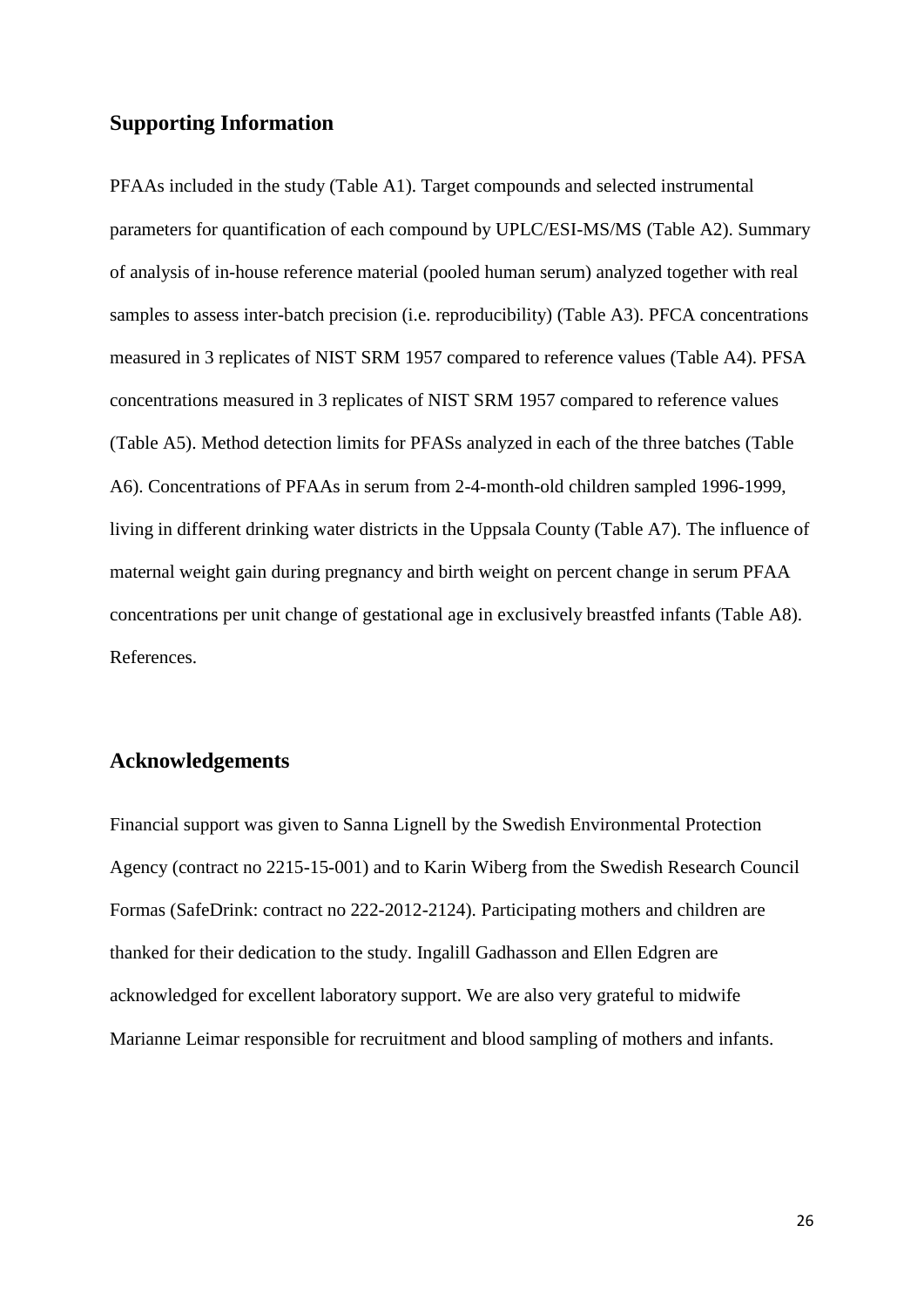# **Disclosures**

The authors declare that they have no actual or competing financial interest.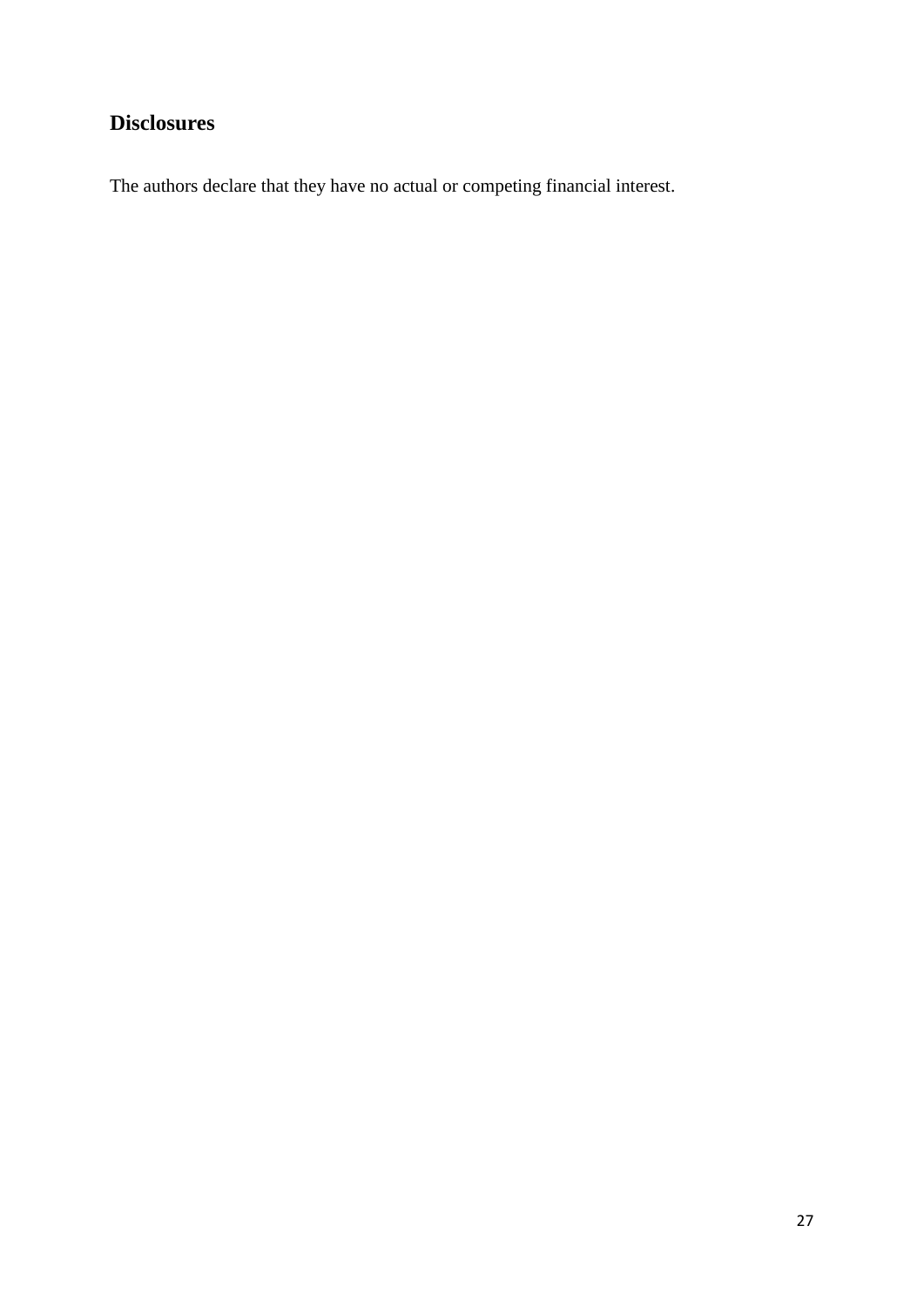### **References**

(1) D'Hollander, W.; de Voogt, P.; De Coen, W.; Bervoets, L. Perfluorinated substances in human food and other sources of human exposure. *Rev. Environ. Contam. Toxicol.* **2010**, *208*, 179-215.

(2) Vestergren, R.; Berger, U.; Glynn, A.; Cousins, I. T. Dietary exposure to perfluoroalkyl acids for the Swedish population in 1999, 2005 and 2010. *Environ. Int.* **2012**, *49*, 120-127.

(3) Gebbink, W. A.; Berger, U.; Cousins, I. T. Estimating human exposure to PFOS isomers and PFCA homologues: the relative importance of direct and indirect (precursor) exposure. *Environ. Int.* **2015**, *74*, 160-169.

(4) Winkens, K.; Vestergren, R.; Berger, U.; Cousins, I. T. Early life exposure to per- and polyfluoroalkyls substances (PFASs): A critical review. *Emerging Contaminants* **2017,** *3*, 55- 68.

(5) KEMI. Occurrence and uses of highly fluorinated substances and alternatives (in Swedish). Rapport 6/15 [http://www.kemi.se/global/rapporter/2015/rapport-6-15-forekomst](http://www.kemi.se/global/rapporter/2015/rapport-6-15-forekomst-och-anvandning-av-hogfluorerade-amnen-och-alternativ.pdf)[och-anvandning-av-hogfluorerade-amnen-och-alternativ.pdf.](http://www.kemi.se/global/rapporter/2015/rapport-6-15-forekomst-och-anvandning-av-hogfluorerade-amnen-och-alternativ.pdf) **2015**

(6) Ng, C. A.; Hungerbuhler, K. Bioaccumulation of perfluorinated alkyl acids: observations and models. *Environ. Sci. Technol.* **2014**, *48*, 4637-4648.

(7) Martin, J. W.; Asher, B. J.; Beesoon, S.; Benskin, J. P.; Ross, M. S. PFOS or PreFOS? Are perfluorooctane sulfonate precursors (PreFOS) important determinants of human and environmental perfluorooctane sulfonate (PFOS) exposure? *J. Environ. Monit.* **2010**, *12*, 1979-2004.

(8) Rand, A. A.; Mabury, S. A. Is there a human health risk associated with indirect exposure to perfluoroalkyl carboxylates (PFCAs)? *Toxicology* **2017**, *375*, 28-36.

(9) Karrman, A.; Ericson, I.; van Bavel, B.; Darnerud, P. O.; Aune, M.; Glynn, A.; Lignell,

S.; Lindstrom, G. Exposure of perfluorinated chemicals through lactation: levels of matched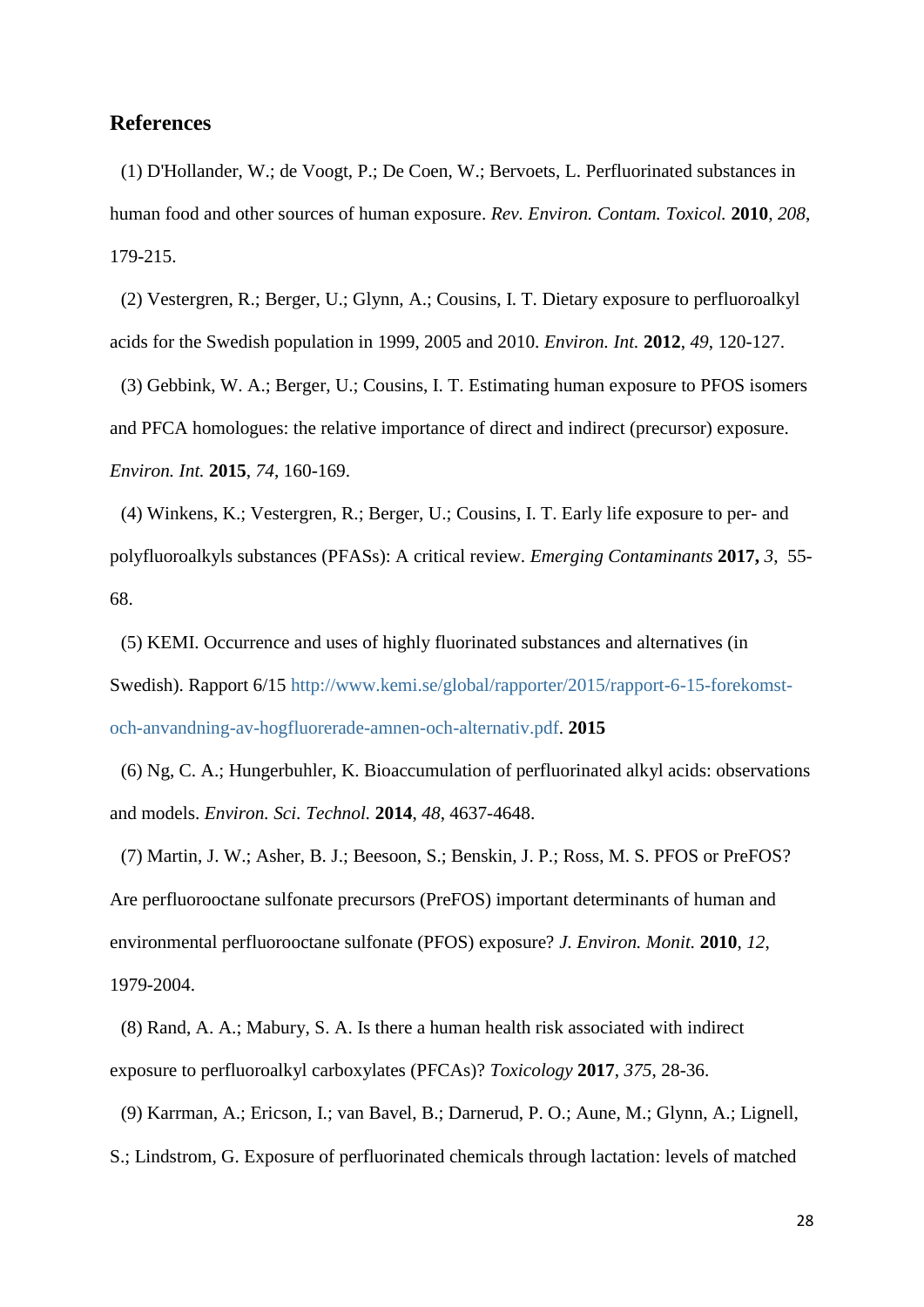human milk and serum and a temporal trend, 1996-2004, in Sweden. *Environ. Health Perspect.* **2007**, *115*, 226-230.

(10) Gutzkow, K. B.; Haug, L. S.; Thomsen, C.; Sabaredzovic, A.; Becher, G.; Brunborg, G. Placental transfer of perfluorinated compounds is selective--a Norwegian Mother and Child sub-cohort study. *Int. J. Hyg. Environ. Health* **2012**, *215*, 216-219.

(11) Kummu, M.; Sieppi, E.; Koponen, J.; Laatio, L.; Vahakangas, K.; Kiviranta, H.; Rautio, A.; Myllynen, P. Organic anion transporter 4 (OAT 4) modifies placental transfer of perfluorinated alkyl acids PFOS and PFOA in human placental ex vivo perfusion system. *Placenta* **2015**, *36*, 1185-1191.

(12) Loccisano, A. E.; Longnecker, M. P.; Campbell, J. L. Jr.; Andersen, M. E.; Clewell, H. J. 3rd. Development of PBPK models for PFOA and PFOS for human pregnancy and lactation life stages. *J. Toxicol. Environ. Health A* **2013**, *76*, 25-57.

(13) Verner, M. A.; Ngueta, G.; Jensen, E.T.; Fromme, H.; Volkel, W.; Nygaard, U. C.; Granum, B.; Longnecker, M. P. A Simple Pharmacokinetic Model of Prenatal and Postnatal Exposure to Perfluoroalkyl Substances (PFASs). *Environ. Sci. Technol.* **2016**, *50*, 978-986.

(14) Holzer, J.; Midasch, O.; Rauchfuss, K.; Kraft, M.; Reupert, R.; Angerer, J.;

Kleeschulte, P.; Marschall, N.; Wilhelm, M. Biomonitoring of perfluorinated compounds in children and adults exposed to perfluorooctanoate-contaminated drinking water. *Environ. Health Perspect.* **2008**, *116*, 651-657.

(15) Haug, L. S.; Huber, S.; Becher, G.; Thomsen, C. Characterisation of human exposure pathways to perfluorinated compounds - Comparing exposure estimates with biomarkers of exposure. *Environ. Int.* **2011**. *37*, 687-693.

(16) Mondal, D.; Lopez-Espinosa, M. J.; Armstrong, B.; Stein, C. R.; Fletcher, T. Relationships of perfluorooctanoate and perfluorooctane sulfonate serum concentrations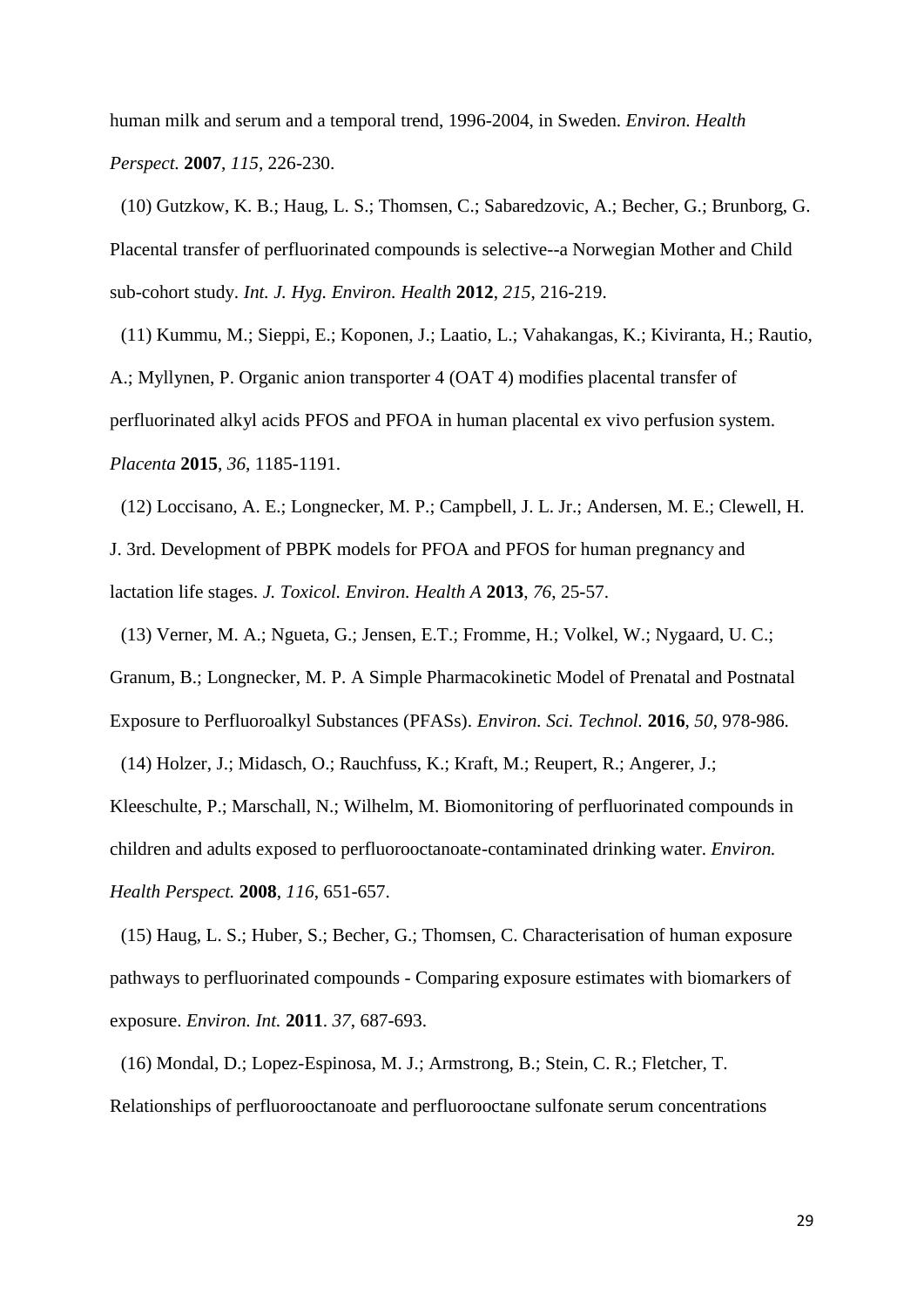between mother-child pairs in a population with perfluorooctanoate exposure from drinking water. Environ. Health Perspect. **2012**, *120*, 752-757.

(17) Papadopoulou, E.; Sabaredzovic, A.; Namork, E.; Nygaard, U. C.; Granum, B.; Haug, L. S. Exposure of Norwegian toddlers to perfluoroalkyl substances (PFAS): The association with breastfeeding and maternal PFAS concentrations. *Environ. Int.* **2016**, *94*, 687-694.

(18) Johnson, P. I.; Sutton, P.; Atchley, D. S.; Koustas, E.; Lam, J.; Sen, S.; Robinson, K. A.; Axelrad, D. A.; Woodruff, T. J. The Navigation Guide - evidence-based medicine meets environmental health: systematic review of human evidence for PFOA effects on fetal growth. *Environ. Health Perspect.* **2014,** *122*, 1028-1039.

<span id="page-30-0"></span>(19) Bach, C. C.; Bech, B. H.; Brix, N.; Nohr, E. A.; Bonde, J. P.; Henriksen, T. B. Perfluoroalkyl and polyfluoroalkyl substances and human fetal growth: a systematic review. *Crit. Rev. Toxicol.* **2015**, *45*, 53-67.

(20) NTP. NTP monograph on immunotoxicity associated with exposure to perfluorooctanoic acid (PFOA) or perfluorooctane sulfonate (PFOS). National Toxicology Program, Research Triangle Park,

[https://ntp.niehs.nih.gov/ntp/ohat/pfoa\\_pfos/pfoa\\_pfosmonograph\\_508.pdf.](https://ntp.niehs.nih.gov/ntp/ohat/pfoa_pfos/pfoa_pfosmonograph_508.pdf) **2016**.

(21) Fromme, H.; Mosch, C.; Morovitz, M.; Alba-Alejandre, I.; Boehmer, S.; Kiranoglu, M.; Faber, F.; Hannibal, I.; Genzel-Boroviczeny, O.; Koletzko, B.; Volkel, W. Pre- and postnatal exposure to perfluorinated compounds (PFCs). *Environ. Sci. Technol.* **2010**, *44*, 7123-7129.

(22) Lignell, S.; Aune, M.; Darnerud, P. O.; Hanberg, A.; Larsson, S. C.; Glynn, A. Prenatal exposure to polychlorinated biphenyls (PCBs) and polybrominated diphenyl ethers (PBDEs) may influence birth weight among infants in a Swedish cohort with background exposure: a cross-sectional study. *Environ. Health* **2013**, *12*, 44.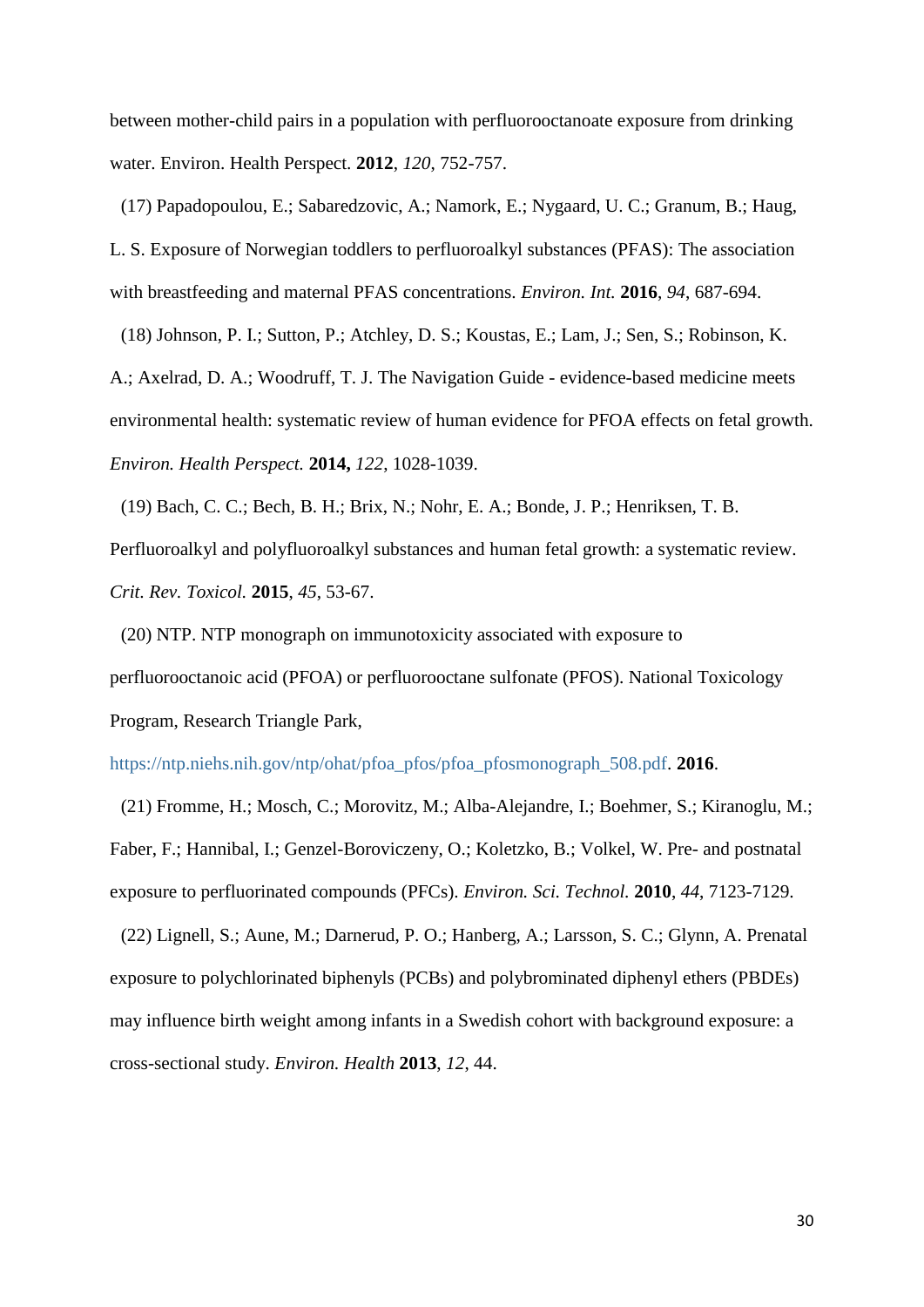(23) Glynn, A.; Aune, M.; Darnerud, P. O.; Cnattingius, S.; Bjerselius, R.; Becker, W.;

Lignell, S. Determinants of serum concentrations of organochlorine compounds in Swedish pregnant women: a cross-sectional study. *Environ. Health* **2007**, *6* (2), 1-14.

(24) Cnattingius, S.; Signorello, L. B.; Anneren, G.; Clausson, B.; Ekbom, A.; Ljunger, E.; Blot, W. J.; McLaughlin, J. K.; Petersson, G.; Rane, A.; Granath, F. Caffeine intake and the risk of first-trimester spontaneous abortion. *N. Engl. J. Med. 2000,* **343**, 1839-1845.

(25) Socialstyrelsen. Folkhälsorapport.

[http://www.socialstyrelsen.se/publikationer2009/2009-126-71/Documents/13\\_Migration.pdf.](http://www.socialstyrelsen.se/publikationer2009/2009-126-71/Documents/13_Migration.pdf) **2009**.

(26) Glynn, A.; Berger, U.; Bignert, A.; Ullah, S.; Aune, M.; Lignell, S.; Darnerud, P. O. Perfluorinated alkyl acids in blood serum from primiparous women in Sweden: serial sampling during pregnancy and nursing, and temporal trends 1996-2010. *Environ. Sci. Technol.* **2012**, *46*, 9071-9079.

(27) Kato, K.; Basden, B. J.; Needham, L. L.; Calafat, A. M. Improved selectivity for the analysis of maternal serum and cord serum for polyfluoralkyl chemicals. *J. Chromatogr. A.*  **2011**, *1218*, 2133-2137.

(28) Benskin, J. P.; Bataineh, M.; Martin, J. W. Simultaneous characterization of perfluoroalkyl carboxylate, sulfonate, and sulfonamide isomers by liquid chromatographytandem mass spectrometry. *Anal. Chem.* **2007**, *79*, 6455-6464.

(29) Chan, E.; Sandhu, M.; Benskin, J. P.; Ralitsch, M.; Thibault, D.; Birkholz, D.; Martin, J. W. Endogenous high-performance liquid chromatography/tandem mass spectrometry interferences and the case of perfluorohexane sulfonate (PFHxS) in human serum; are we overestimating exposure? *Rapid Commun. Mass Spectrom.* **2009**, *23*, 1405-1410.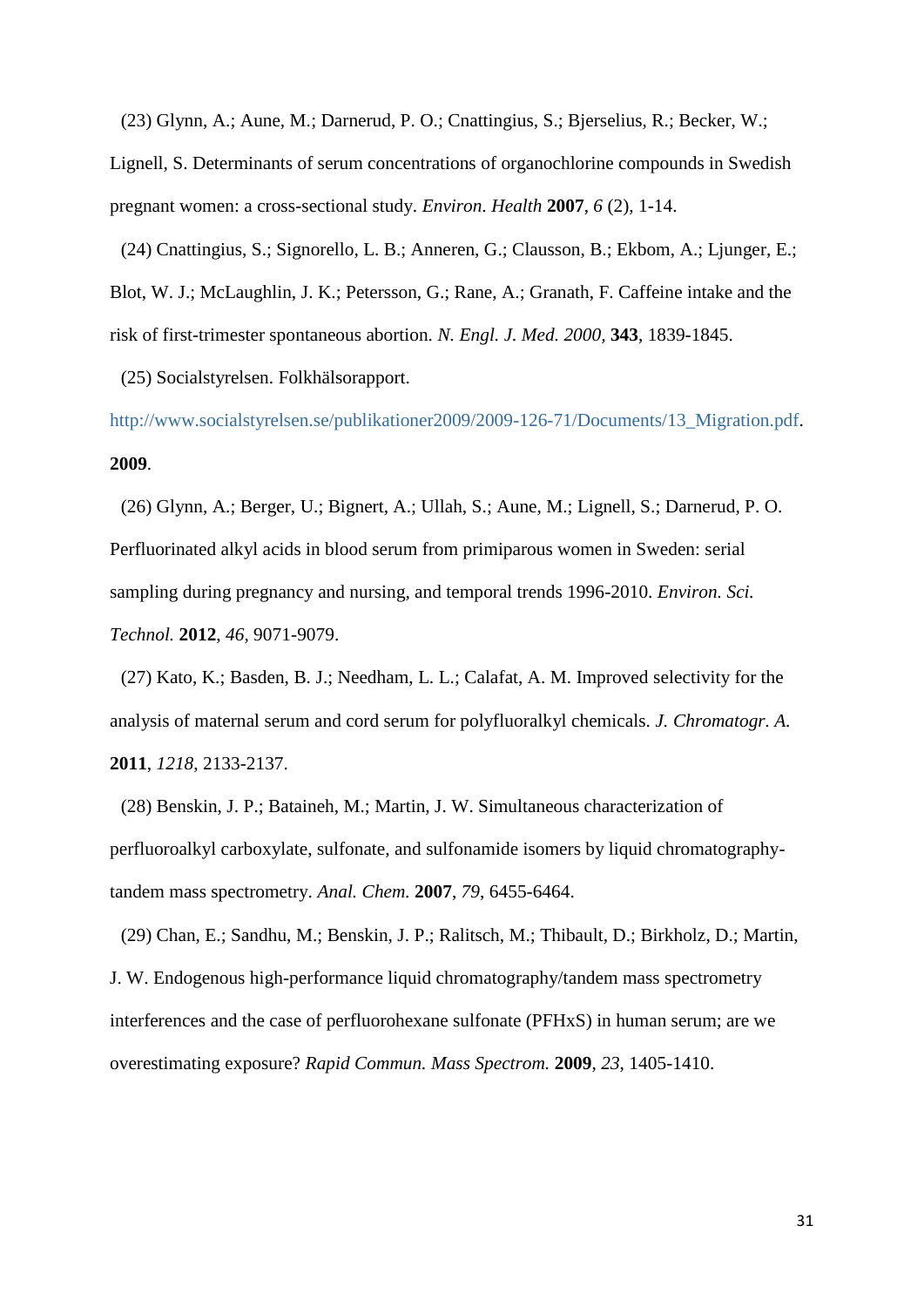(30) Riddell, N.; Arsenault, G.; Benskin, J. P.; Chittim, B.; Martin, J. W.; McAlees, A.;

McCrindle, R. Branched perfluorooctane sulfonate isomer quantification and characterization in blood serum samples by HPLC/ESI-MS(/MS). *Environ. Sci. Technol*. **2009**, *43*, 7902-7908.

(31) Gyllenhammar, I.; Berger, U.; Sundstrom, M.; McCleaf, P.; Euren, K.; Eriksson, S.; Ahlgren, S.; Lignell, S.; Aune, M.; Kotova, N.; Glynn, A. Influence of contaminated drinking water on perfluoroalkyl acid levels in human serum--A case study from Uppsala, Sweden. *Environ. Res*. **2015**, *140*, 673-683.

(32) Beesoon, S.; Webster, G. M.; Shoeib, M.; Harner, T.; Benskin, J. P.; Martin, J. W. Isomer profiles of perfluorochemicals in matched maternal, cord, and house dust samples: manufacturing sources and transplacental transfer. *Environ. Health Perspect*. **2011**, *119*, 1659-1664.

(33) Chen, F.; Yin, S.; Kelly, B. C.; Liu, W. Isomer-Specific Transplacental Transfer of Perfluoroalkyl Acids: Results from a Survey of Paired Maternal, Cord Sera, and Placentas. *Environ. Sci. Technol.* **2017**, *51*, 5756-5763.

(34) Kim, S. K.; Lee, K. T.; Kang, C. S.; Tao, L.; Kannan, K.; Kim, K. R.; Kim, C. K.; Lee, J. S.; Park, P. S.; Yoo, Y. W.; Ha, J. Y.; Shin, Y. S.; Lee, J. H. Distribution of perfluorochemicals between sera and milk from the same mothers and implications for prenatal and postnatal exposures. *Environ. Pollut.* **2011**, *159*, 169-174.

(35) Cariou, R.; Veyrand, B.; Yamada, A.; Berrebi, A.; Zalko, D.; Durand, S.; Pollono, C.; Marchand, P.; Leblanc, J. C.; Antignac, J. P.; Le Bizec, B. Perfluoroalkyl acid (PFAA) levels and profiles in breast milk, maternal and cord serum of French women and their newborns. *Environ. Int.* **2015**, *84*, 71-81.

(36) Liu, J.; Li, J.; Liu, Y.; Chan, H. M.; Zhao, Y.; Cai, Z.; Wu, Y. Comparison on gestation and lactation exposure of perfluorinated compounds for newborns. *Environ. Int*. **2011**, *37*, 1206-1212.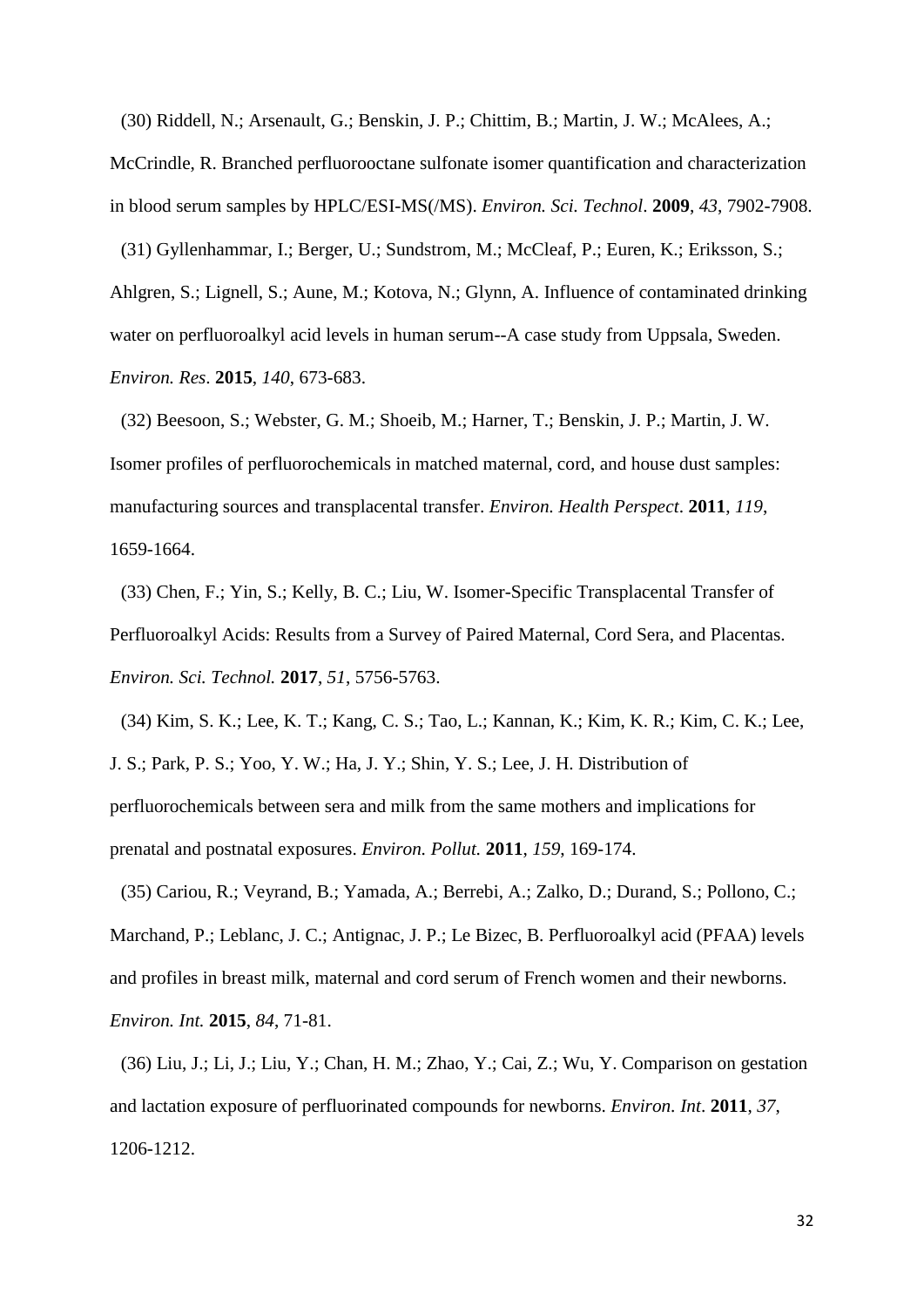(37) Zhang, T.; Sun, H.; Lin, Y.; Qin, X.; Zhang, Y.; Geng, X.; Kannan, K. Distribution of poly- and perfluoroalkyl substances in matched samples from pregnant women and carbon chain length related maternal transfer. *Environ. Sci. Technol.* **2013**, *47*, 7974-7981.

(38) Tao, L.; Ma, J.; Kunisue, T.; Libelo, E. L.; Tanabe, S.; Kannan, K. Perfluorinated compounds in human breast milk from several Asian countries, and in infant formula and dairy milk from the United States. *Environ. Sci. Technol.* **2008**, *42*, 8597-8602.

(39) Lankova, D.; Lacina, O.; Pulkrabova, J.; Hajslova, J. The determination of perfluoroalkyl substances, brominated flame retardants and their metabolites in human breast milk and infant formula. *Talanta* **2013**, *117*, 318-325.

(40) Zhang, Y.; Beesoon, S.; Zhu, L.; Martin, J. W. Biomonitoring of perfluoroalkyl acids in human urine and estimates of biological half-life. *Environ. Sci. Technol.* **2013**, *47*, 10619- 10627.

(41) Gao, Y.; Fu, J.; Cao, H.; Wang, Y.; Zhang, A.; Liang, Y.; Wang, T.; Zhao, C.; Jiang, G. Differential accumulation and elimination behavior of perfluoroalkyl Acid isomers in occupational workers in a manufactory in China. *Environ. Sci. Technol.* **2015**, *49*, 6953-6962.

(42) Mogensen, U. B.; Grandjean, P.; Nielsen, F.; Weihe, P.; Budtz-Jorgensen, E. Breastfeeding as an Exposure Pathway for Perfluorinated Alkylates. *Environ. Sci. Technol.* **2015**, *49*, 10466-10473.

(43) Mamsen, L. S.; Jonsson, B. A. G.; Lindh, C. H.; Olesen, R. H.; Larsen, A.; Ernst, E.; Kelsey, T. W.; Andersen, C. Y. Concentration of perfluorinated compounds and cotinine in human foetal organs, placenta, and maternal plasma. *Sci. Total Environ.* **2017**, *596-597*, 97- 105.

(44) Ashley-Martin, J.; Dodds, L.; Arbuckle, T. E.; Morisset, A-S.; Fisher, M.; Bouchard, M. F.; Sharipo, G. D.; Ettinger, A. S.; Monnier, P.; Dallaire, R.; Taback, S.; Fraser, W.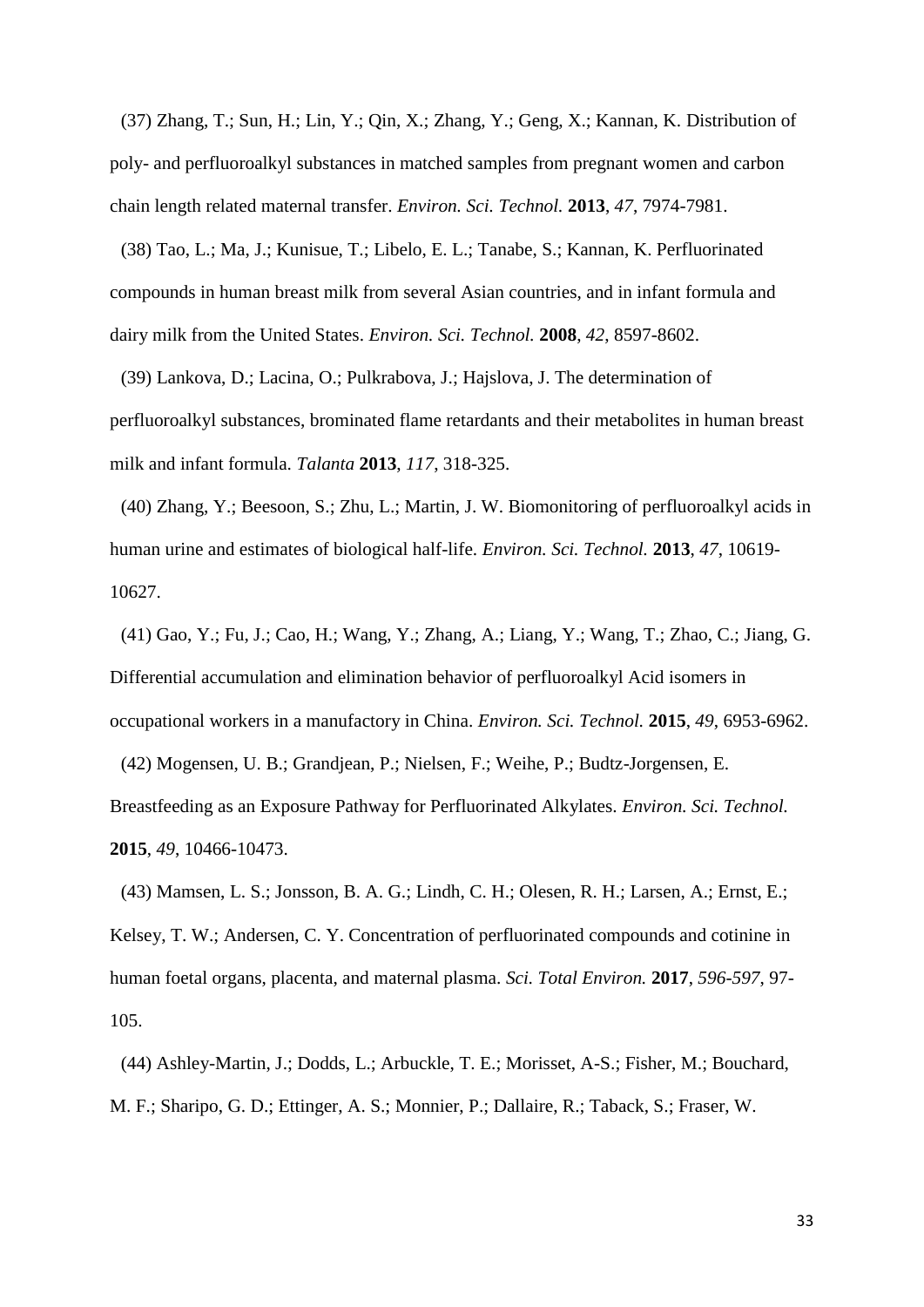Maternal and neonatal levels of perfluorinated substances in relation to gestational weight gain. *Int. J. Environ. Res. Publ. Health* **2016**, *13*, 146.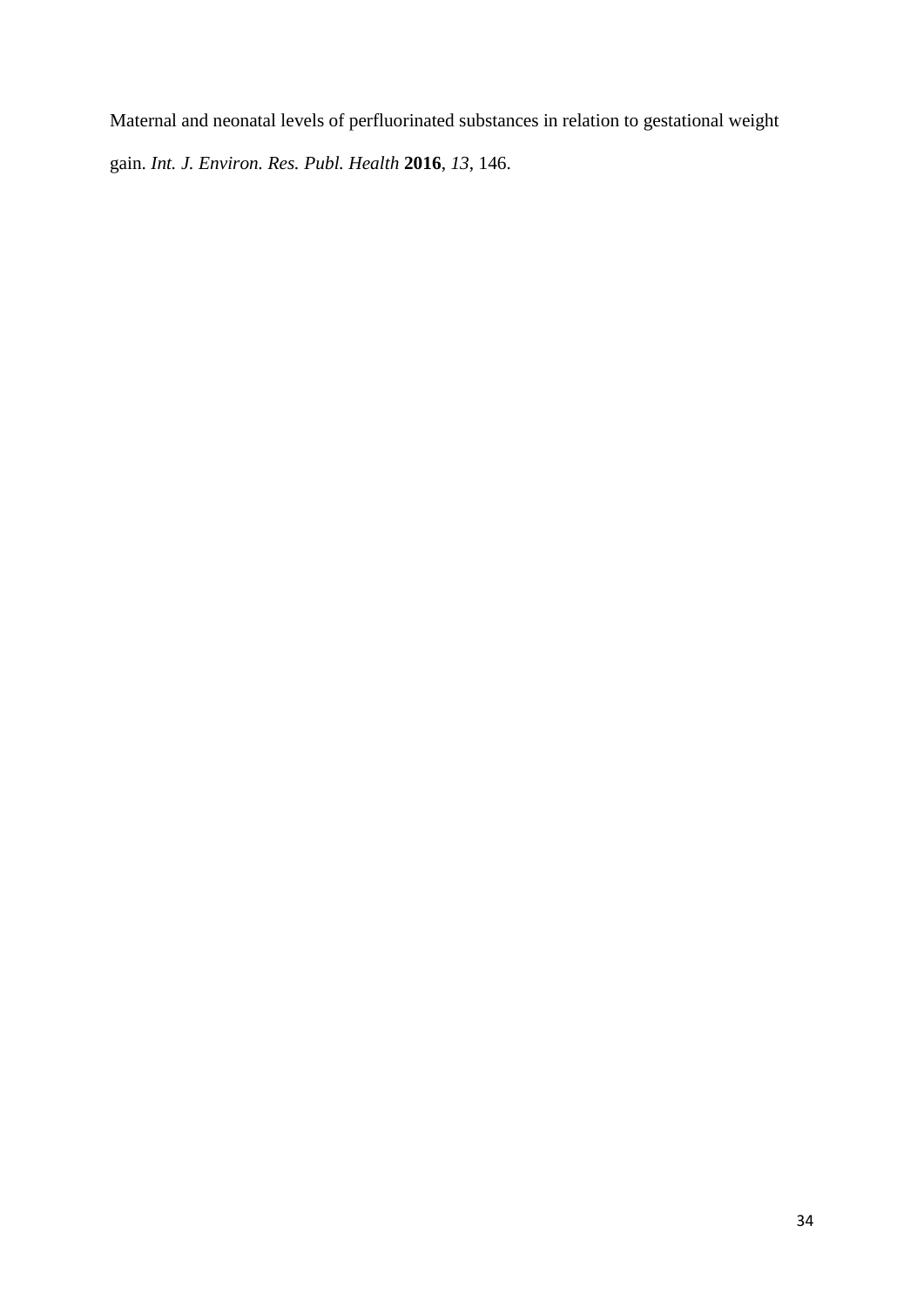# **Supporting Information**

**Perfluoroalkyl acids (PFAAs) in serum from 2-4-month-old infants – influence of maternal serum concentrations, gestational age, breastfeeding and contaminated drinking water**

Irina Gyllenhammar,<sup>†</sup> Jonathan P. Benskin,<sup>‡</sup> Oskar Sandblom,<sup>‡</sup> Urs Berger,<sup>§</sup> Lutz Ahren,<sup>#</sup> Sanna Lignell,<sup>†</sup> Karin Wiberg,<sup>#</sup> Anders Glynn $x$ <sup>+\*</sup>

†Department of Risk and Benefit Assessment, National Food Agency, P.O. Box 622, 751 26 Uppsala, Sweden ‡Department of Environmental Science and Analytical Chemistry (ACES), Stockholm University, SE-106 91 Stockholm, Sweden §Helmholtz Centre for Environmental Research – UFZ, Department Analytical Chemistry, Permoserstr. 15, 04318 Leipzig, Germany #Department of Aquatic Sciences and Assessment, Swedish University of Agricultural Sciences, Box 7050, 750 07, Uppsala, Sweden ¤Department of Biomedical Sciences and Veterinary Public Health, Swedish University of Agricultural Sciences, Box 7050, 750 07, Uppsala, Sweden

# **\*Corresponding author:**

Anders Glynn Department of Biomedical Sciences and Veterinary Public Health, Swedish University of Agricultural Sciences, Box 7050, 750 07, Uppsala, Sweden Telephone: int + 46 18 672091 E-mail: [anders.glynn@slv.se](mailto:anders.glynn@slv.se)

Pages: 10 Figures: 0 Tables: 8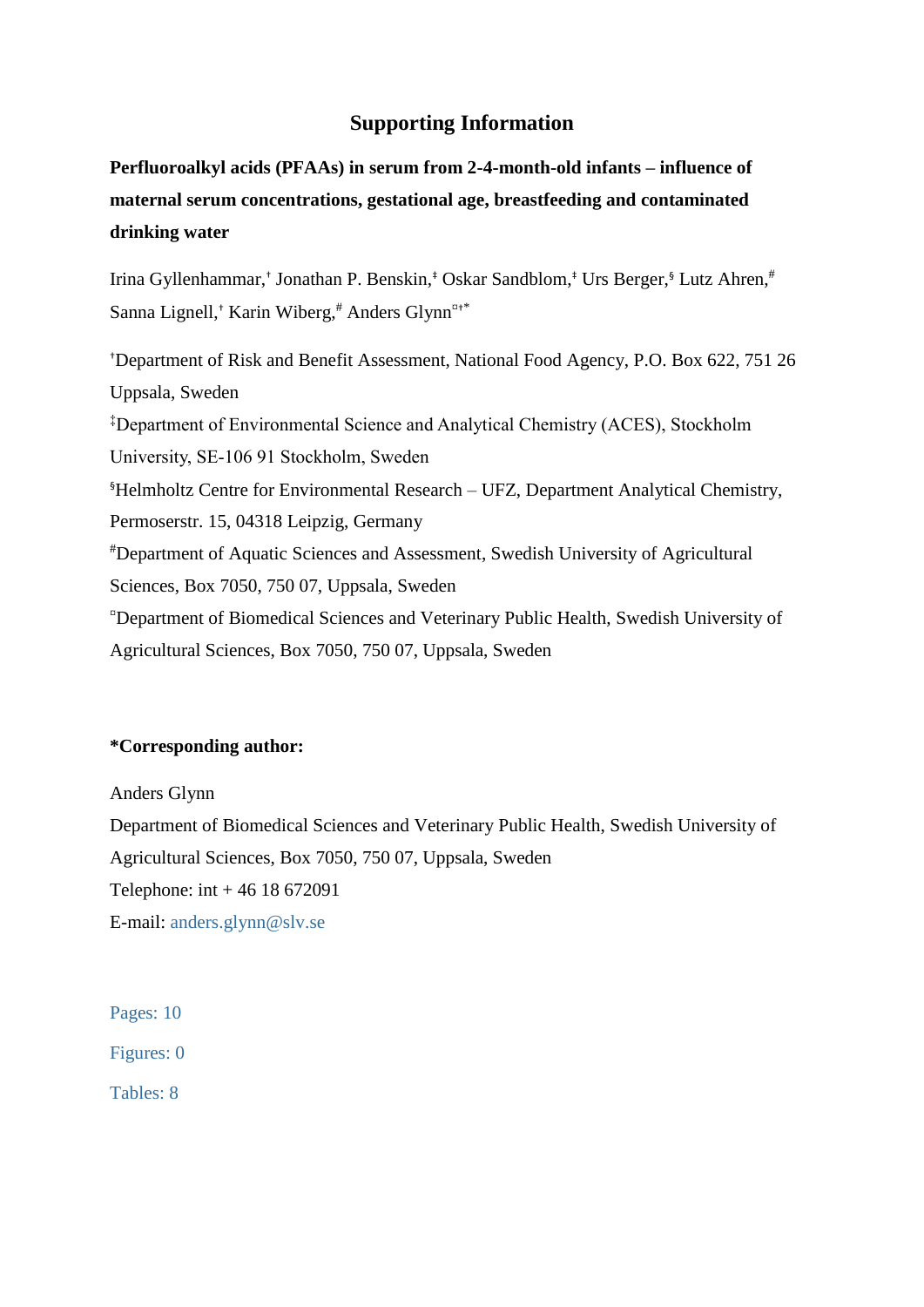| <b>Substance</b>                           | No. of carbons in<br>fluorinated chain | <b>Abbreviation</b> |
|--------------------------------------------|----------------------------------------|---------------------|
| Perfluoroalkyl carboxylic acids (PFCAs)    |                                        |                     |
| Perfluorohexanoic acid                     | 5                                      | <b>PFHxA</b>        |
| Perfluoroheptanoic acid                    | 6                                      | PFHpA               |
| Perfluorooctanoic acid                     | 7                                      | <b>PFOA</b>         |
| Perfluorononanoic acid                     | 8                                      | <b>PFNA</b>         |
| Perfluorodecanoic acid                     | 9                                      | <b>PFDA</b>         |
| Perfluoroundecanoic acid                   | 10                                     | PFUnDA              |
| Perfluorododecanoic acid                   | 11                                     | <b>PFDoDA</b>       |
| Perfluorotridecanoic acid                  | 12                                     | PFTrDA              |
| Perfluorotetradecanoic acid                | 13                                     | PFTeDA              |
| Perfluoropentadecanoic acid                | 14                                     | PFPeDA              |
| Perfluoroalkyl sulfonic acids (PFSAs)      |                                        |                     |
| Perfluorobutane sulfonic acid              | 4                                      | <b>PFBS</b>         |
| Perfluorohexane sulfonic acid <sup>a</sup> | 6                                      | <b>PFHxS</b>        |
| Perfluorooctane sulfonic acid <sup>a</sup> | 8                                      | <b>PFOS</b>         |

### Table A1. PFAAs included in this study.

aBranched and linear isomers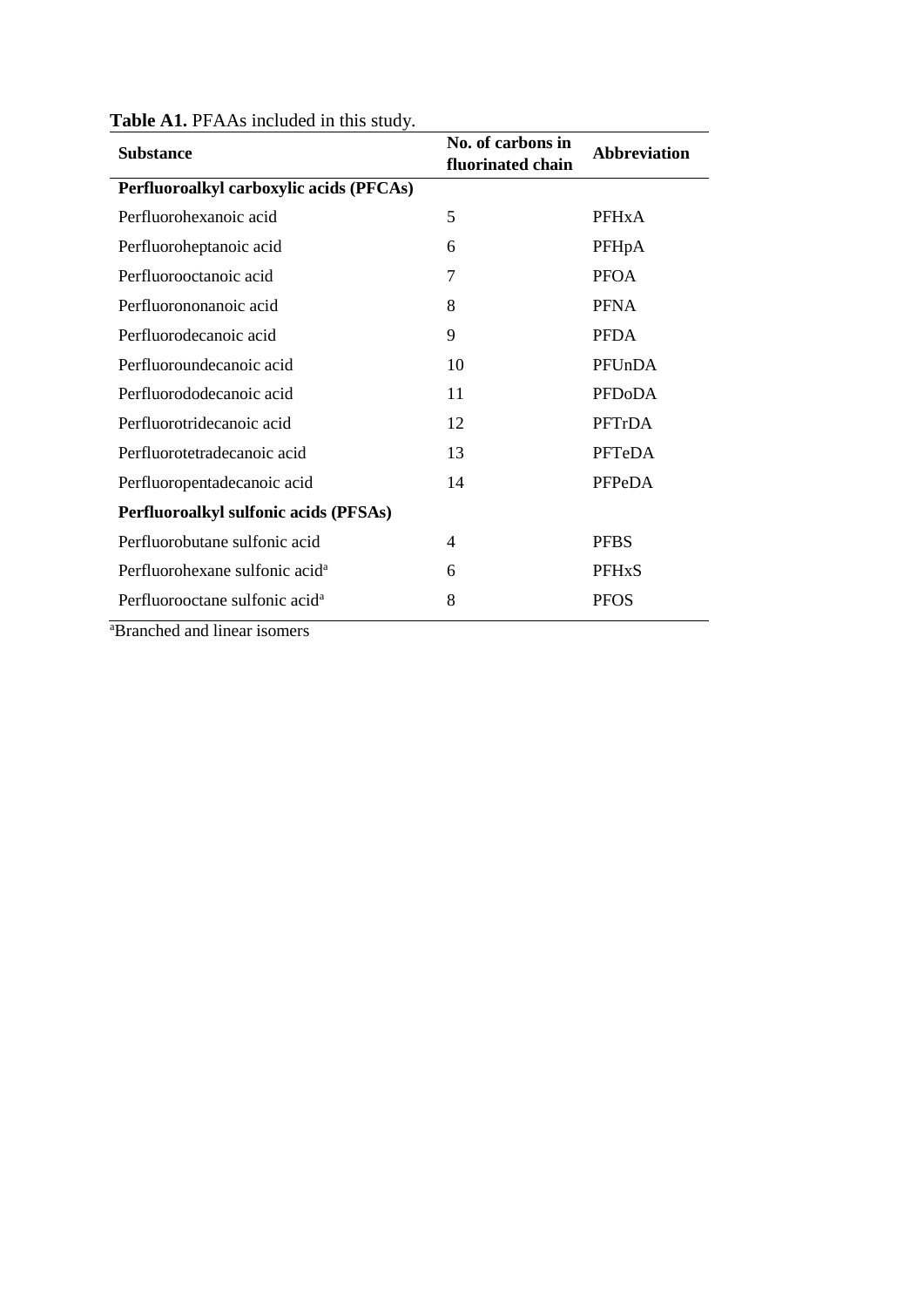| Target Analytes <sup>a, c</sup> | <b>Precursor</b> / product ion                       | Cone | <b>Collision</b> | <b>Internal</b>        |
|---------------------------------|------------------------------------------------------|------|------------------|------------------------|
|                                 | (qualitative product ion) <sup>b</sup> voltage $(V)$ |      | energy (eV)      | standards <sup>c</sup> |
| <b>PFBS</b>                     | 299/80(99)                                           | 45   | 30               | ${}^{13}C_2$ -PFHxS    |
| <b>PFHxS</b>                    | 399 / 80(99)                                         | 55   | 36               | ${}^{18}O_2$ -PFHxS    |
| <b>PFOS</b>                     | 499 / 80 (99)                                        | 65   | 40               | ${}^{13}C_4$ -PFOS     |
| <b>PFHxA</b>                    | 313 / 269 (119)                                      | 20   | 10               | ${}^{13}C_2$ -PFHxA    |
| PFHpA                           | 363 / 319(169)                                       | 21   | 11               | ${}^{13}C_4$ -PFHpA    |
| <b>PFOA</b>                     | 413 / 369 (169)                                      | 22   | 11               | ${}^{13}C_4$ -PFOA     |
| <b>PFNA</b>                     | 463 / 419(219)                                       | 24   | 11               | ${}^{13}C_5$ -PFNA     |
| <b>PFDA</b>                     | 513/469(269)                                         | 26   | 11               | ${}^{13}C_2$ -PFDA     |
| PFUnDA                          | 563 / 519(269)                                       | 28   | 11               | ${}^{13}C_2$ -PFUnDA   |
| <b>PFDoDA</b>                   | 613 / 569 (169)                                      | 30   | 12               | ${}^{13}C_2$ -PFDoDA   |
| PFTrDA                          | 663 / 619(169)                                       | 32   | 12               | ${}^{13}C_2$ -PFDoDA   |
| PFTeDA                          | 713/669(169)                                         | 35   | 12               | ${}^{13}C_2$ -PFDoDA   |
| PFPeDA                          | 763 / 719 (169)                                      | 38   | 13               | ${}^{13}C_2$ -PFDoDA   |
| <b>Recovery Standards</b>       |                                                      |      |                  |                        |
| ${}^{13}C_8$ -PFOA              | 421/376                                              | 22   | 11               |                        |
| ${}^{13}C_8$ -PFOS              | 507/80                                               | 65   | 42               |                        |

Table A2. Target compounds and selected instrumental parameters for quantification of each compound by UPLC/ESI-MS/MS.

 $^{\text{a}}$ Acronyms are according to [\(Buck et al., 2011\)](#page-30-0).<sup>1</sup>

<sup>b</sup>Product ions in brackets were used as confirmation ions.

cAll standards were purchased from Wellington Laboratories (Guelph, ON, Canada).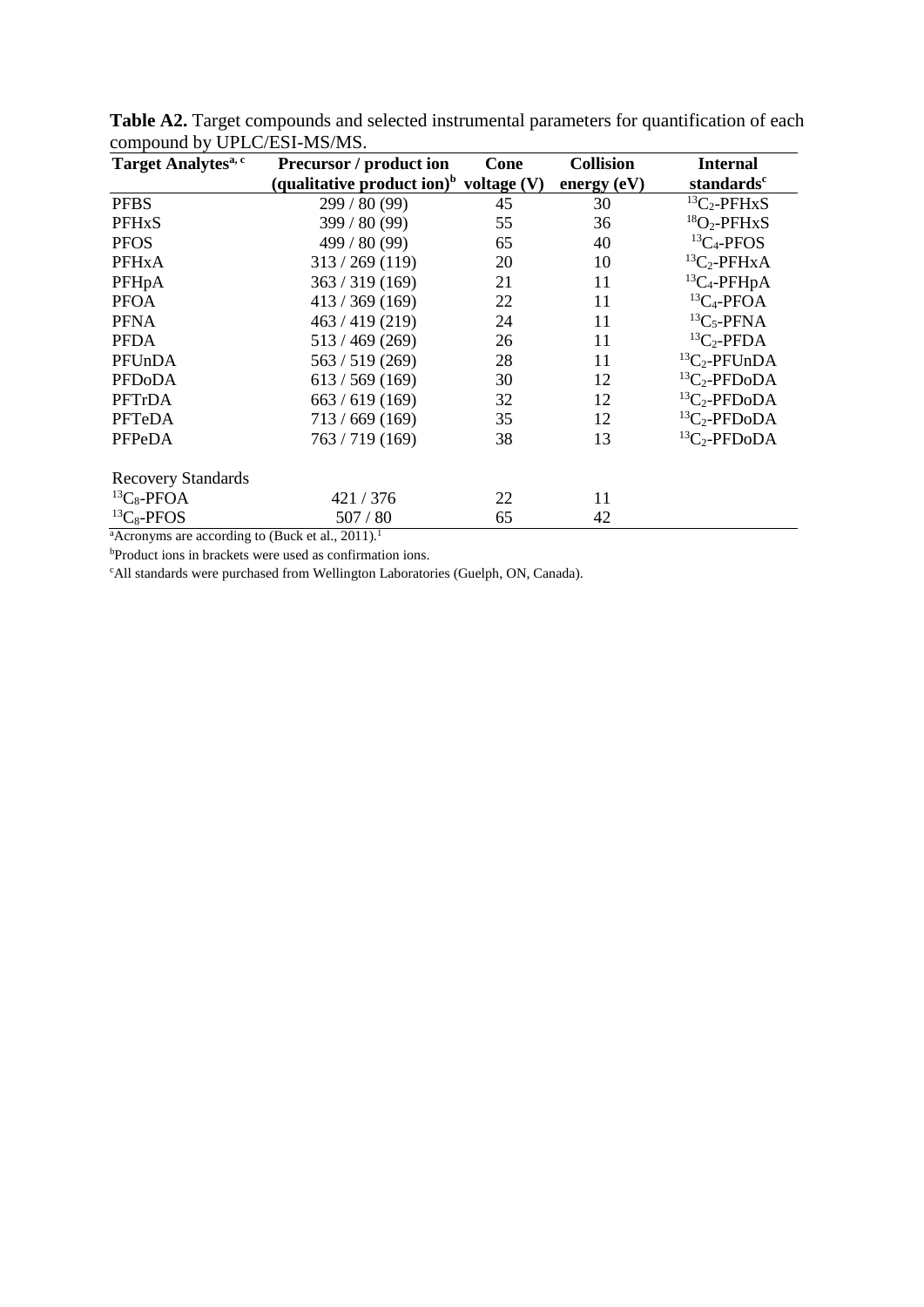| $11D$ ) were not increased in accommutation of averages of coefficient of variations (C $(8)$ ). |              |              |             |             |             |               |               |               |               |               |             |                              |                      |                                  |                 |
|--------------------------------------------------------------------------------------------------|--------------|--------------|-------------|-------------|-------------|---------------|---------------|---------------|---------------|---------------|-------------|------------------------------|----------------------|----------------------------------|-----------------|
| Reference<br><b>Material</b>                                                                     | <b>PFHxA</b> | <b>PFHpA</b> | <b>PFOA</b> | <b>PFNA</b> | <b>PFDA</b> | <b>PFUnDA</b> | <b>PFDoDA</b> | <b>PFTrDA</b> | <b>PFTeDA</b> | <b>PFPeDA</b> | <b>PFBS</b> | $\Sigma$ br-<br><b>PFHxS</b> | lin-<br><b>PFHxS</b> | $\sum$ br-PFOS<br>$(Avg. 80+99)$ | lin-PFOS-<br>80 |
| $A-1$                                                                                            | ND           | ND           | 1.09        | 0.54        | 0.19        | 0.31          | ND            | 0.12          | ND            | ND            | ND          | 0.03                         | 0.73                 | 0.95                             | 2.36            |
| $A-2$                                                                                            | ND           | ND           | 1.30        | 0.65        | 0.25        | 0.29          | <b>ND</b>     | 0.08          | ND            | ND            | ND          | 0.06                         | 0.68                 | 0.95                             | 2.42            |
| $A-3$                                                                                            | ND           | <b>ND</b>    | 1.60        | 0.47        | 0.25        | 0.30          | ND            | 0.12          | ND            | ND            | ND          | 0.05                         | 0.71                 | 0.98                             | 2.39            |
| $A-4$                                                                                            | ND           | ND           | 1.53        | 0.59        | 0.25        | 0.27          | ND            | 0.11          | ND            | ND            | ND          | 0.05                         | 0.75                 | 1.10                             | 2.55            |
| $A-5$                                                                                            | ND           | ND           | 1.45        | 0.65        | 0.33        | 0.41          | 0.05          | 0.08          | ND            | <b>ND</b>     | 0.07        | 0.03                         | 0.83                 | 2.07                             | 2.87            |
| $A-6$                                                                                            | ND           | ND           | 1.18        | 0.61        | 0.31        | 0.30          | ND            | 0.09          | ND            | ND            | ND          | 0.02                         | 0.88                 | 1.53                             | 2.11            |
| $A-7$                                                                                            | ND           | ND           | 1.47        | 0.68        | 0.27        | 0.50          | 0.06          | 0.14          | ND            | ND            | 0.04        | 0.04                         | 0.77                 | 1.84                             | 2.25            |
| $A-8$                                                                                            | ND           | ND           | 1.80        | 0.59        | 0.30        | 0.44          | 0.08          | 0.10          | ND            | ND            | 0.06        | 0.04                         | 0.85                 | 2.12                             | 3.02            |
| $A-9$                                                                                            | $\rm ND$     | ND           | 1.52        | 0.69        | 0.47        | 0.35          | 0.09          | 0.08          | ND            | ND            | ND          | 0.06                         | 0.91                 | 3.13                             | 3.64            |
| $A-10$                                                                                           | ND           | <b>ND</b>    | 1.69        | 0.82        | 0.31        | 0.42          | 0.04          | 0.05          | ND            | ND            | 0.05        | 0.04                         | 0.96                 | 2.41                             | 2.72            |
| $A-11$                                                                                           | ND           | ND           | 1.48        | 0.70        | 0.31        | 0.42          | ND            | 0.08          | ND            | ND            | ND          | 0.04                         | 0.79                 | 2.53                             | 3.46            |
| $A-12$                                                                                           | ND           | ND           | 1.31        | 0.64        | 0.25        | 0.36          | 0.05          | ND            | ND            | ND            | ND          | 0.04                         | 0.78                 | 2.18                             | 2.75            |
| $A-13$                                                                                           | ND           | ND           | 1.41        | 0.59        | 0.28        | 0.35          | 0.05          | 0.04          | ND            | ND            | ND          | 0.02                         | 0.91                 | 2.24                             | 3.58            |
| $A-14$                                                                                           | ND           | ND           | 1.36        | 0.66        | 0.24        | 0.35          | 0.05          | 0.05          | ND.           | ND            | 0.06        | 0.02                         | 0.91                 | 1.62                             | 2.83            |
| $A-15$                                                                                           | ND           | <b>ND</b>    | 1.34        | 0.71        | 0.29        | 0.34          | ND            | ND            | ND            | ND            | ND          | 0.02                         | 0.61                 | 1.91                             | 3.05            |
| $A-16$                                                                                           | ND           | ND           | 1.22        | 0.67        | 0.22        | 0.36          | ND            | 0.06          | ND            | ND            | ND          | 0.03                         | 0.90                 | 1.79                             | 1.93            |
| $A-17$                                                                                           | ND           | ND           | 1.35        | 0.54        | 0.23        | 0.44          | 0.06          | 0.04          | ND            | ND            | ND          | 0.05                         | 0.70                 | 1.58                             | 2.33            |
| Avg Ref<br><b>Material A</b>                                                                     | ND           | ND           | 1.42        | 0.64        | 0.28        | 0.36          | 0.06          | 0.08          | ND            | ND            | 0.06        | 0.04                         | 0.80                 | 1.82                             | 2.72            |
| <b>CV Ref</b><br><b>Material A</b>                                                               | <b>ND</b>    | ND           | 12.9        | 12.6        | 22.8        | 17.6          | 30.1          | 36.4          | <b>ND</b>     | <b>ND</b>     | 18.9        | 34.9                         | 12.4                 | 33.6                             | 18.6            |
| $B-1$                                                                                            | ND           | ND           | 2.99        | 0.23        | 0.14        | 0.15          | <b>ND</b>     | ND            | ND            | ND            | 0.01        | 0.12                         | 2.23                 | 3.67                             | 8.59            |
| $B-2$                                                                                            | ND           | ND           | 2.03        | 0.48        | 0.21        | 0.23          | ND            | ND            | ND            | ND            | 0.02        | 0.13                         | 2.03                 | 3.31                             | 8.94            |
| $B-3$                                                                                            | ND           | ND           | 2.45        | 0.32        | 0.30        | 0.17          | ND            | ND            | ND            | ND            | ND          | 0.18                         | 2.31                 | 2.87                             | 6.34            |
| <b>Avg Ref</b><br><b>Material B</b>                                                              | ND           | ND           | 2.49        | 0.34        | 0.22        | 0.18          | <b>ND</b>     | ND            | ND            | ND            | 0.01        | 0.15                         | 2.19                 | 3.28                             | 7.96            |
| <b>CV Ref</b><br><b>Material B</b>                                                               | <b>ND</b>    | ND           | 19          | 37          | 38          | 21            | <b>ND</b>     | ND            | <b>ND</b>     | <b>ND</b>     | 34          | 23                           | $\overline{7}$       | 12                               | 18              |
| Pooled CV<br>$(A+B$ material)                                                                    | ND           | ND           | 13          | 17          | 24          | 18            | 30            | 36            | <b>ND</b>     | ND            | 23          | 33                           | 12                   | 32                               | 18              |

**Table A3.** Summary of PFAS concentrations (ng/mL) in-house reference material (pooled human serum) analyzed together with real samples to assess inter-batch precision (i.e. reproducibility). Two different QC samples were included: Control A ( $n = 17$ ) and Control B ( $n = 3$ ). Non-detects (ND) were not included in determination of averages or coefficient of variations (CVs).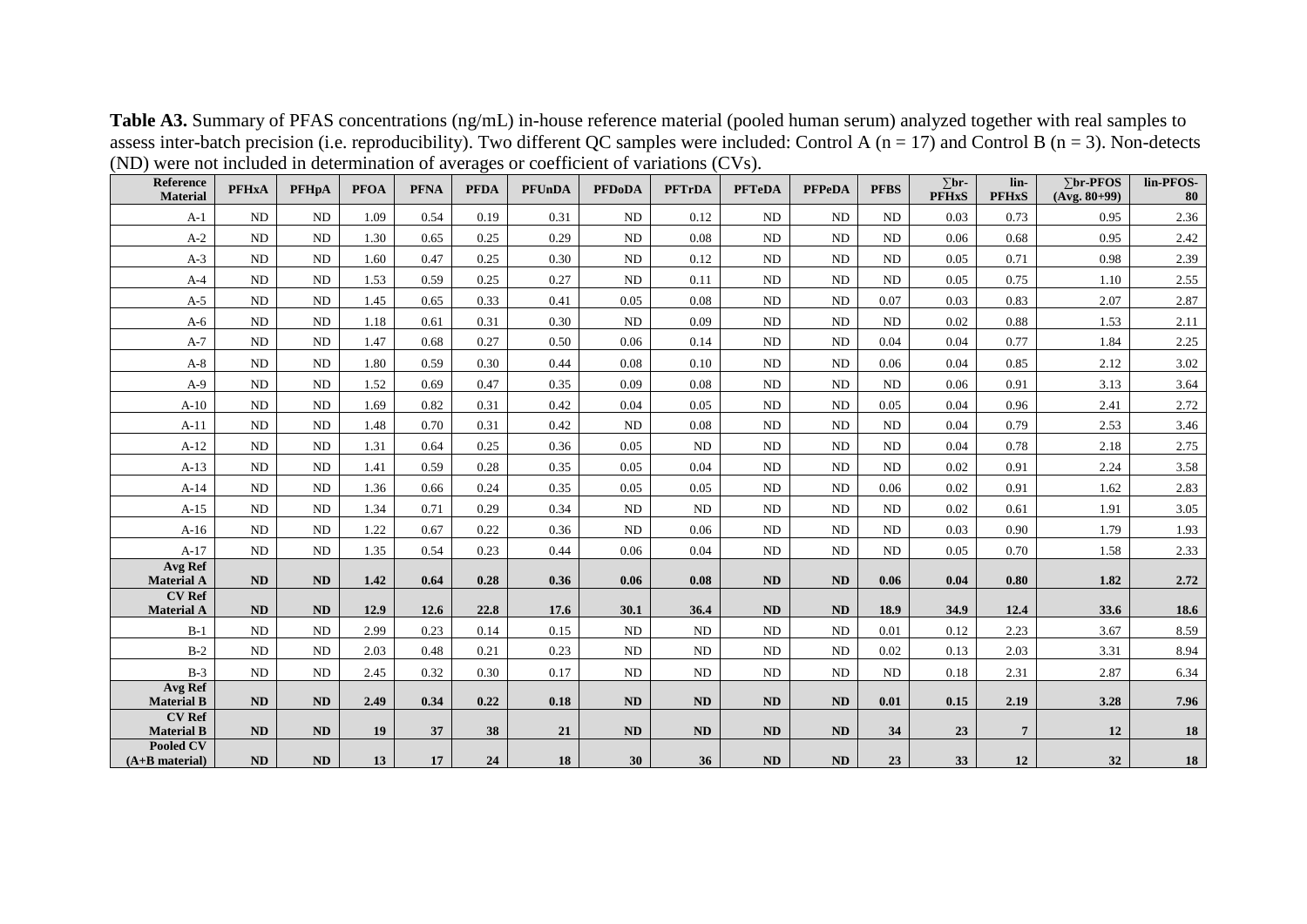Table A4. PFCA concentrations (mean  $\pm$  95% confidence intervals) measured in n = 3 replicates of NIST SRM 1957 compared to reference values.  $ND = non-detect. NA = not available.$ 

|                                               | <b>PFHxA</b> | <b>PFHpA</b>      | <b>PFOA</b>     | <b>PFNA</b>       | <b>PFDA</b>     | <b>PFUnDA</b>     | <b>PFDoDA</b>     | <b>PFTrDA</b> | <b>PFTeDA</b> | <b>PFPeDA</b> |
|-----------------------------------------------|--------------|-------------------|-----------------|-------------------|-----------------|-------------------|-------------------|---------------|---------------|---------------|
| <b>Mean</b> (this<br>study; ng g <sup>1</sup> | < 0.160      | $0.278 \pm 0.091$ | $4.04 \pm 1.77$ | $0.818 \pm 0.135$ | $0.24 \pm 0.13$ | $0.121 \pm 0.052$ | < 0.030           | < 0.020       | < 0.060       | < 0.010       |
| Reference<br>values $(ng g-1)$                | <0.093       | $0.305 \pm 0.051$ | $5.00 \pm 0.44$ | $0.878 \pm 0.077$ | $0.39 \pm 0.12$ | $0.172 \pm 0.036$ | $< 0.025 - 0.203$ | < 0.131       | < 0.448       | <b>NA</b>     |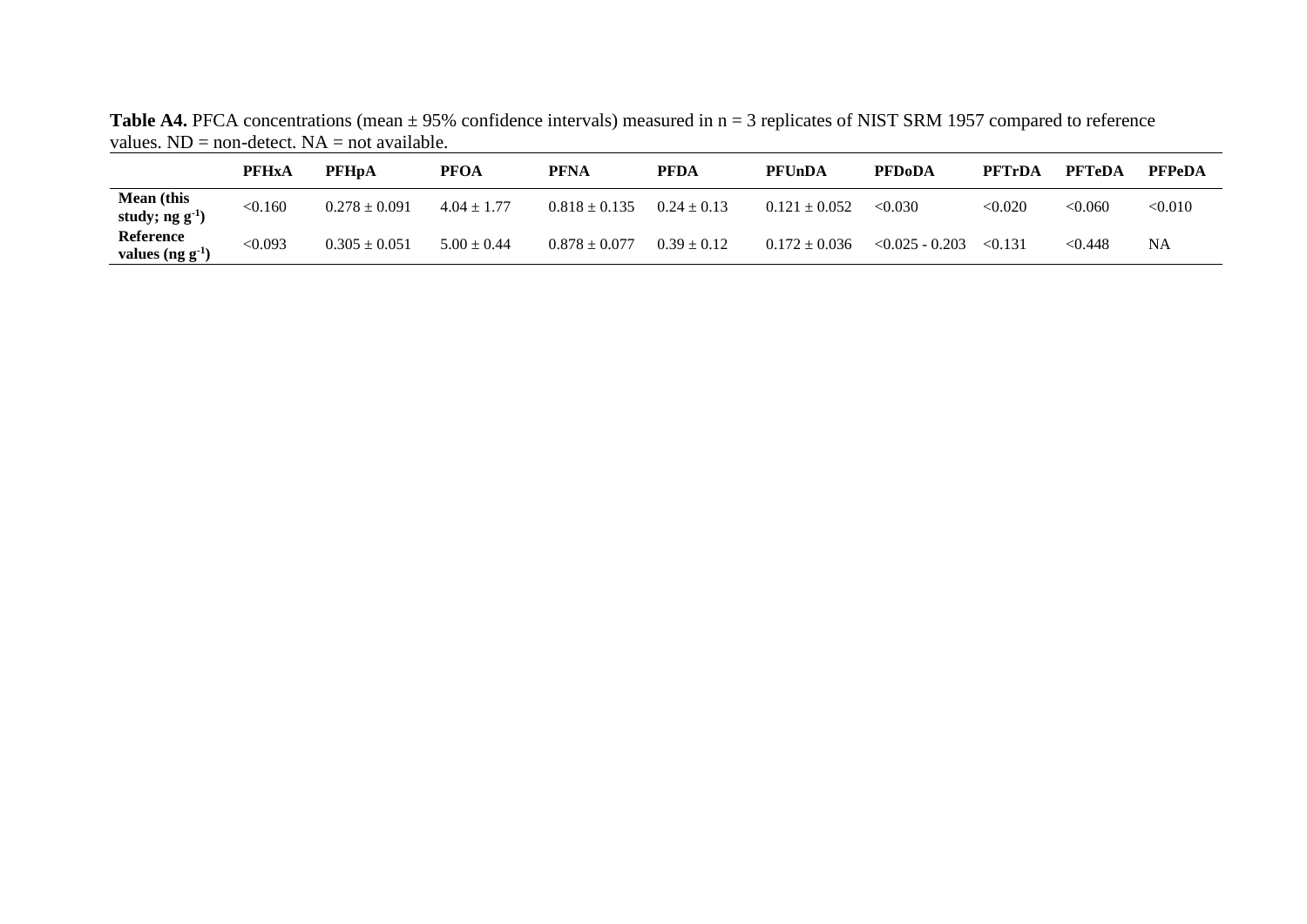| values. TYD $=$ HOII-GERCE, TY $\Delta =$ HOI available. |               |                  |                 |                    |                 |                 |                   |  |
|----------------------------------------------------------|---------------|------------------|-----------------|--------------------|-----------------|-----------------|-------------------|--|
|                                                          | <b>PFBS</b>   | br-PFHxS         | <b>I-PFHxS</b>  | <b>Total PFHxS</b> | br-PFOS         | <b>LPFOS</b>    | <b>Total PFOS</b> |  |
| Mean $(n g-1)$                                           | $< \!\! 0.01$ | $0.11 \pm 0.071$ | $4.02 \pm 2.28$ | $4.13 \pm 2.35$    | $8.12 \pm 2.06$ | $12.6 \pm 3.64$ | $20.7 \pm 5.41$   |  |
| Reference values $(ng g-1)$                              | < 0.25        | NA               | <b>NA</b>       | $4.00 \pm 0.83$    | <b>NA</b>       | NA              | $21.1 \pm 1.3$    |  |

Table A5. PFSA concentrations (mean  $\pm$  95% confidence intervals) measured in n = 3 replicates of NIST SRM 1957 compared to reference values.  $ND = non-detect$ .  $NA = not available$ .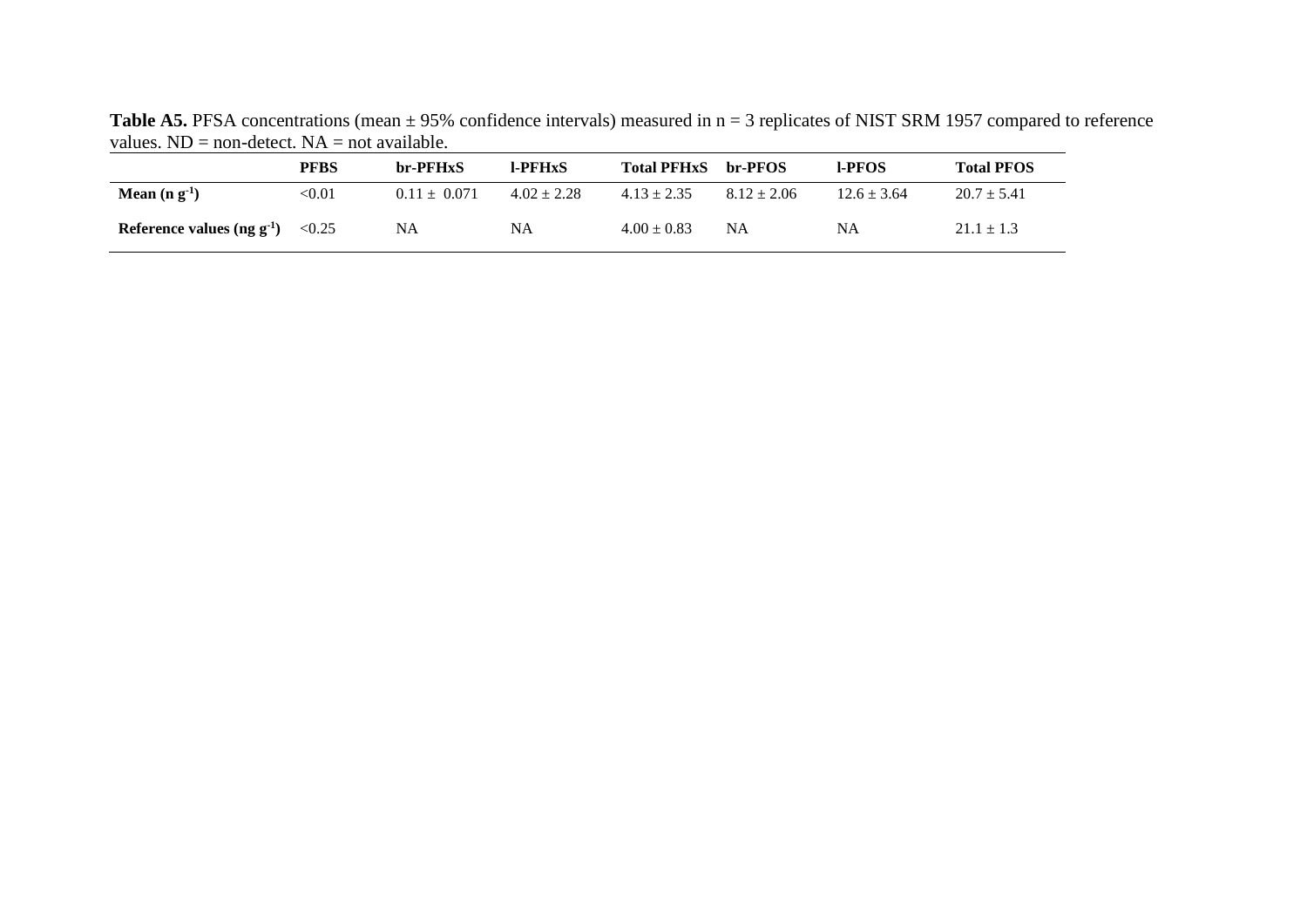| Target Analytes <sup>a, c</sup> | <b>Batch 1</b> | <b>Batch 2</b> | <b>Batch 3</b> |
|---------------------------------|----------------|----------------|----------------|
| <b>PFBS</b>                     | 0.01           | 0.01           | 0.09           |
| <b>PFHxS</b>                    | 0.01           | 0.01           | 0.02           |
| <b>PFOS</b>                     | 0.01           | 0.01           | 0.04           |
| <b>PFHxA</b>                    | 0.3            | 0.1            | 0.08           |
| PFHpA                           | 0.04           | 0.1            | 0.14           |
| <b>PFOA</b>                     | 0.2            | 0.25           | 0.03           |
| <b>PFNA</b>                     | 0.05           | 0.1            | 0.03           |
| <b>PFDA</b>                     | 0.05           | 0.07           | 0.07           |
| PFUnDA                          | 0.05           | 0.05           | 0.02           |
| <b>PFDoDA</b>                   | 0.05           | 0.05           | 0.03           |
| PFTrDA                          | 0.05           | 0.05           | 0.02           |
| PFTeDA                          | 0.05           | 0.05           | 0.07           |
| PFPeDA                          | 0.05           | 0.03           | n.a.           |
| .                               |                |                |                |

**Table A6.** Method detection limits (ng  $g^{-1}$ ) for PFASs analyzed in each of the three batches.

n.a. not available.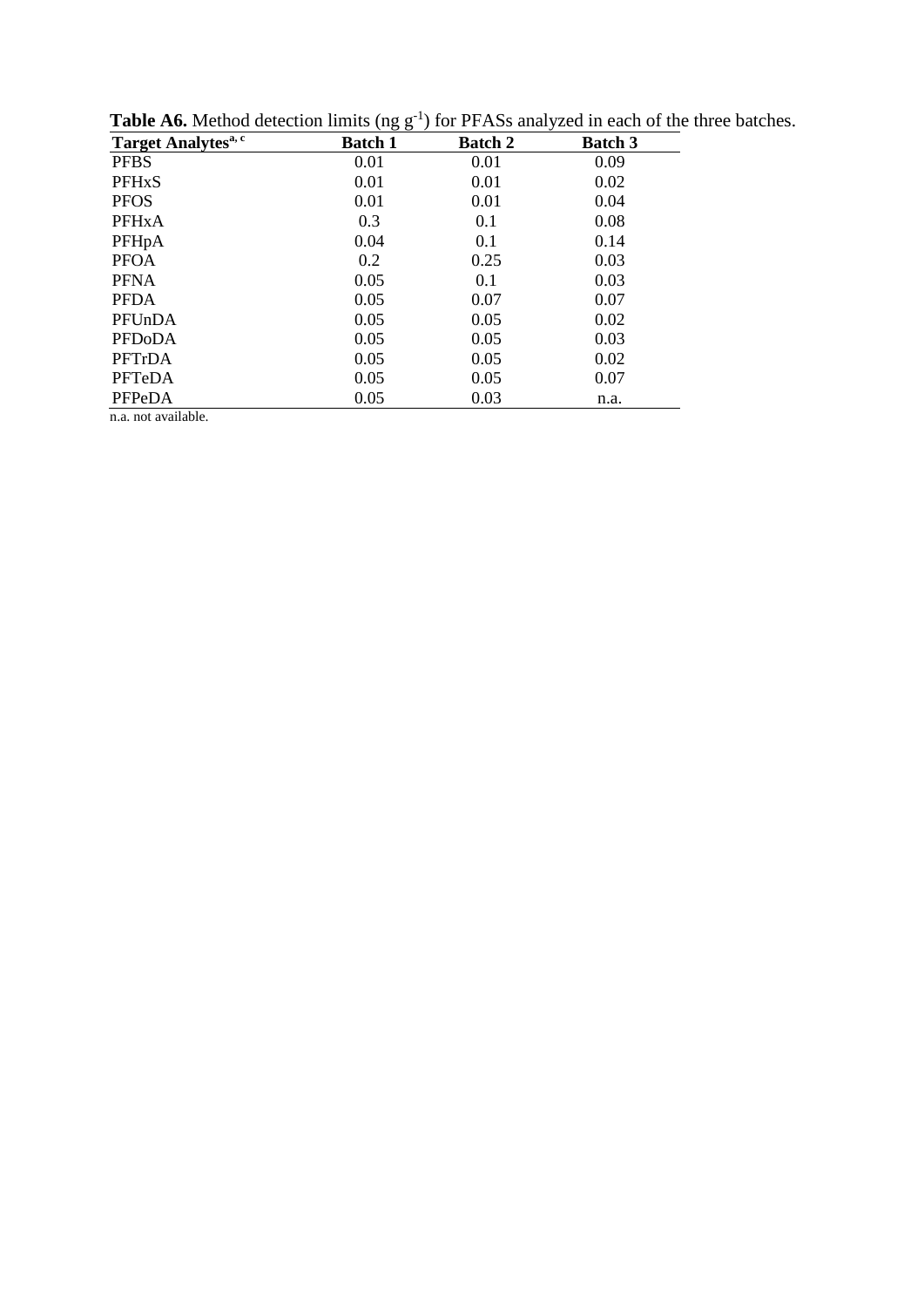|                         |                       | Uppsala districts receiving different percentages of<br>PFAA-contaminated drinking water |                |                        |                     |  |  |  |
|-------------------------|-----------------------|------------------------------------------------------------------------------------------|----------------|------------------------|---------------------|--|--|--|
| PFAA $(ng g^{-1})$      | Outside of<br>Uppsala | 0%                                                                                       | ${<}10%$       | 10-90%                 | $>90\%$             |  |  |  |
| <b>PFH<sub>x</sub>A</b> | 0.093(0.006)          | 0.094(0.0060)                                                                            | 0.14(0.043)    | 0.087(0.013)           | 0.080(0.010)        |  |  |  |
| <b>PFOA</b>             | 7.4(0.58)             | 6.4(0.45)                                                                                | 9.4(3.7)       | 6.4(1.1)               | 7.3(1.1)            |  |  |  |
| <b>PFBS</b>             | 0.0090(0.0010)        | 0.010(0.0010)                                                                            | 0.0070(0.0050) | 0.013(0.0040)          | $0.029(0.0070)^{a}$ |  |  |  |
| <b>PFH<sub>x</sub>S</b> | 1.7(0.15)             | 2.1(0.16)                                                                                | 3.0(1.3)       | 2.6(0.52)              | $5.5(0.91)^a$       |  |  |  |
| %br PFHxS               | 6(0.40)               | 6.0(0.40)                                                                                | 6.0(2.0)       | 9.0(0.90) <sup>a</sup> | $10(0.8)^a$         |  |  |  |
| <b>PFOS</b>             | 13 (0.87)             | 12(0.74)                                                                                 | 17(5.9)        | 9.9(1.6)               | 14(1.8)             |  |  |  |
| % br PFOS               | 37 (0.90)             | 36(0.80)                                                                                 | 36(4)          | 40(2)                  | 34(2)               |  |  |  |

**Table A7.** Concentrations of PFAAs in serum from 2-4-month-old children sampled 1996- 1999, living in different drinking water districts in Uppsala County a

<sup>a</sup>Least square means and standard error. In the GLM analyses the covariates "gestational length", "infant weight gain after birth", and "duration of nursing" were included. a = significantly different ( $p$ <0.05) from drinking water district "Outside of Uppsala", as determined in multiple regression analyses.

.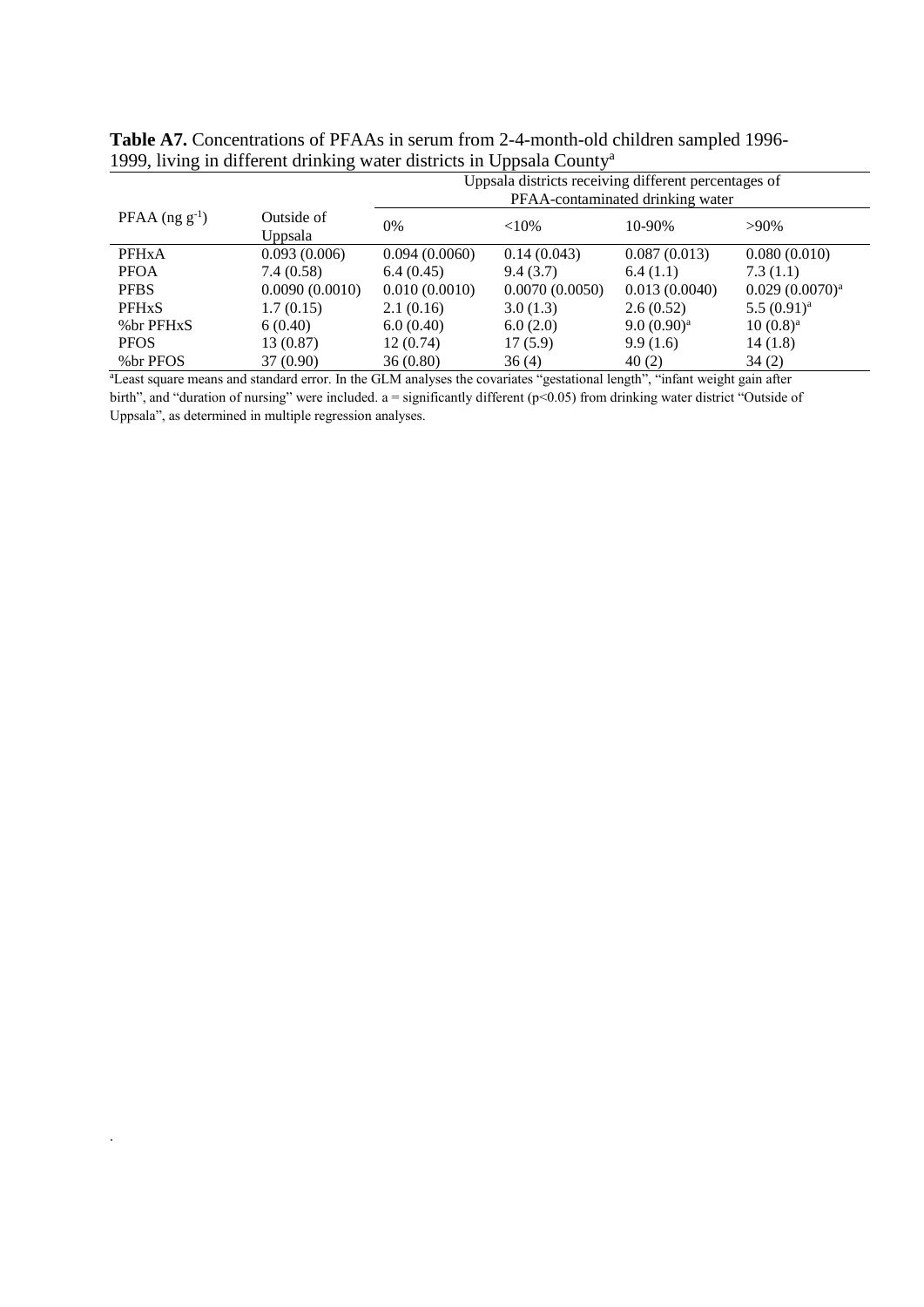**Table A8**. The influence of maternal weight gain during pregnancy and birth weight on percent change in serum PFAA concentrations per unit change of gestational age in exclusively breastfed infants.<sup>a</sup>

| <b>PFAA</b> | +maternal weight gain  | $+$ birth weight       |
|-------------|------------------------|------------------------|
|             | $\beta$ (% change) (p) | $\beta$ (% change) (p) |
| <b>PFOA</b> | 0.66(0.30)(0.030)      | 0.46(0.33)(0.165)      |
| <b>PFNA</b> | 1.3(0.42)(0.003)       | 1.2(0.47)(0.015)       |
| Linear PFOS | 0.77(0.35)(0.029)      | 0.87(0.38)(0.027)      |
| <b>PFOS</b> | 0.86(0.37)(0.021)      | 0.91(0.41)(0.030)      |

aAdjusted mean (standard error). Covariates 'maternal PFAA', 'breastfeeding' and 'infant weight gain' was included in the multiple regression model. Outliers with standardized residual ≥3 excluded in the regression analyses.